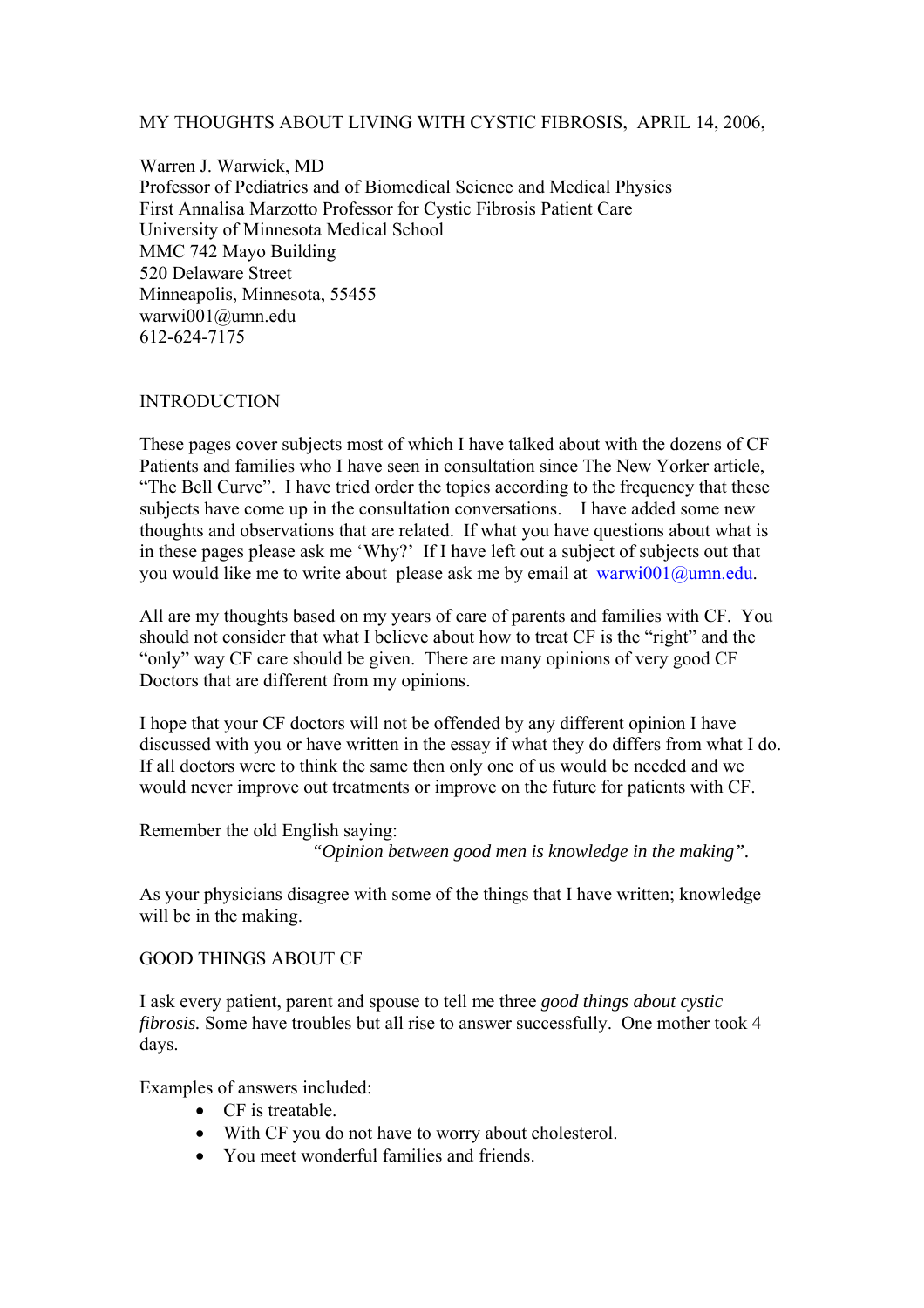- Having CF gives a better understanding of people who have other health problems.
- Having CF in the family has helped us enjoy every day and to appreciate our child.
- CF taught us not to take things for granted.
- CF helped us appreciate support from family and friends.

I always add three of my own answers, based on observations I have made while caring for over 1000 Patients.

- Children with cystic fibrosis are on the average smarter than other children.
- They have better lungs before they acquire the cystic fibrosis associated airway diseases.
- Cystic Fibrosis is not a disease.

# IF CF IS NOT A DISEASE WHAT IS CF?

Cystic Fibrosis is the inheritance of a mutation in two CFTR genes, one each from both father and mother. These two inherited genes produce an increased risk of the person to acquire a large number of diseases. These diseases are common in the general population and include: bronchitis, pneumonia, sinusitis, nasal polyps, pancreatic insufficiency, diabetes, male infertility, and less frequently cirrhosis, symptomatic gallstones, and even kidney stones.

While this seems like a horrid number of unwanted problems there is a good side to this information. A person who has genetic cystic fibrosis and the CF Doctor know which specific illnesses he is at risk for and so will be able to take preventive precautions. Everybody has unknown genetic risk factors for other diseases but do not know what the risks or diseases are. So they have no idea of what actions might be taken to prevent their unknown potential problems.

I believe the name of this problem should be the original Cystic Fibrosis of the Pancreas because as preventive pulmonary treatments are attempted the percent of CFP Patients with the majority have pulmonary function tests in the normal range or above normal range. Over 97% have pancreatic insufficiency, over 70% have abnormal glucose tolerance tests, over 20% have diabetes, over 20% have two hour glucose levels characteristic of diabetes.

When I started working with cystic fibrosis the life table survival age was two years and now, at the Minnesota CF Center, the life table survival age is over 48 years. I believe the philosophy of prescribing the known preventive treatments to prevent as many of these problems as possible, the Minnesota's Cystic Fibrosis Center practice, is the reason for our Minnesota success. I am certain that the most effective approach is a vigorous airway clearance started at the time of diagnosis and continued twice daily. This is now built around our prescription of high frequency chest compression therapy.

There is another problem faced by young parents perhaps summed up as "What about having another child now that we have a child with cystic fibrosis."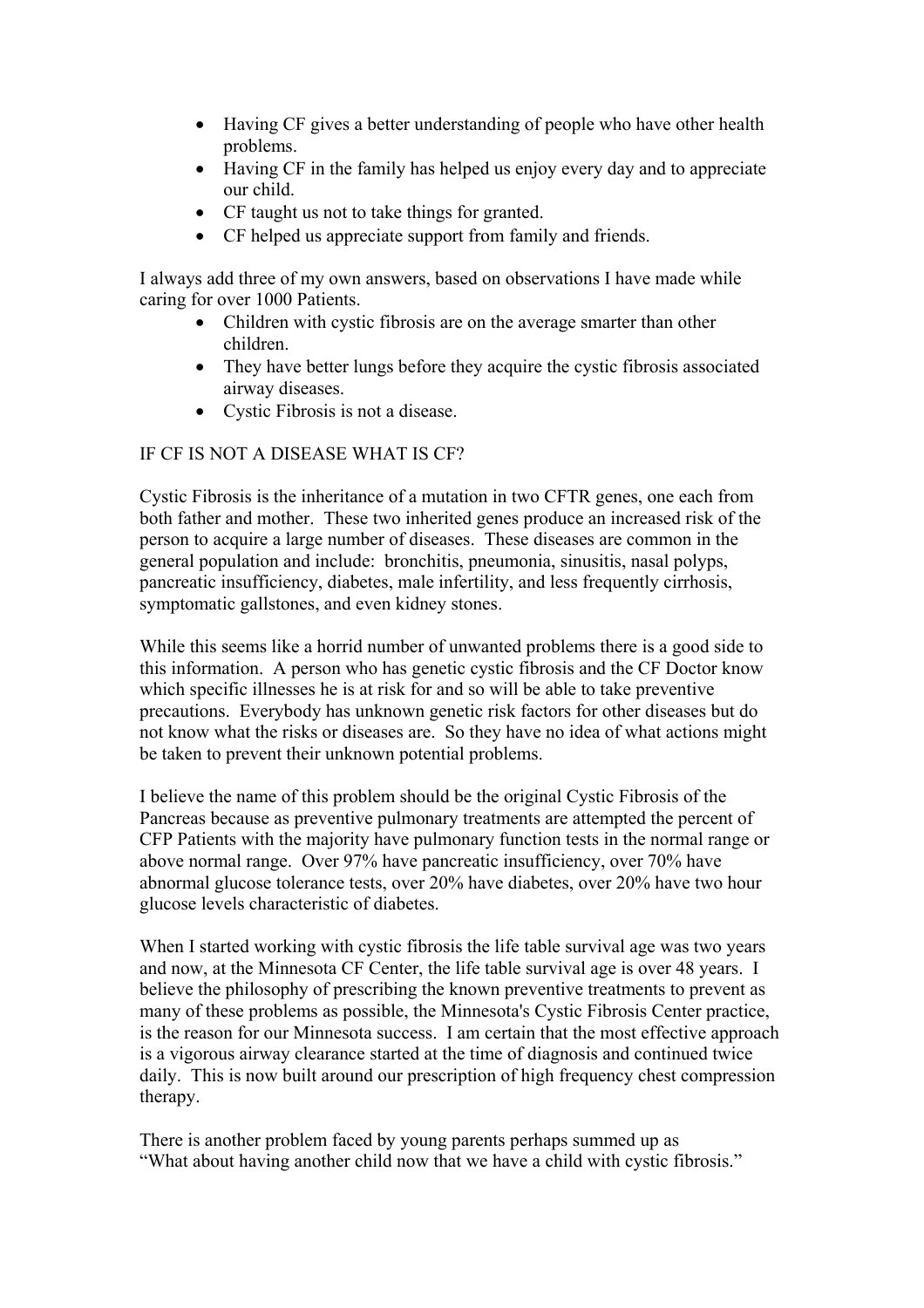There is no shortage of unsolicited advice concerning what ought to be only a family question and decision.

My simple advice is only to the family.

- 1. Now that you know your child's diagnosis put your plans for another child aside for two years.
- 2. After two years ask yourselves: "Can we take care of two children with CF?
- 3. If the answer is "No", then you may decide not to risk another pregnancy or to try another year or two of care for your child.
- 4. If the answer is "Yes", then answer my second question: Would you want to take care of a second child with CF?
- 5. If your answer is "No", then perhaps you will need another year or two of care of your child and then ask again.
- 6. If you answer both questions "Yes", then go ahead with your family and be certain that emotionally and morally you are on solid ground.

## HIGH FREQUENCY CHEST COMPRESSION

High Frequency Chest Compression (HFCC) systems manufactured today are the sine waveform Hill/Rom Model 104 and the ElectroMed SmartPulse plus the triangle waveform Respirtech InCourage System. The positive aspects of using HFCC therapy include: the simplicity of the HFCC technology, the ease of its use, and that it always works with 100% of the settings on the dials over the whole time of therapy. I believe that HFCC will always provide better treatment than other effective techniques including manual chest clearance, Autogenic Breathing and Active Cycle Breathing. My experience with the Flutter and Acapella is that they are seldom used well and so waste time, money and the opportunity for doing better airway clearance.

HFCC works most effectively when a patient inhales slowly and deeply. Exhalation should be passive. Always let the chest compressions oscillate the air in the airway passages while breathing through the nose. Patients should pause to cough after every five minutes of HFCC therapy. I recommend 2 daily HFCC therapy sessions of 30 minutes each for routine preventive therapy with an increase to 3 times a day during times when the patient has a worsening lung problem..

The sine waveform vests must be inflated before HFCC can start. This compression reduces the patient's lung volume making breathing difficult. Then every patient must use extra energy and more muscles to take a breath. As the air in the chest increases; the volume of the vest decreases. That decrease in vest volume compresses the air in the vest which increases the pressure in the vest making it even harder to breathe.

HFCC works most effectively when a patient inhales slowly and deeply. Exhalation should be passive. Always let the chest compressions oscillate the air in the airway passages while breathing through the nose. Patients should pause to cough after every five minutes of HFCC therapy. With the Hill/Rom Models 103 and 104 and the MedPulse "sine waveform" machines the patient must remove a connection tubing from the vest, or the machine, in order to remove the chest restriction and so to be able to take the deep breath require for best coughing. The SmartPulse reduces the vest pressure to atmospheric when compression pulses stop. With the inCourage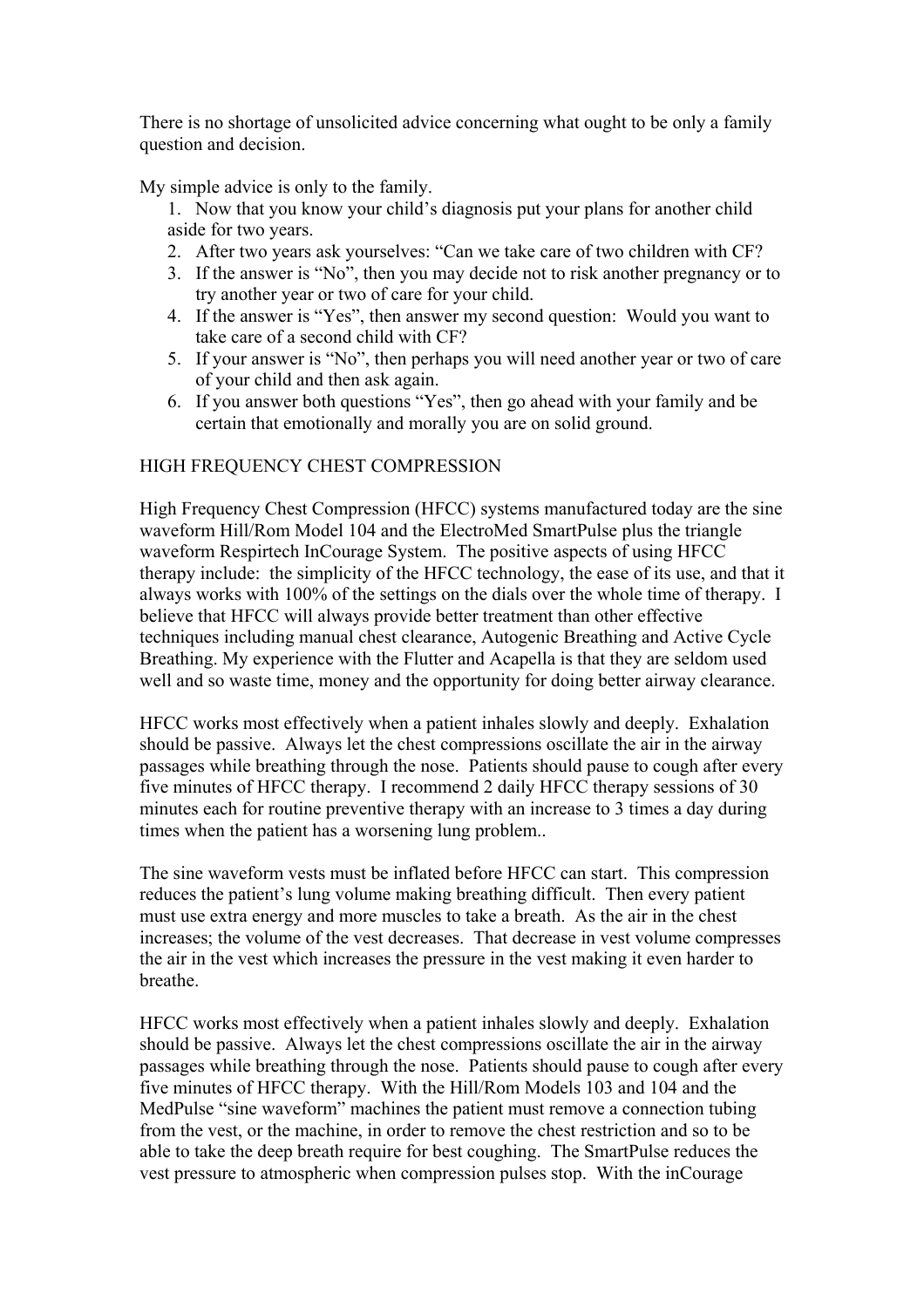System "triangle waveform" machine the pressure drops to atmospheric when the vibrations stop and a tube does not need to be detached.

The Minnesota prescription for HFCC was developed over 16 years ago. It remains the model prescription for all HFCC machines. We found a wide scatter of 'best' velocities and volumes; sometimes with several frequencies having almost equal 'best' values. Every frequency was a best frequency for some Patients. For the 103 machine the largest volumes were under 10 Hertz (times per second) and highest velocities were usually over 15 Hertz. With the 102 machine both the best flows and volumes were less than 15 Hertz. The "triangle waveform" frequencies will be like the 102 machine. We shortened the therapy time from 60 to 30 minutes using the three highest velocities and the three largest volume frequencies each for 5 minutes and to save more time to do the Mucomyst aerosols during the 30 minutes of HFCC.

For the "102 machine I recommend frequencies 6, 7, 8, 10, 11 and 14.

 For the InCourage System I recommend ramping frequencies from 5 to 15 and back to 5 under computer control over each five minutes period. However the 102 frequencies also work well.

Pressure and Frequency Interaction: There is an interaction between frequencies and pressure that has been recognized only after many years of HFCC therapy. Model 101 had only one pressure so no interaction could have been recognized. Model 102 had five pressures over a small range and most Patients did not know where to find the dial so that they never changed the pressure.

Model 103 had a visible dial for pressure calibrated 1 to 10 unlabeled units. It took us18 years of usage before we (Patients, parents, physicians and therapists) understood that a pressure that was comfortable at low frequencies could become intolerable at higher frequencies. When we found this out we developed a table for reducing the pressure when higher frequencies were used. (See chart below.) We have not worked out the details however we have worked out a guideline (See text below.) for Patients and parents to change the pressure and frequencies to find out which works best for each patient. We are confident that these principals will also work for Model 104 and the MedPulse and SmartPulse machines. For the InCourage System look after this discussion.

The best advice I have for a patient using Model 103 or any "sine waveform" system is to adjust frequencies and pressures using the following table. My preferred frequencies are 6, 8, 9, 18, 19 and 20.

| Frequencies to be used in sequence | Pressure Columns |  |  |  |  |  |  |  |
|------------------------------------|------------------|--|--|--|--|--|--|--|
|                                    |                  |  |  |  |  |  |  |  |
| <b>8</b> and <b>9</b>              |                  |  |  |  |  |  |  |  |
| <b>18, 19 and 20</b>               |                  |  |  |  |  |  |  |  |

For the "sine waveform" machines the pressure column is determined by starting with frequency 6 and pressure 3. Then after a few breaths increasing the pressure to 4 and if the patient notices no difference go to pressure 5…and so forth… until the patient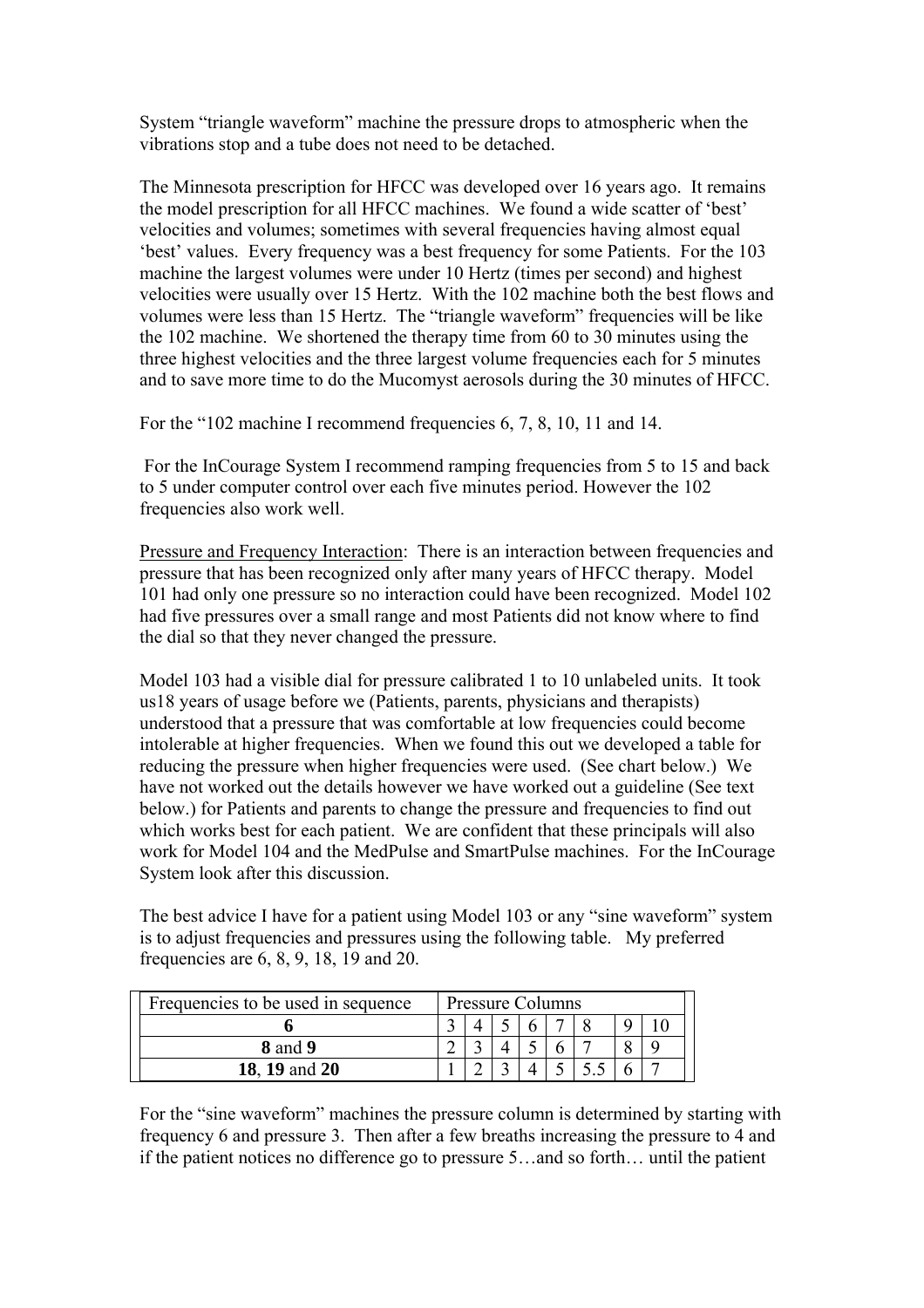notices that the new pressure changes the breathing, or makes it is harder to breath. That frequency is TOO high.

The prior lower pressure column is to be used to reduce the vest pressure at higher frequencies. For example if the patient notices a difference in breathing with pressure 7 then use pressure column 6 for all the frequencies. This will need to be checked twice a year for a growing child in good health and more frequently if changes in height or growth or health are significant.

I recommend that after every patient determine the pressure columns using the above directions for several weeks with each selection. Finally to use column 3, 2, 1 to find which of the three pressure columns works best. I will be very pleased to hear from all Patients about their experience and their finding the best to worst order of their three pressure columns. Send me an email at:  $\leq$  warwi001@umn,edu  $\geq$ .

The InCourage System uses a new valve to interrupt a powerful flow of air into triangle waveforms of energy. We did one clinical study to compare the power of this triangle waveform with the sine waveform produced by the Model 103. The triangle waveform using the frequency range for the square waveform machines and a comfortable pressure produced an average of 22% more sputum than the sine waveform delivered by the Model 103 using the table above with the difficult to breath limits.

Based on that I recommend that the InCourage System have a default program to start at frequency 5 Hz (pulses per second) and go up to 15 Hz and then back to 5 Hz over five minutes; then to pause for time to cough; then to repeat these two steps another five times. This ramping provides a virtual 3000 in sequence pulse rates in sequence from low to high and high to low over each 5 minute cycle. Thus all the airways regardless of dimensions will have optimum frequencies plus harmonics and hypoharmonics many times throughout each cycle.

The inCourage System has a unique range of pressures. Pressures 10 to 30 have been designed for babies and small children. These pressures may also be useful for Patients who want to sleep using any frequency or a continuous ramping from 5 to 15 and back.. Although older Patients volunteer that they can breathe as easily with high pressures as with low pressures care should be taken because we have not yet found that there is no interaction between pressure and frequencies such as we have found in the widely used Model 103. It took 18 years with the 103 sine waveform to identify this problem because physician didn't act upon children and adults reports and complaints. Eventually and by accident the discovery was made in my laboratory. If there will be another kind of frequencies and pressures I want to identify that within the first months the triangle waveform system is in use. So far we have found no suggestion that such an interaction exists with the inCourage System triangle waveform. Never-the-less I am soliciting reports from patient who has the InCourage System as they experiment with the pressures and frequencies out of their own curiosity or as directed by their physician or respiratory therapist. My email is warwi001@umn.edu.

Meanwhile, based on my experience with the sine waveform machines and the reports that each Patient can breathe easily with all pressures, I recommend keeping in mind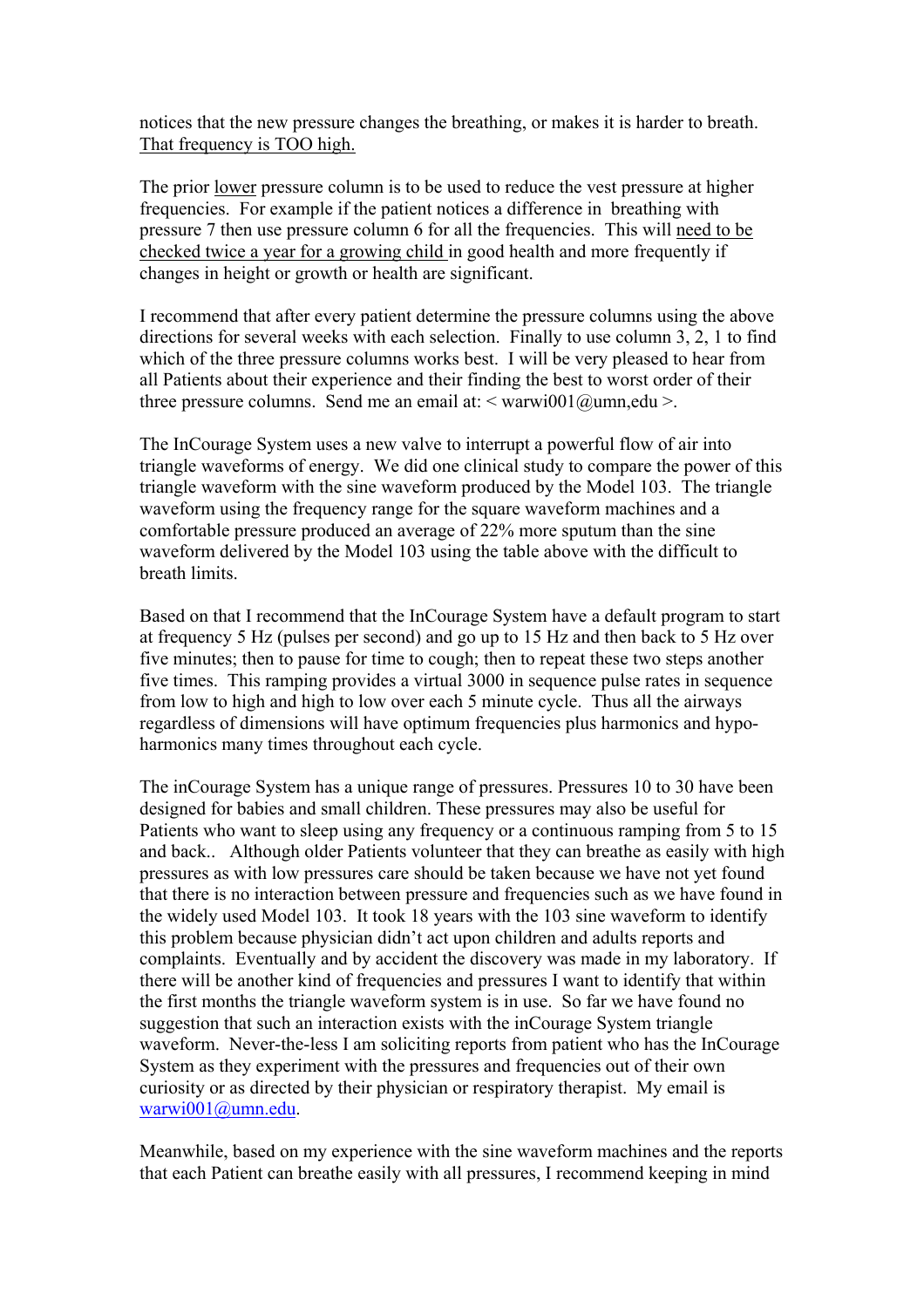that the triangle waveform delivers energy pulses with a higher impact with each pulse of energy. So if, Patients or Doctors or therapists, observe any interaction between pressures and frequencies that they would report their observations to me we so we can, in my laboratory, use their observations to improve my recommendations for use of the triangle waveform pulse technology. I will accept negative reports too..

The InCourage System has the same maximum pressure as Models 103 and 104 thousands of which have been useful for years even without my improved, but not finished, guidelines. The InCourage System has a wider range of pressures with the 10%, 20% and 30% settings being lower than any other HFCC machine in anticipation of the need for preventive HFCC starting in infancy. The pressure range 40% to 100% covers the range 1 to 10 in other HFCC machines. I recommend that most Patients start with pressure 40 and after each five minute ramp with a pause to cough several time to increase to the next pressure. Then if or when they find that the next pressure changes how they breath during the ramp that they use the prior pressure. Then each week to recheck the pressure is then same way.

The InCourage System jacket is designed to fit effectively when applied as directed.

 I have not seen a satisfactory recommendation for the Models 103 and 104. Measure the greatest circumference of the chest (just under the arms or at the lowest part of the ribs above the abdomen). Adjust the standard vest to a circumference when adjusted that is 110% to 130% of that circumference. You will need a higher pressure with a greater vest circumference.

I do not have experience with the ElectroMed machines. However the suggestions for Models 103 and 104 may be helpful.

The principal of the guidelines we have developed for Model 103 and already discussed is a good way to start your personal experimentation to find the pressure(s) and frequency (ies) for you. If an increase of pressure alters your breathing or your breathing becomes uncomfortable assume that that pressure is, at least for a while, as too high for daily use. Keep in mind that as the airways become cleaner, as the InCourage System is used over a period of time, that a higher pressure may become more comfortable and more effective without a change in breathing. In general assume that Patients who are larger and so have larger jackets will probably need to use higher pressures. Some of the new Hill/Rom vests have such a large leak that the Patient can use the highest pressure and frequencies without effort or discomfort. We have not yet studied such leaky vests.

Our basic science research is largely done by Graduate Students in Electrical Engineering and supervised by Professor James Holte. They have developed much of the information discussed above and also confirmed earlier work.. They are studying the Minnesota HFCC technology that built the Models 102, 102, 103, 104 and the ICS systems. Their work so far has produced three MS and one PhD degrees. Their laboratory research ranking of estimated effectiveness, which will need to be confirmed by Patients and patient studies, is that the ICS > Models 101 and 102 > Model 103 > Model 104. An independent clinical study is under way to compare the ICS and the Model 104. Another one is needed to compare Model 103 and Model 104 because our unpublished laboratory studies suggest that the Model 103 is more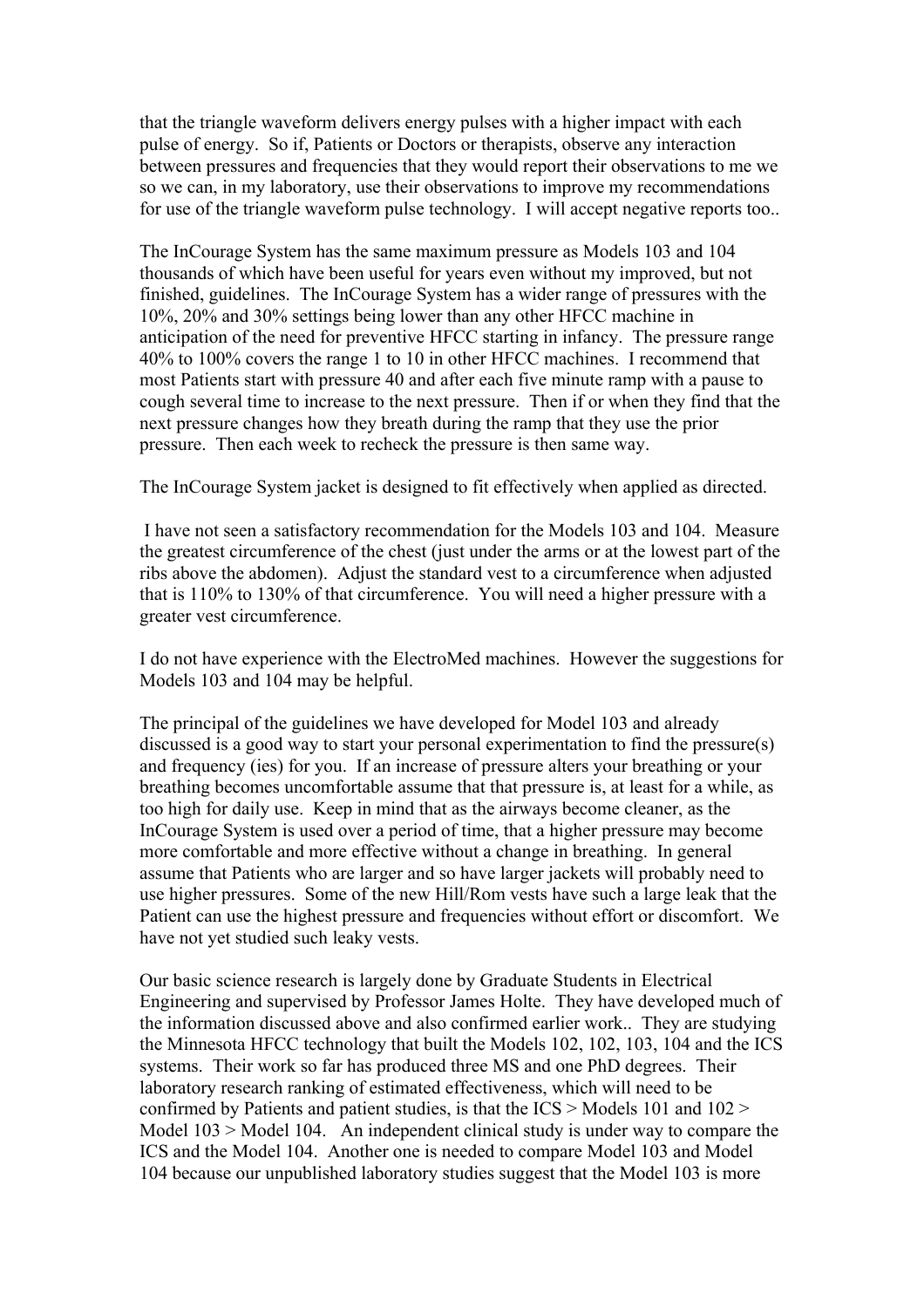effective than Model 104. I am aware of no published studies comparing any HFCC machines.

I am eager to hear of all observations or questions concerning any HFCC system because my laboratory developed the three waveforms and we are comprehensively studying Model 101, Model 102, Model 103, Model 104 and the InCourage System (we are not studying the MedPulse or the SmartPulse machines because the company that makes them will not give us machine or jackets for our research). Your observations will help us define tasks for the Graduate Students to solve. Their solutions to your observations or problems will improve all forms of HFCC. I reply to your observations or problems with whatever HFCC system you are using. Any suggestion or suggestions with concerning your use of our HFCC I will answer with the understanding that you will discuss my suggestions with your CF Doctor before you use them. You know yourself best, your CF Doctor knows best the medical and scientific problem that you have, so even if I know HFCC best, the best application of any suggestions I make must be worked out by you with your CF Doctor. My email address is: warwi001@umn.edu.

There are times HFCC needs to be increased to three or more times:

1) The start of a cold. My regular recommendation is to start an extra therapy at the start of a viral respiratory illness and to continue the extra therapy for two weeks. The reason is that about 10 to 12 days after the start of a typical viral illness the body's immune system takes a day or two rest after fighting the virus. During that couple of days a bacterial infection can get a head start and can cause a much more serious infection. The increased HFCC for two weeks will keep the airways less colonized by bacteria and clear out excessive bacterial growth until the immune system returns from that brief 'rest'.

2) When a new lung infection or worsening of a chronic infection occurs. Then I prescribe three times a day HFCC with each HFCC increased time to 45 or 60 minutes. I favor a maximum of three times a day because there is less interruption of daily life with three than with four treatments a day.

# HOW TO HAVE 25-PLUS HOUR DAYS

HFCC treatments take at least 30 minutes twice a day so that leaves you only 23 hours a day to do things that you like to do, want to do or have to do. S0 small wonder that many patients find excuses to skip this health preserving treatment as often they can find an a plausible excuse. There is an option. Double tasking!

Double tasking has become a specialty for many people. My challenge for CF patients is to discover a second task to be done with their HFCC treatment. Then they will accomplish for each half hour a prescribed half hour of HFCC and a half hour of the chosen task that they like, want or have to do. The total for the day then is one hour used twice and so a 25 hour day has been achieved.

# IT IS IMPORTANT TO DO TWICE DAILY HFCC TREATMENT EVERY DAY BECAUSE RISKS ARE DAY-BY-DAY EVENTS AND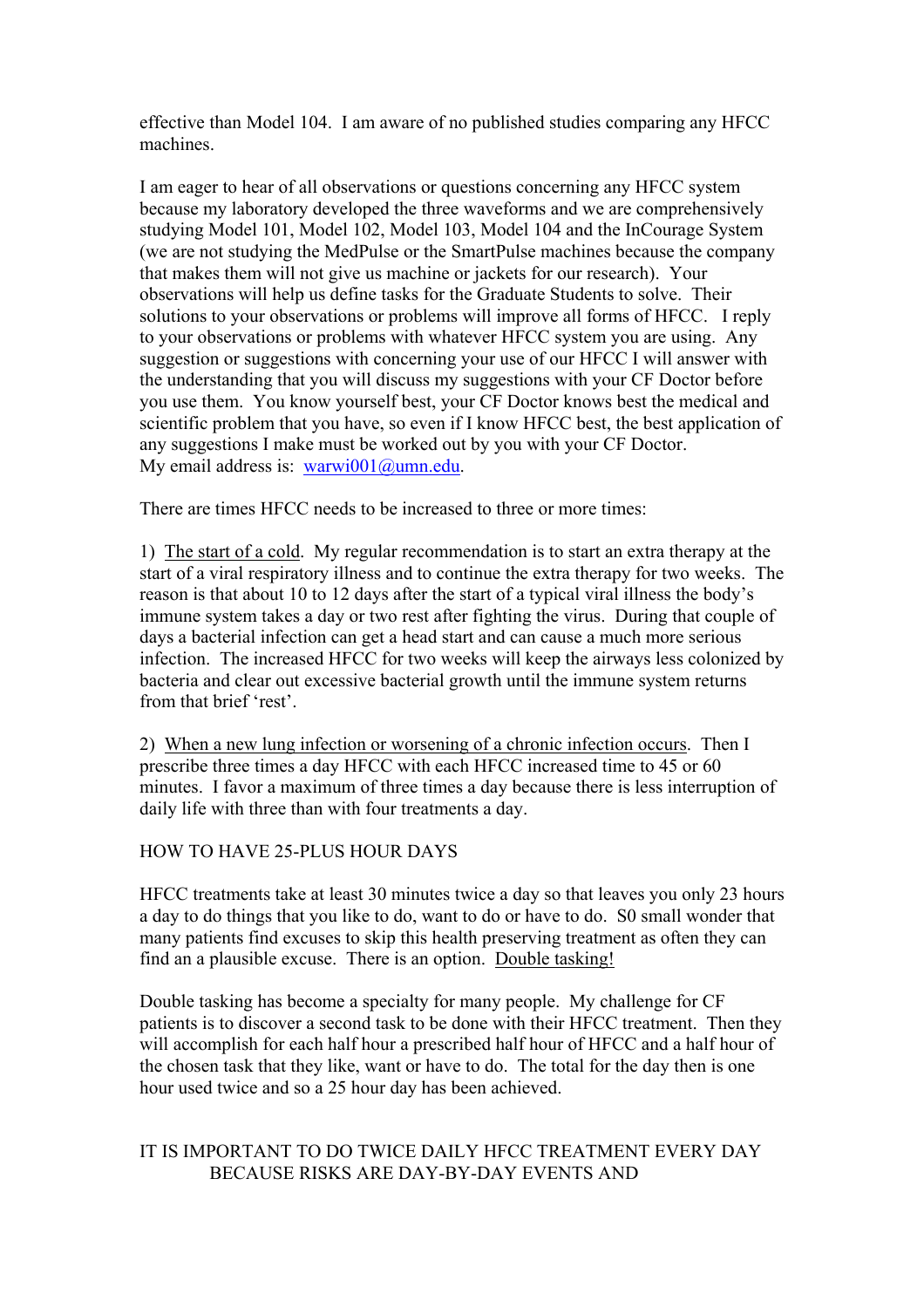# PREVENTION IS A DAY-BY-DAY PROCESS.

The risk of a person without CF of developing a serious lung infection today is about 0.01%. The chance of staying well of not catching serious lung infection today requiring antibiotics treatment is about 99.99%.

The risk of a person with CF, who does not do high frequency chest compression every day, of developing a serious lung infection today requiring antibiotics treatment, is about 0.5%. The chance of staying well and not catching serious lung infection today is about 99.5%.

The risk of a person with CF, who does high frequency chest compression every day, of developing a serious lung infection today requiring antibiotics treatment, is about 0.04%. The chance of staying well and not catching serious lung infection today is about 99.96%.

| CF care         | Today's    | Today's risk of | Chance of       | Chance of being    |
|-----------------|------------|-----------------|-----------------|--------------------|
|                 | chance of  | being sick      | being well this | sick at least once |
|                 | being well |                 | year            | this year          |
| No CF           | 99.99%     | 0.01%           | 96%             | $4\%$              |
| CF no HFCC Rx   | 99.5%      | $0.5\%$         | 16%             | 84%                |
| CF plus HFCC Rx | 99.97%     | 0.03%           | 90%             | 10%                |

How these risks add up over a year is clear in this table:

Doing HFCC daily as prescribed can reduce the risk of a pulmonary infection 8.4 times as compared with not doing daily HFCC. A pay off, staying well, occurs about every six weeks.

# AEROSOLS TO TREAT CF

Aerosol therapy has a long way to go before there is general agreement for use, time, medicines and equipment for therapy. I avoid all aerosols that provoke coughing by irritation. Although many Patients and physicians use hypertonic saline I prefer frequent coughing and the use of the Power Cough. Keep in mind that almost all Patients have a strong experience with controlling their cough. I prefer structured coughing as the best way to prevent spontaneous irritation and subconscious suppression of coughing.

I have prescribed the following aerosol during each vest therapy for over 30 years:

| Mucomyst 20%                           | 4 ml   |
|----------------------------------------|--------|
| Albuterol unit dose (2 ml ampoule)     | 1 vial |
| Intal unit dose aerosol (2 ml ampoule) | 1 vial |

This yields 8 ml of a 10% solution of the Mucomyst which can be nebulized in less than 30 minutes with a good nebulizer. I recommend stopping the aerosol when the nebulizer begins to sputter. The mixture provides anti-inflammatory, mucolytic, bronchial dilation and mast cell stabilization. The 20% Mucomyst is concentrated enough to cause bronchospasm so that I dilute it to 10%. I use albuterol to assure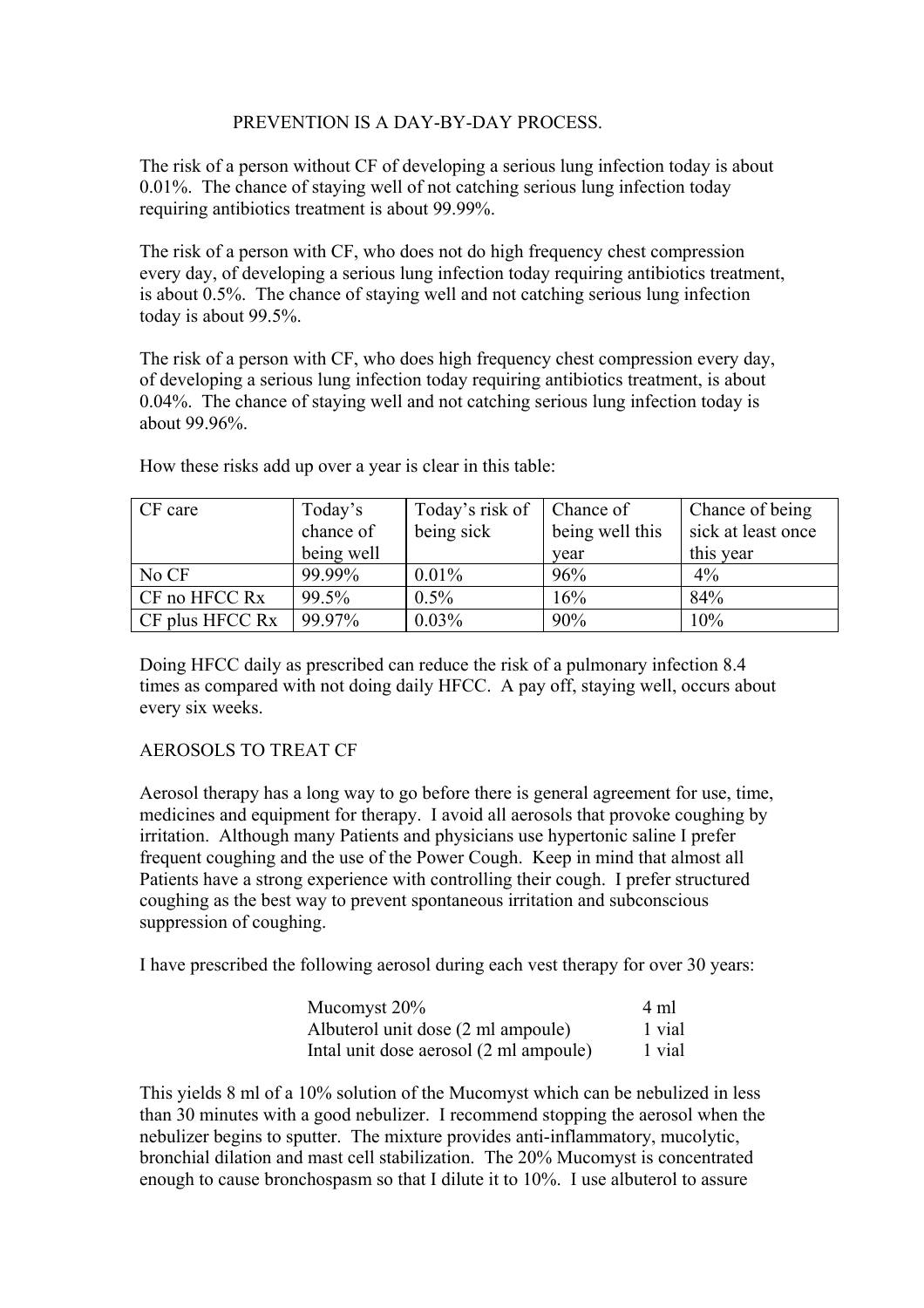dilated airways to improve the deep deposition of the Mucomyst and Intal to counteract the high probability (I estimate 40%) that allergies will interfere with good treatment.

## AN ALTERNATIVE WAY TO USE n-ACETYLCYSTEINE (MUCOMYST)

The benefits of Mucomyst aerosols are offset by the odor which resembles rotten eggs, the stickiness of the not inhaled aerosol which can interfere with function of table top computers, television sets and other electronic equipment, and the risk of bacterial infection if the nebulizer is not carefully sterilized daily. Some of my Patients have substituted three times a day of:

 One n-acetylcysteine (NAC) capsules size 500, 600, 800 or 1000 mg, Two teaspoons of 10% solution of Mucomyst or One teaspoon of 20% solution of Mucomyst.

Some Patients may still require use of Intal and/or albuterol by means of metered dose inhalers. Most do not need any inhalation medicine.

#### STEROIDS AND STEROIDS INHALATIONS

Prednisone is often prescribed to reduce the inflammation in the airways for both asthma and CF. It works so well that it is easy to have prednisone become a fixed medicine with unwelcome side effects especially related to childhood growth, control of blood sugar and density of bones. Rapid withdrawal can lead to recurrence of the symptoms being treated and with indefinite cycling between high and low doses. There is no perfect way to withdraw from prednisone dependence. I have had success with allowing a growing child to outgrow the effective dosage over some years or decreasing the dose by 1 milligram per week. Both approaches have worked for my Patients.

Many physicians believe inhaled steroids are safer because their action is mostly in the airways where it is needed. Still the lowest effective dose is desired. Physicians usually start with the highest dose and we sometimes forget to see if the benefits can be maintained with a lower dose. For example, Advair comes in three strengths, 100/50, 250/50 and 500/50. The salmeterol (50 mg) is a very good long acting bronchodilator which needs to be taken twice a day. The usual start is with 500/50 which has the highest amount of fluticasone. After improvement in pulmonary function the dose is lowered to the lowest dose that continues to help. Even aerosol steroids carry a steroid risk and so the lower the dose that works the better. Read the package insert about the side effects and the recommended doses and duration of treatment. The salmeterol has a half-life of about six hours; in comparison the albuterol has a half-life of three to four hours. Other inhalable steroids also work well, some better for some Patients. Discuss the inhaled steroids with your doctor especially if you have more than one source of steroids such as by dermal, nasal or oral route.

#### AEROSOLIZED ANTIBIOTICS / PULMOZYME

Antibiotics are required to treat serious lung infection. Much has been and is being written concerning aerosolized antibiotics. If your doctor prescribes such treatment be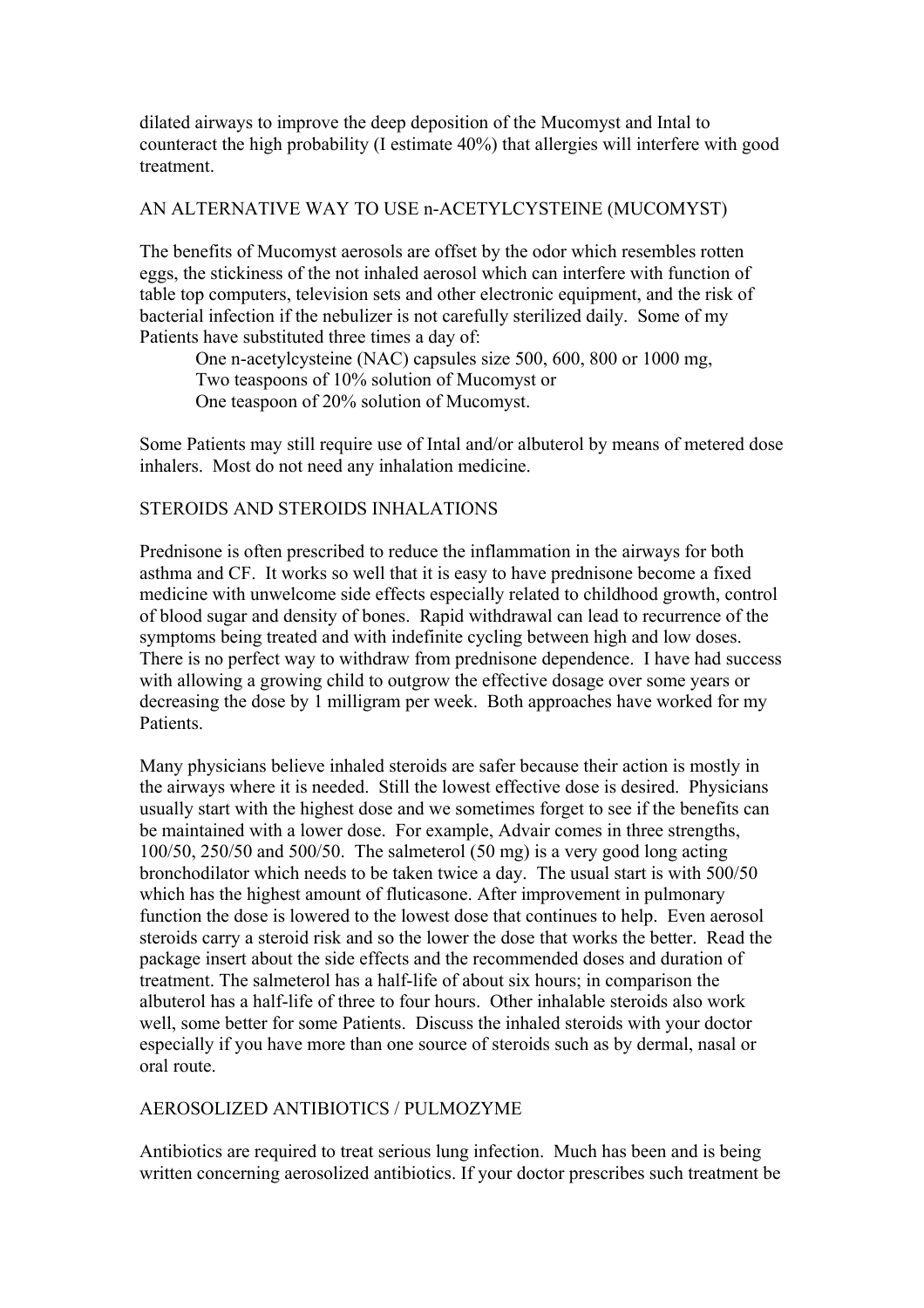sure you understand what the intention is, how to prepare and store the antibiotic, how long to use it, how to clean and maintain the equipment, what to expect for a benefit, what adverse events to watch for, etc.

The Minnesota CF Center aggressive aerosol treatment component of preventive airway clearance protocol largely excludes Pulmozyme. Our most common observations indicate that Pulmozyme benefits only 1 in 8 Patients when they also use Mucomyst aerosols. Milla's observations showed when Pulmozyme was added to the treatment of a hundred such Minnesota Patients, that these Patients had a more rapid drop of FEV**1** than their matched Patients who did not use Pulmozyme (http://thorax.bmjjournals.com/cgi/reprint/53/12/1014). Suri, in The use of human deoxyribonuclease (rhDNase) in the management of cystic fibrosis. *BioDrugs*. 2005;19(3):135-44, reports that "the response to treatment is heterogeneous and only a proportion of Patients with CF actually benefit from the treatment." Rochat *et al*. suggests a mechanism for a rapid worsening when using Pulmozyme aerosols (http://erj.ersjournals.com/cgi/reprint/9/11/2200).

If your Doctor recommends Pulmozyme aerosols then these papers should be discussed with her. To be fair, on the positive side, Pulmozyme has a record of improving the lung function for many Patients when Patients have not had effective aerosol treatment and the Pulmozyme is compared to normal saline aerosols.

I believe that Pulmozyme may have some role in some Patients who are having rapid loss of lung function because I have observed three Patients who coincidently developed a rapid worsening of lung function preceding their deaths. I believe their rapid loss of pulmonary function can be aggravated by Pulmozyme aerosols. The infrequent benefit and my concerns about a rapid drop of lung function in a few Patients using Pulmozyme has led me to continue prescribing Pulmozyme only in the 10% of Patients for whom I can demonstrate improved lung function

To be fair on the positive side, Pulmozyme is a wonderful enzyme designed to break the long molecules of DNA into very small pieces. A solution of DNA is very, very viscous. A solution of the short Pulmozyme broken fragments of DNA is very thin and runny. The first solution is very hard to move even with a cough; the second solution is so watery that almost any force, even gravity, will move it.

Consider what may happen when a patient with CF coughs with either solution in his airways. Without Pulmozyme the thick mucus will tend to adhere to the airway wall and the coughing may deform the cartilage and predispose to the development of bronchiectasis as the adjacent cartilage is injured. This may be a common injury when Patients not using Pulmozyme have coughing spasms and is the first reason why cough control needs to be learned by Patients and parents.

A coughing spasm with the thin and runny sputum when the cough does not stop will lead to an emptying of the air from the lungs that is so completely that the small airways are all closed. Then no more air can be expelled from the lungs and, despite efforts to breathe in or to cough no air can go in or out until the person can stop coughing and the closed airways can open. What happens, during that brief interval, is like what happens when a tooth paste tube is squeezed in the middle. Some toothpaste is applied to the tooth brush and some tooth paste goes deeper into the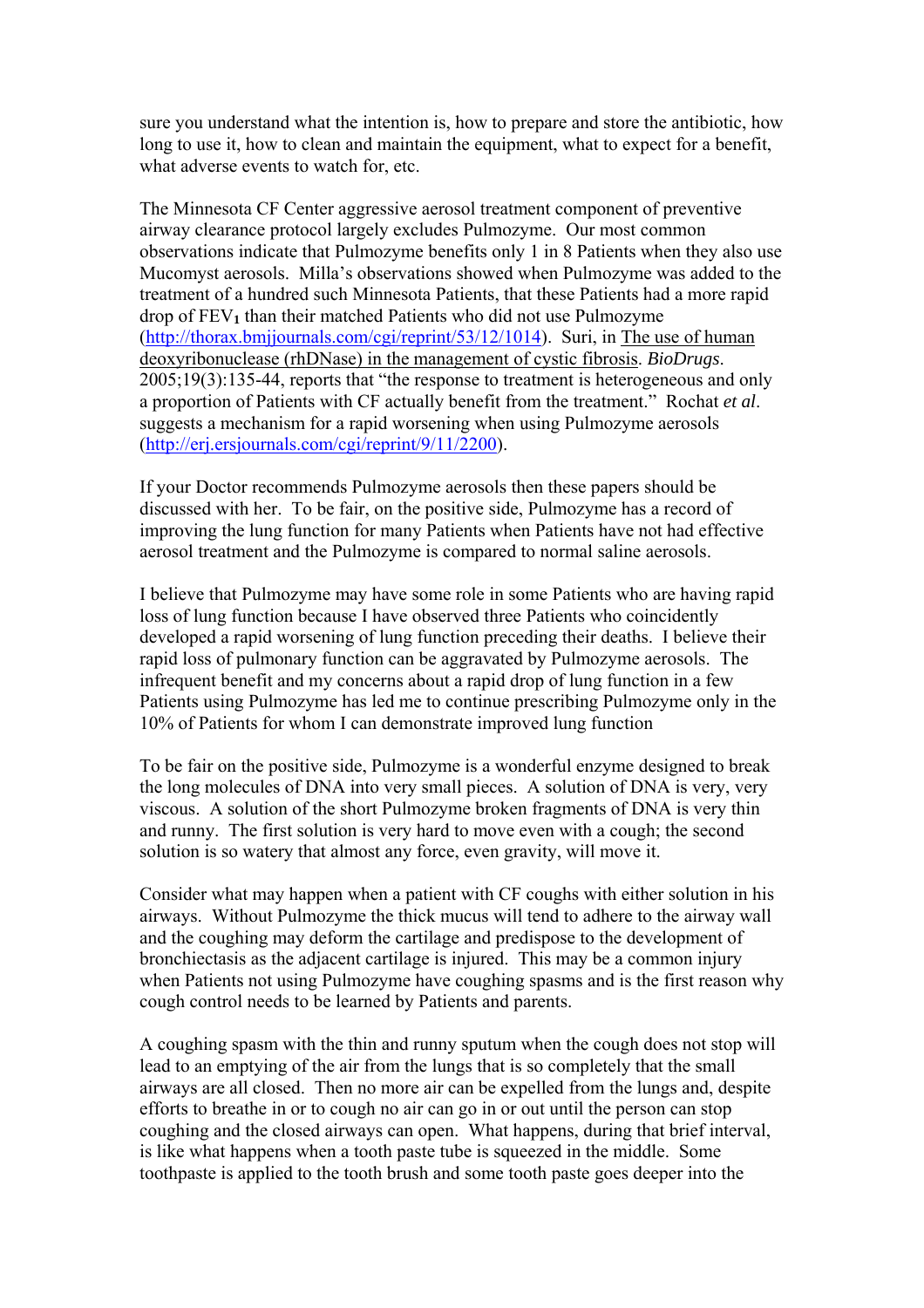tube. I see a parallel event happening in the bronchi that are forced closed with the thin and runny liquid of DNA fragments; that watery sputum with bacteria is forced deeper into the airway branches, spreading the bacteria and leading to spread infection and loss of lung function. This may only occur in an occasional patient taking Pulmozyme and the associated rapid progression of loss of lung function is often looked as on unlucky event that has to be treated with antibiotics.

#### COUGHING TECHNIQUE

That coughing is important and good should be taught from diagnosis of CF. Even infants with no detectable lung disease need to be encouraged to cough frequently.. How this can be done is a problem that parents of infants and preschool children will need to help me figure out because physicians and physical therapist do not know how to teach children how to cough and to cough regularly in order to keep their airways free of excess mucus. This will have to be your experiment since no such studies have been described.

Every cough compresses the chest, narrows the airway diameters and forces the expiratory air to flow at higher frequencies. This accelerates the flow of mucus towards the mouth from which the sputum can be spit out or swallowed. Every patient who has the CF genes needs to develop a style of life in which each can cough many times a day in a way that their peers do not notice or ignore the frequent coughing.

All CF Patients need to learn to **never** suppress a cough. Cough suppression is a dangerous accomplishment. Not to cough in order to be socially acceptable is not acceptable. The goal is to learn how to cough frequently so no one notices the coughing.

The way to stop or to prevent a coughing spasm is simple, just hold one's breath for a few seconds.

Another technique a patient can learn to prevent a coughing spasm can be learned. The technique is: First, learn to feel how much air is in the lungs at the end of a quiet breath, (the functional residual capacity (FRC), when all airways are normally open. Second, learn to fill the lungs to total lung capacity (TLC) by actively increasing the volume of the thorax. This will insure that all the alveoli behind each partly blocked airway will be filled full of air to push the mucus out with a cough.

The classic direction to fill the lungs is to tell the patient to take a deep, or big, breath. The quick breath that follows will the alveoli distal to the open airways and not the alveoli that are distal to the partially obstructed airways. The following cough will clear the clean airways well but not the partially obstructed airways. The better direction is "Fill your lungs".

Some Patients who have trouble with that changed direction may find filling the lungs by a series of regular inspiratory breaths with a pause without expiration after each regular inspiration. The lungs will be filled when no air can be inspirited by the last inspiration. Practice may be needed. When either method is performed well coughing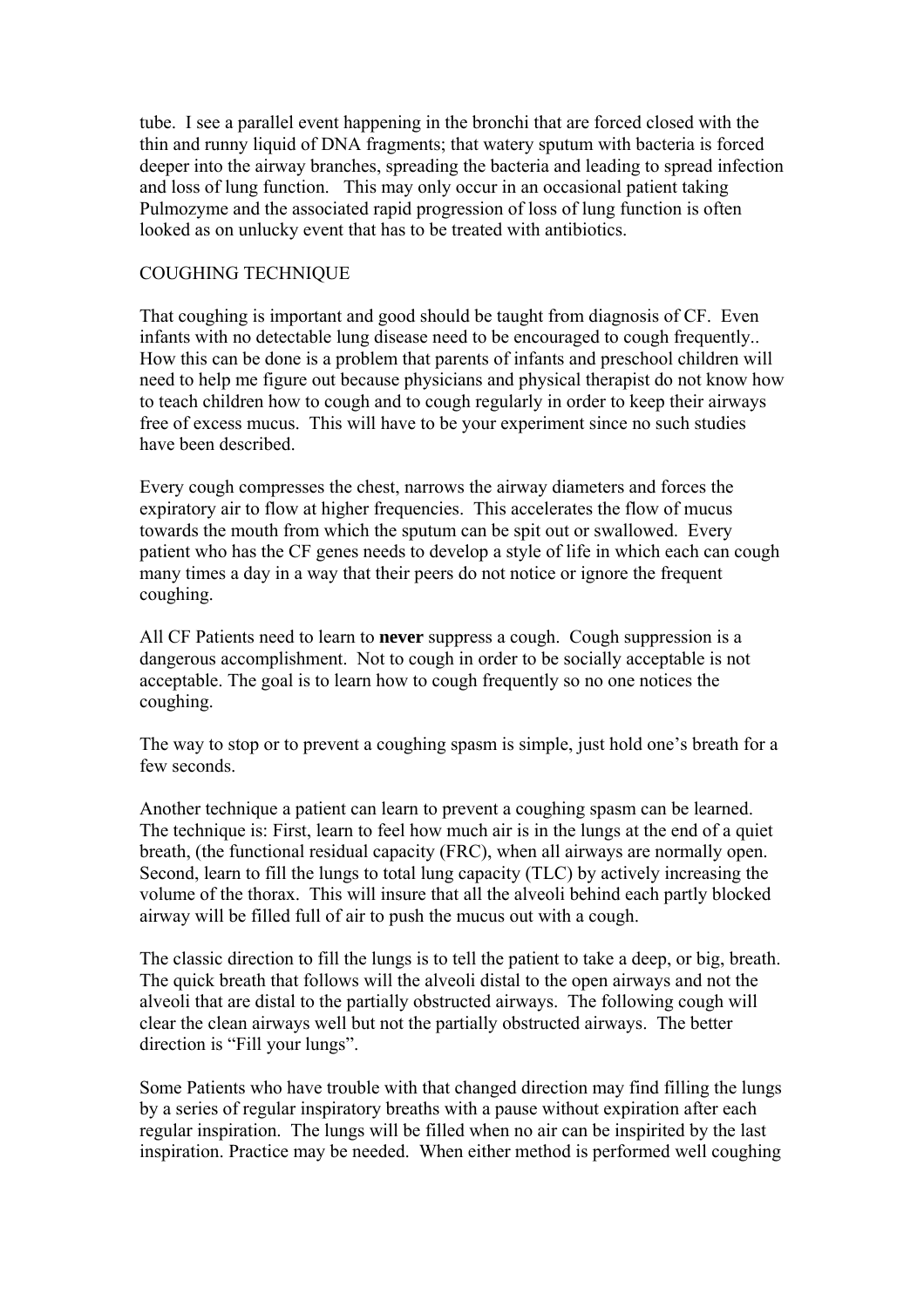is usually spontaneous. Even people with healthy lungs may cough when their lungs are completely filled with air.

This safe and effective cough from TLC and stopping at FRC should be done three times after each frequency or ramping cycle. This method of coughing achieves the goal of Autogenic Drainage while preserving the magnificent power of the cough to clean the airways. When using the Model 103, Model 104, the MedPulse and the SmartPulse machines disconnect a tube at the end of each frequency when the vibrations are stopped to remove the constant compression of the chest. The Model 101, Model 102 and the InCourage System have no background pressure since the pressure in their jackets become equal to room air pressure when the chest compressions stop.

# COUGH DISGUISE

There are many ways to use coughs instead of trying to suppress them. I have learned a few of them and am looking for more. My favorite cough is *the magic cough*. I learned *the magic cough*, from a magician, who has three children with CF. He told me that magicians let their audience see what they do but tricks the audience to see is what he wants them to see. For the magic cough, the patient uses a piece of Kleenex instead of a magician's handkerchief. After coughing the patient takes the piece of Kleenex, blows his nose and spits into the Kleenex tissue while the Kleenex covers his nose. Everyone sees that the patient only blew his nose.

All my other coughs use similar obfuscations:

- For the *telephone cough*, the patient coughs before answering the phone. Observers interpret that the patient just cleared his throat.
- This also works when waiting for a phone call to be answered.
- For the *ecclesiastical cough*, cough when the congregation kneels or stands.
- For the *change class cough*, cough when the bell rings to change class rooms.
- For the *echo cough*, cough after someone else has coughed because others are also using this as an excuse to cough.
- Automobile coughs are easy to invent: i.e., cough when you stop for a red light.
- Certain jobs have built in flags, for example, when parking cars cough when driving the car and when finishing.
- Don't forget to cough at the end of each frequency when doing HFCC therapies.

# A SIMPLE BREATHING TECHNIQUE FOR USE WHEN THERE IS NO **ELECTRICITY**

This technique was developed for use when HFCC cannot be done and to avoid extremes of coughing that may lead to coughing spasms that cause the airways to close and squeeze the sputum.

The movement of the squeezed sputum towards the mouth is beneficial. The movement towards the alveoli will distend and may damage distal airways and cause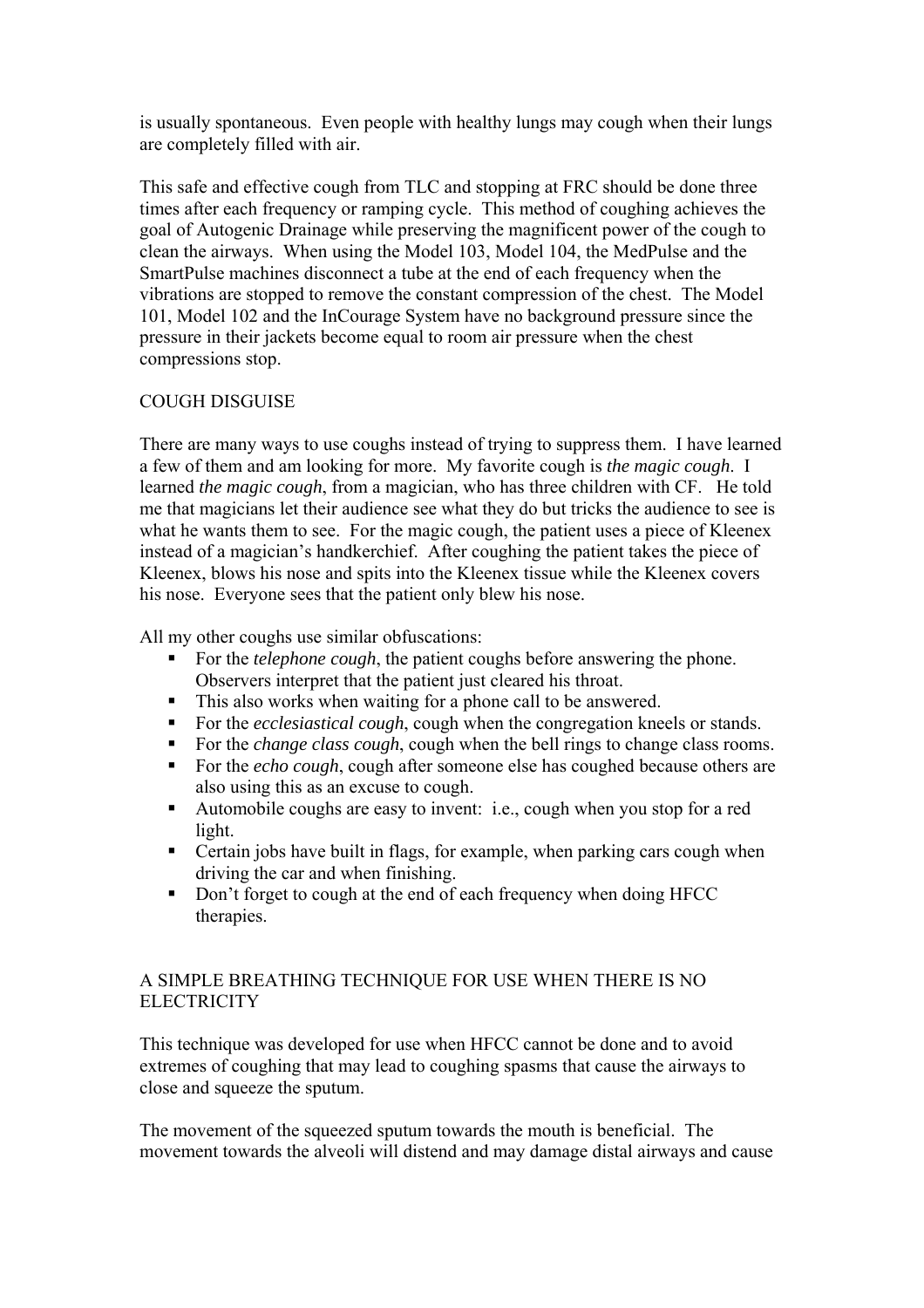bronchiectasis or if the patient has sputum, thinned to watery consistency by dNASE, that sputum can spread an infection deeper into the distal airways.

This new technique uses active inflation of the lungs, air compression, passive exhalation of compressed air and passive inspiration to functional residual capacity. Coughs, described above, are used only when needed and then only after inflation of the lungs to total lung capacity. For Patients coughing up some blood or with postoperative pain this technique will clear mucus from the airways without coughing and decrease the risk of coughing up more blood.

Step 1. INFLATING THE LUNGS: Sit upright with the knees together, arch the back and stretch to be erect as hard as possible while lifting the shoulders and so spreading the ribs, rounding the chest and lifting the bony thorax. Then simultaneously, the yawning while trying to fill the lungs totally moving the diaphragm downward and so increasing the filling of the upper lobes). Alternatively the patient uses the "fill your lungs" or the breath step techniques described above.

Step 2. TRAPPING AND COMPRESSING THE INHALED AIR: The patient, after totally filling the lungs, closes the mouth and closes the nose with the fingers, slowly bends at the waist until the chest rests on the knees (This is done slowly so the air pressure difference in the alveoli can permit the flow of air through partially obstructed airways), The ribs come close together and more vertical in orientation and the abdominal contents push the diaphragm upward into the thorax. These actions reduce the lung volume towards residual volume while the compressed air keeps all the airways open. The hands are put on top of the head and the elbows are raised like wings or the arms are extended away from the body. Either adds the weight of the arms to aid compression of the air trapped in the lungs.

Step 3. PASSIVE EXPIRATION: The patient opens the mouth wide letting the compressed air out of the lungs*. (Alternatively the hands may be placed behind the knees and the patient can pull the thorax against the legs for the first half of the expiration phase.)* The patient does not cough. This decompression takes several seconds. The patient feels the air depart and the chest size decrease. The expiratory airflow velocity is amplified throughout the lung where the air moves through mucus coated narrowed airways creating greater ability to force the mucus toward the larger airways. The passive expiration position is maintained for a several seconds after the lungs feel empty to be sure that all airways empty and the lung has reached residual volume).

Step 4. RECOVERY: Returning to the starting position the patient slowly straightens up to the sitting position and lets the lungs fill with air without inspiring (The elastic recoil of the chest is sufficient to refill the lungs to FRC.) Once the lungs have filled the patient breathes normally.

Step 5. DECISION: The patient repeats steps 1-4 or goes to step 6.

Step 6. COUGH CLEARANCE. The patient fills the lungs to total lung capacity by either method and then coughs twice, quite hard. This cough does not go below FRC, the amount of air in the lung at the end of a normal breath. The cough from TLC has the greatest potential to move air through the airways. As long as the volume is equal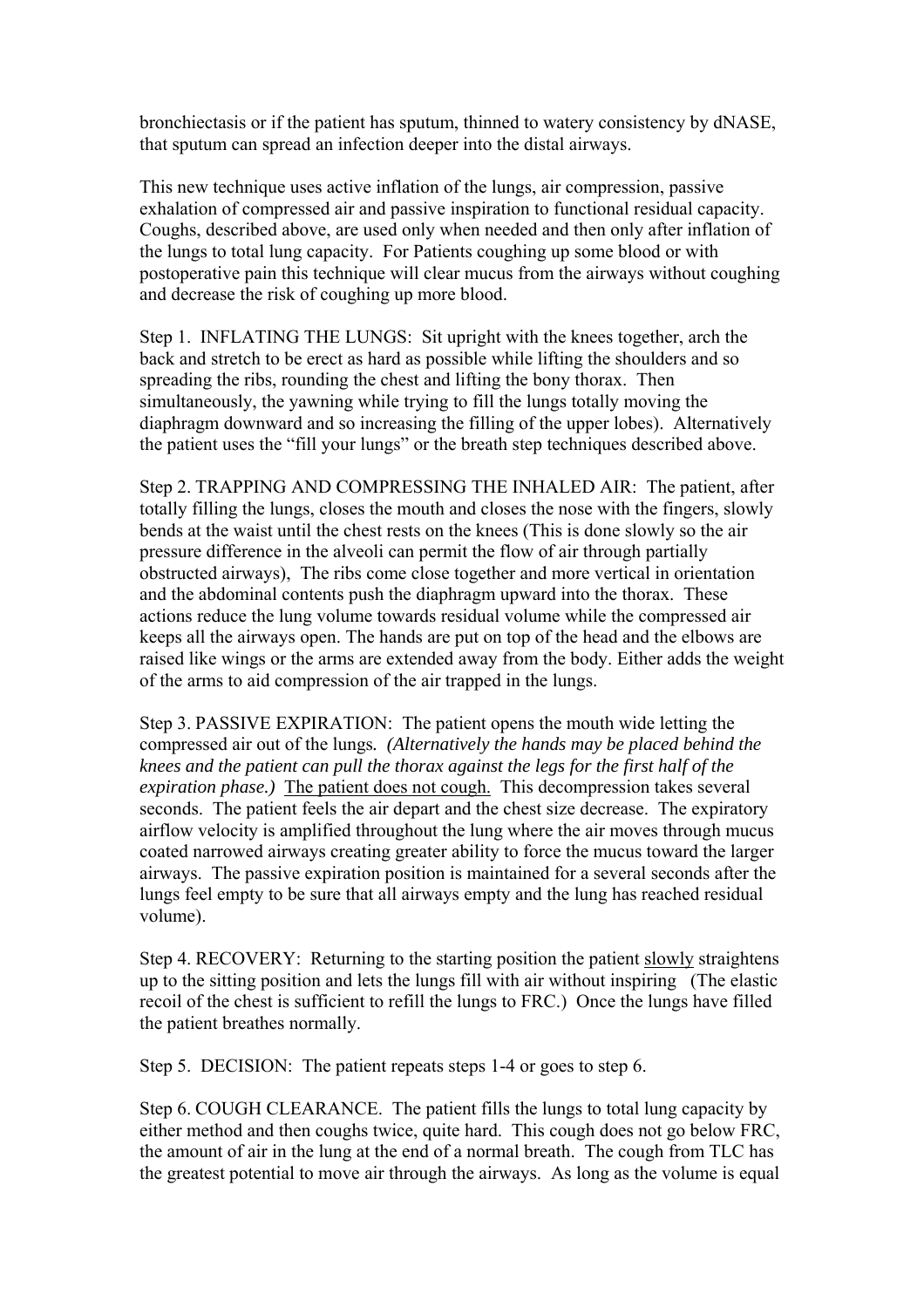to or greater than FRC the airways should be passively open so mucus plugs or watery mucus cannot be pushed deeper into the airways.

The process is repeated until the patient tires, feels the airways are cleared, or until a prescribed duration of the technique has been accomplished. When there is no electricity this should be done for the prescribed time for the HFCC therapy. This technique is not prescribed a number of repetitions because Patients invariably race to shorten the time for the therapy.

Although a full daily treatment should last for half an hour twice a day, a small number of repetitions done with maximal inspiration and with the rest of the steps can be repeated frequently during the day can be satisfyingly effective.

This technique requires only a chair and time. It can be done at anywhere at any time. While this technique is effective it shares the problem of all self-performed airway clearance techniques, i.e., it requires a dedication of time and close attention to technique. Perhaps it's greatest potential is that it is simple, can be done anywhere and when there is no electricity for HFCC therapy.

# PARENTS AND PATIENTS ARE PARTNERS WITH THE CF CENTER TEAM IN THE FIGHT AGAINST CF

Parents and Patients assume that role when they experiment with prescribed treatments and other directions. If they don't talk with the CF Center Staff or learn their plans or discuss their variations of treatment then a major breakdown develops in what must be a joint fight against cystic fibrosis.

If the CF Center Staff does not ask about experimentation by Patients or fails to listen about an experiment it is hard to improve the treatment of the enemy, CF. If physicians, nurses, therapists, dieticians, etc. do not listen or recognize the importance of parents' and Patients' experiments, do not to pay attention to the experiments, do not try to understand the experiments do not find out what can be learned from the experiments and discuss how to improve future experiments there is a major breakdown in the joint battle against CF.

Doctors are slow to learn from Patients. Be patient with them and with the other staff in the CF Center. It took me many years to learn to ask Patients (and parents) what kind of experiments they are doing and to interpret their failures to comply with my directions as experiments rather than as their being non-compliant or non-adherent. Now I try to discuss the value of experiments and how to improve experiments. In particular I ask them to figure out what is a positive and a negative outcome and to discuss with me their ideas about an experiment before they do it, or, if they do the experiment on their own to share their plans and findings with me.

Doctors are slow to apply what they learn from Patients. I was fortunate to have Annalisa Marzotto as my personal teacher during the years I served as her physician. Annalisa determined that she knew more about herself and how my prescriptions and directions worked if and when she used them and what she thought of them and how she had decided they might be changed. My scheduled 40 minute clinic sessions never lasted less than 90 minutes and often went 2 hours. And they occurred every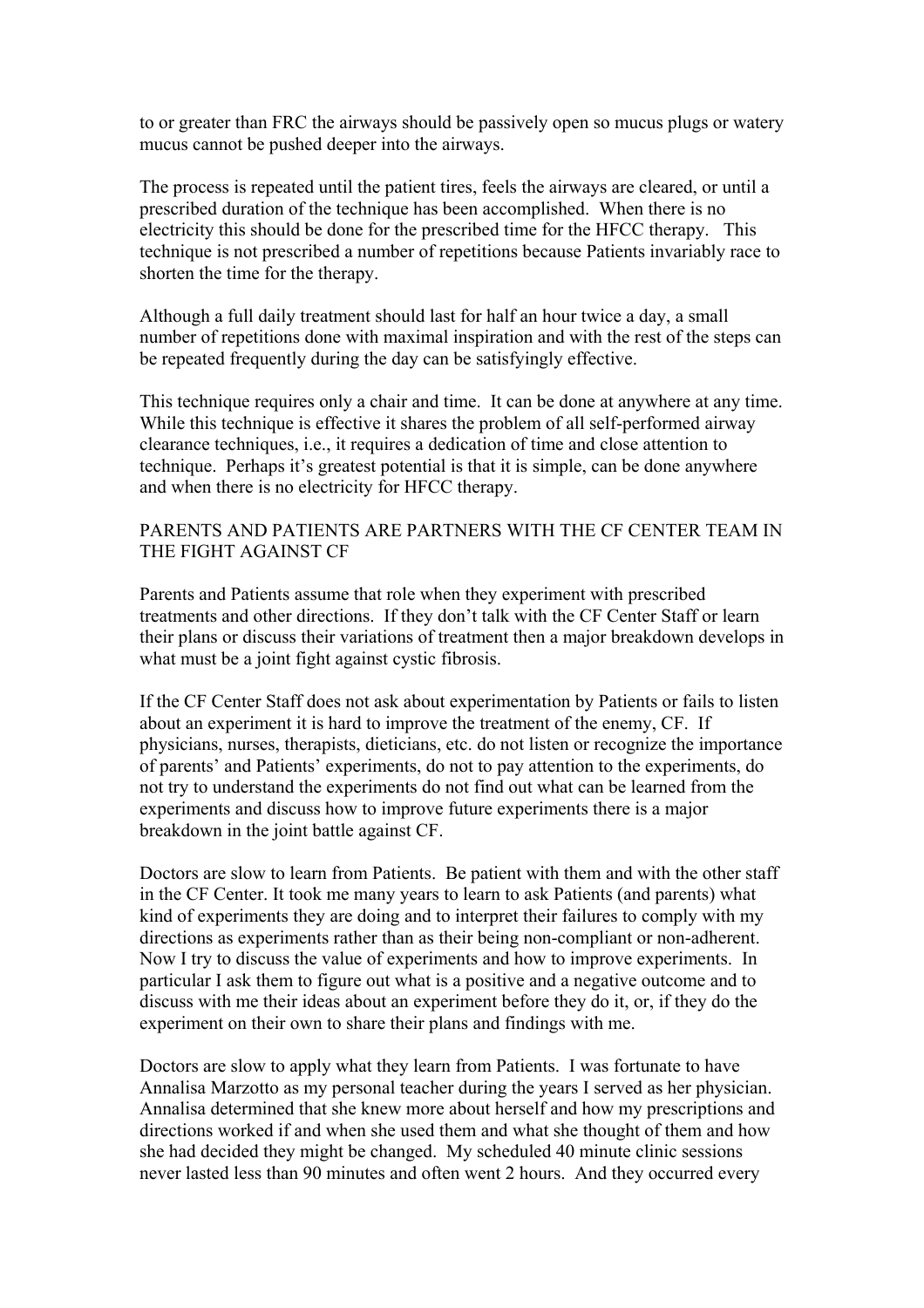two weeks. Somehow Annalisa knew that Doctors seldom listen and she came prepared to ask questions as well as to answer questions. Bu more important she had answers to questions she wanted me to ask and she would use her answers as the starting place for her questions such as Why didn't what you recommended work? Why did what you recommended work differently that you expected? Could it be because? Could we try it this was? Could we try this instead? Was that idea based on wrong assumptions? Would this be a better assumption? How about this idea? What do you expect your idea to do? How will I know if your idea doesn't work? What do I do if your idea works differently than you expect? Why did you not do?

Annalisa made these clinic visits very exciting and I looked forward to everyone. Annalisa changed me to be a collaborator with her with the goal to control the most serious complications of a CF patient that I have ever cared for. We worked together for over 15 years.

I've used many of the things she taught me with other Patients in a hap-hazard way over the years since she died. I never tried to make Annalisa's teachings a principle for care of all my Patients until I have had the honor to being the consultant to many Patients and families who came to see me after reading "The Bell Curve" in the New Yorker. I have seen that all have needed to hear about Annalisa and her wisdom for the treatment of Cystic Fibrosis. As I consider Annalisa's wisdom I believe her system of a Patient (or a family) and Doctor working together to treat the illnesses acquired because of the inherited CF genes is essential to living healthy and growing old with CF.

This will have to be learned by each Patient and family experimenting to learn how this approach can work with each Doctor –Patient association. I believe this may have to become a project for Patients and families to add to the Annual Family Education Days now part of all CF Centers annual education programs. The Doctors do not have the urgency to accomplish this because each probably has 70 or more patients. But each Patient has just the one doctor and so a one to one relationship must start with the Patient and the diagnosis of CF in order to be successful.

#### MEDICAL LITERATURE

I know this is important but I do not know how to advise you. But I have enough ego to give it a novice try and to recommend that your successes be shared with other Patients and their families.

Parents and Patients need to read the medical literature, critically, and as co-partners in the fight against CF ask questions about what they read and learn. It is appropriate, from time to time, for them to read and explore the Internet and the medical literature critically and to ask questions about what they read and learn.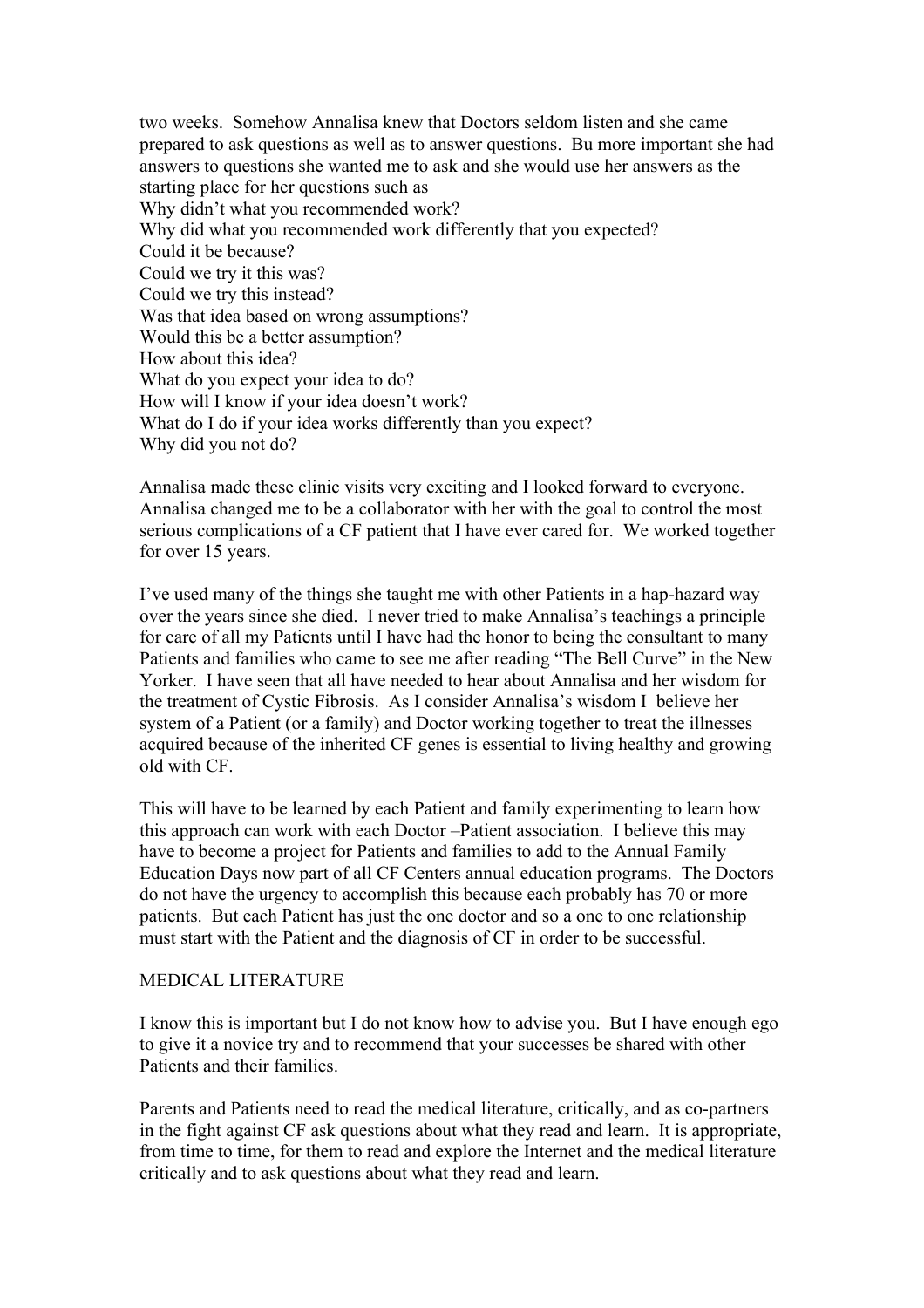Cutting edge science that exists in the Internet can be hard to find and more so to judge before a small part of the information becomes future corrected information. This is a formidable task for experienced professional CF Clinicians. Consider in 2004 there were 1,297 medical papers on CF with 2,080,200 Google hits. And if you add to you consideration a few of the CF associated diseases (diabetes, asthma, chronic obstructive lung disease, bowel obstructions and pneumothorax) there were 23,198 papers and 43,350,900 Google hits. No one has time to read more then a fraction of this much literature. Your doctor and your CF Center Team give you excellent care based on the medical literature of published reports all of which have been statistically vetted. These numbers show how hard it is for every CF Doctor to be up to date on every aspect of CF care. Because your findings and questions will be helpful and they should be well received.

Two reliable sources for generally correct information on cystic fibrosis treatment are: http://www.nlm.nih.gov/medlineplus/ency/article/000107.htm and http://www.cysticfibrosismedicine.com. Much of the commercial Internet data is likely to be of uncertain reliability. Searching the Internet is like panning a river for gold. Some streams have a lot of gold; some have only fool's gold and others have only sand.

Use the Internet with caution and with care.

This short list of other web sites of value is not complete: www.cfcenter.umn.edu www.cff.org www.cForward.net www.mycysticfibrosis.com

#### **PRESCRIPTIONS**

Read the fine print that comes with every prescription. You'll find that there are many side effects with every medicine. After you have a good understanding of your questions about CF, treatment variations, medicine in the literature and even nonprescription preparations you should meet with your (your child's) doctor and discuss your findings and your concerns. You and your (or your child's) Doctor have to work together concerning each prescription, how to recognize if it is working and how to be aware of side effects. Every prescription is an experiment. The majority to times any given patient will respond the way the majority of Patients respond. The information on side effects and the interaction of the medicine with other medicines are also important for your benefit. Some of the side effects or interactions with other drugs are of little importance. Others may be significant. When you think a side effect or drug interaction could be significant you should discuss that with your (your child's) Doctor.

#### COMMUNICATION

You know your life style, your child's life style, successes and failures very well. You need to bring this knowledge to every clinic visit and work out plans with the CF Center doctors and staff that you believe are good and that you can do as your part of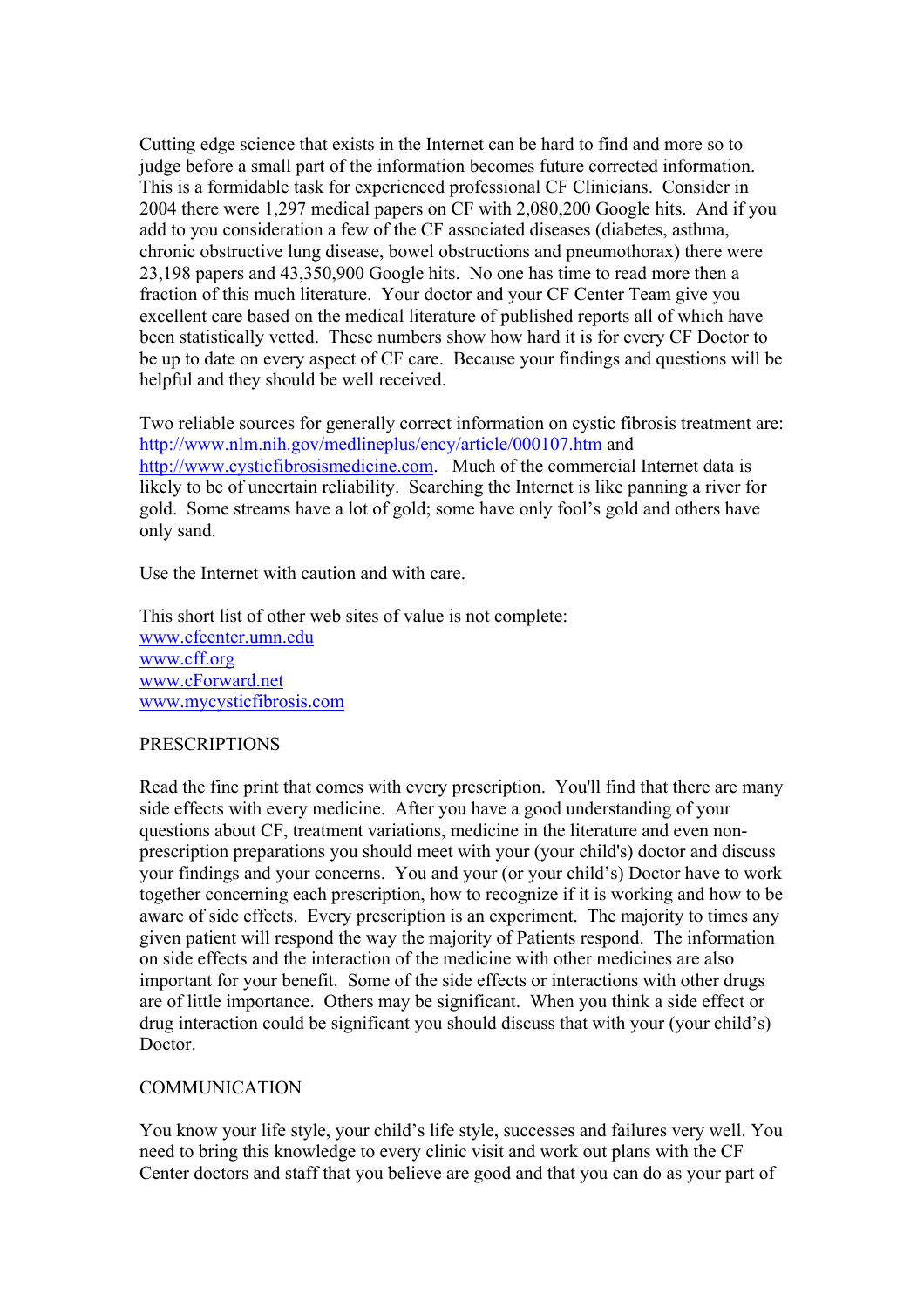the battle against cystic fibrosis. This is the time for you to protest if you cannot do what is recommended. If you don't do this, you will leave all the decisions and experiments to your doctor who, as you know, does an experiment every time a prescription is written or a recommendation is made. Your doctor and your CF Center Team will give you excellent care based on the published reports, all of which have been statistically vetted, and their personal observations when these have been tried on other Patients.

Remember the published conclusions and recommendations have been formed using a Bell Curve like the one in the New Yorker article. Every Bell Curve has a 5 percent termination on each end and the middle 90% are considered to be *normal*. Remember that  $1/3^{rd}$  of published papers will be improved upon or proven wrong in the next five years. In every study some Patients will not have performed as well as the central "average" and some of the controls will have performed better than the central "average" that benefited. Be vigilant and talk with your CF Center and CF doctor.

Keep in mind that you and your doctor don't speak the same language. Consider a couple of common errors that occur regularly:

When a doctor says he will "check on your child" in the hospital and when a patient says that he will "try to do what you recommend".

"*I will check on your child (in the hospital)"*. The parents understand that the doctor said he will go to the hospital, examine their child, check the studies ordered etc. and do something. The doctor has committed to calling the hospital ward, talking to the doctor in charge about the child's condition and laboratory studies and then to decide whether or not he should come in at once or wait.

*"I will try to do the treatments you have recommended."* The doctor hears that the parents and child will do what has been asked except for the occasional family crises that occur in any family. The parents perception is that have agreed to try the recommended tasks a few times and it they observe a difference they will continue but if they notice no benefit they will go back to what they have been doing.

Assumptions are dangerous. In either case further questions need to be asked to define what is meant so as not to conclude: "That doctor is not a man of his word" or "That patient or family is not compliant." Both doctor and patient have assumptions that lead to what they believe has been said and which can lead to disruption of future successful care of the CF acquired diseases.

## DOCTORS, PATIENTS, PARENTS AND SPOUSES ALWAYS TALK AND LISTEN OUT THEIR ASSUMPTIONS.

Remember that the most dangerous assumption is that you know all that you need to know and that your CF Doctor has told you all that you need to know. As a member of the CF Care team for your child or for yourself you need to know all the details about prevention and treatment, how to wear and use the HFCC equipment, what the medicines do and don't do and what are the risk factors and how to avoid them. Keep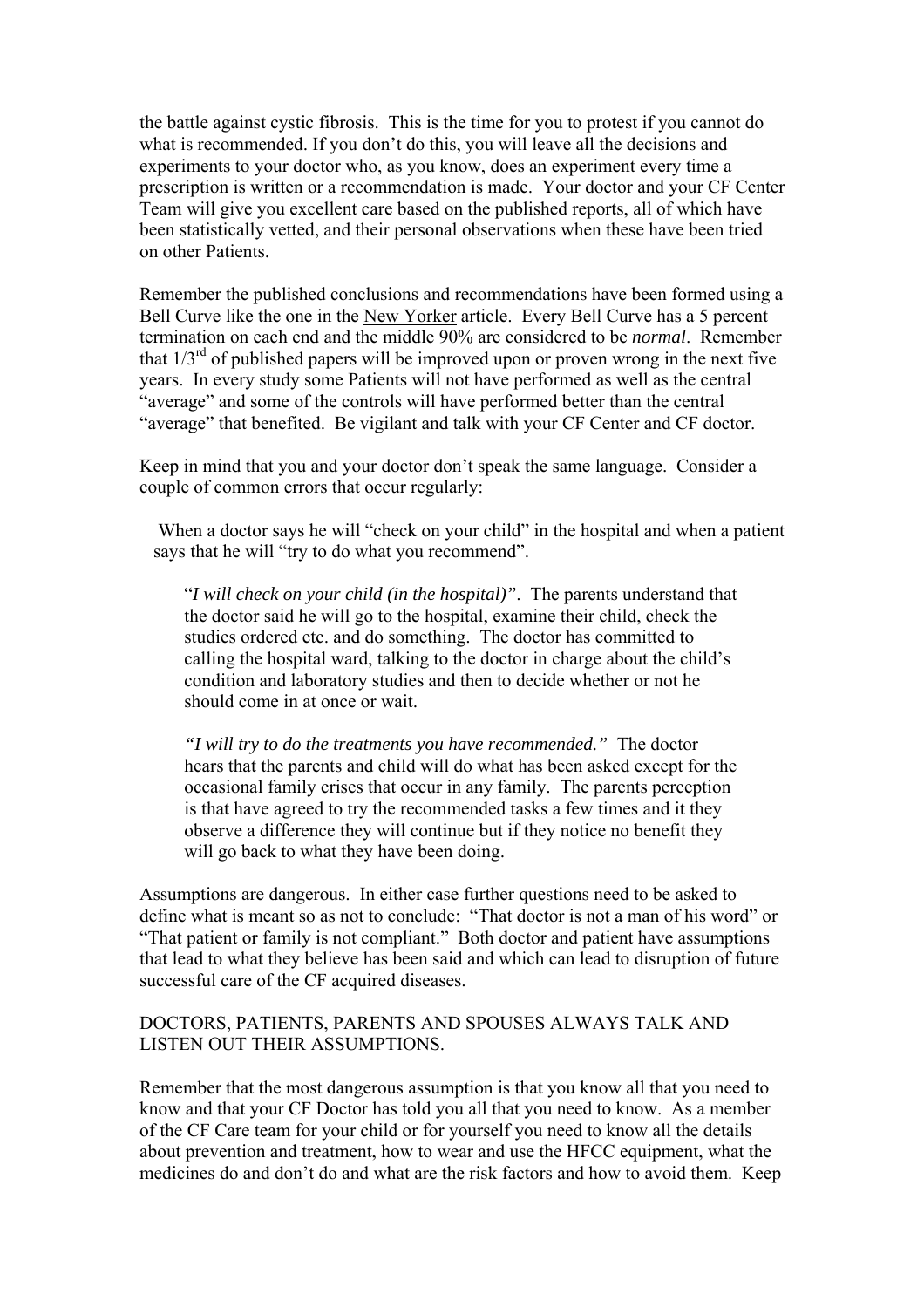in mind that your CF Doctor knows a lot more that you probably appreciate but also does not know all the details that may be critical.

Consider how complex this can become when there is a problem of severe pain, a treatment problem for which few, if any, CF Doctors are experts. IN my experience of over 45 years I have participated in the care of perhaps a dozen CF Patients with severe pain that lasted over a few days. The problem of long term narcotic treatment to control severe I have seen in perhaps 5 Patients. For none of these patents have I been the primary CF Doctor but for all of them I have had great concern...

## OF COURSE YOU ARE A PART OF THE CF TEAM

Your activities and participation are of equal importance with the activities, directions and prescriptions of the CF Center's staff and physicians. The success of the CF Center is equally shared by the CF Patients and families and the CF Center Staff. You will need to work very hard to make this collaboration be successful.

One way to be ahead when your child with CF is young and is put to bed before you go to bed is to count the number of breaths you child take in one minute. Since every lung problem increases the respiratory rate the sleeping 60 second number of breaths can give you the earliest sign that your child is developing a lung infection. Exceptions are a dream or a full stomach. Count the sleeping respiratory rate (60 seconds) several times a week to discover the usual rate and the range of rates. Then when your child has a rapid rate assume that there is a lung problem or a dream. Count the rate again after half an hour and it the rate is still high do an extra HFCC treatment and call his CF Doctor if the respiratory rate is still high. This is the most reliable and earliest sign of an infection or other significant change in the lung function.

Consider 'The Bell Curve' since that title brought you to the Minnesota Cystic Fibrosis Center. That title was an over simplification since the studies considered only survival, height, weight, and pulmonary function tests. However many other 'Bell Curves' come with each patient starting CF care at each CF Center. Some of these 'Bell Curves' are age at diagnosis, the already acquired CF related diseases, their severity at time of diagnosis, the kind of CFTR gene mutations, the number of children in the family including other children with CF, sex, family income, existence and quality of the health insurance, one or two parents (each with no, one or two jobs), air pollution, distance from the CF Center, availability and kind and use of HFCC technology, knowledge of how to use the HFCC equipment, and so forth. Each such 'Bell Curves' affects each CF Center's multiple 'Bell Curves'.

You need to develop the communications skills that will place your role, as a patient or a parent, equal with your doctor's role, as a caregiver, with both of you fighting the clinical problem of cystic fibrosis. You will need to be able to explain to your doctor the changes in your body and in the function of your body and the response of your body to the prescriptions that are given. You need to develop enough of a background so that you can, with intelligence, discuss the treatments your doctor is prescribing. You'll want to know the potential side effects from any prescription and the potential interaction between the different medicines that you are taking. For example; if you are taking multiple antibiotics: Are they to treat different bacteria? Are all needed to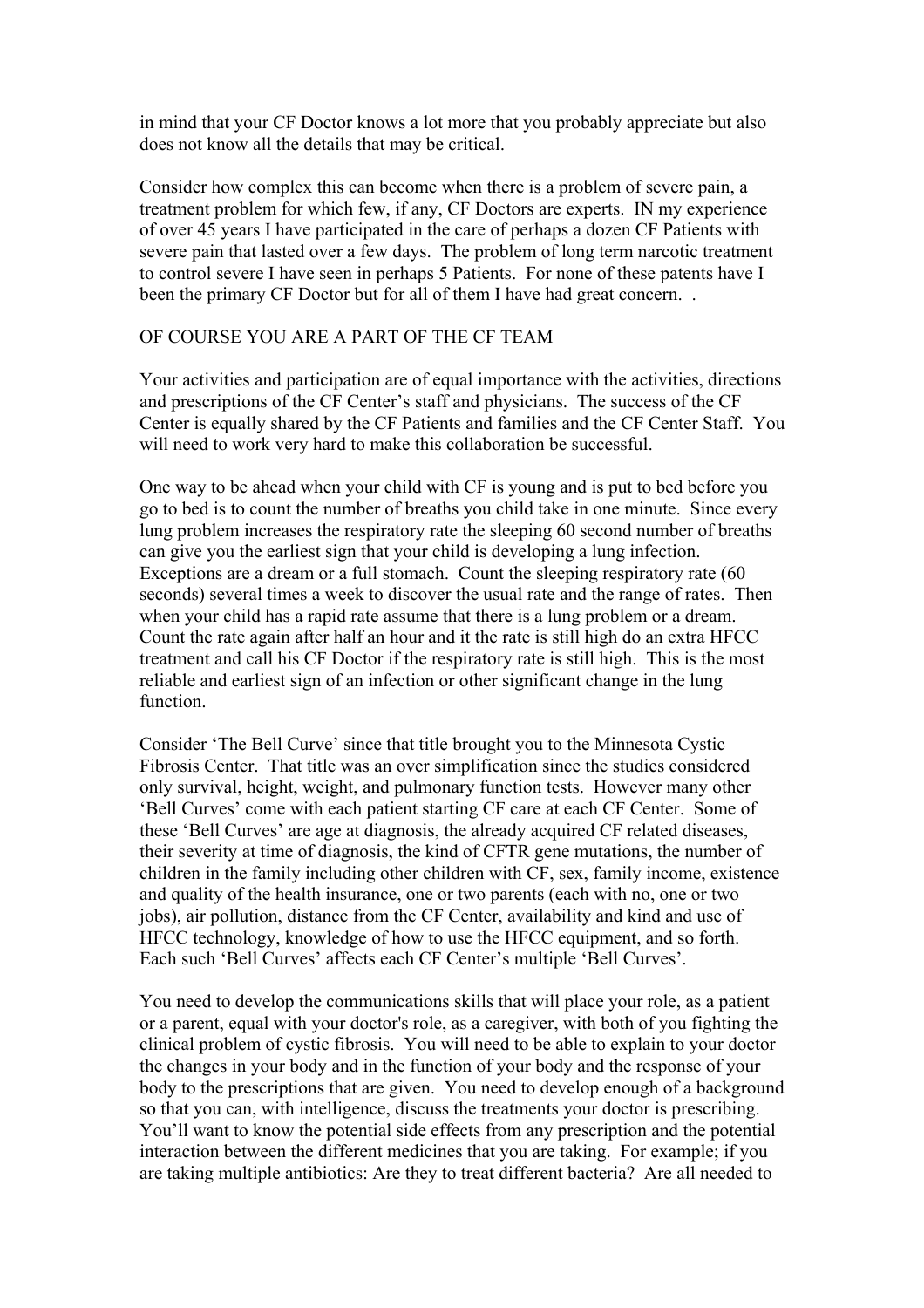treat one bacterium? Should you be taking all of them continuously? If so, for how long? For example; if you are taking short and long acting bronchodilators, how can you determine that you need both kinds?

The battle against CF that you (as parent or patient) and your CF doctor and clinic work together to fight, is only part of the worldwide work, which in the United States is largely focused through the efforts of the Cystic Fibrosis Foundation (CFF). Help the local, regional and national efforts to raise funds to support the CFF's planned programs. Remember the CFF supports your CF Center.

You and your CF Center's doctors and staff have good ideas that need to be studied and smart questions that need to be asked concerning how to treat and how to understand the ways the risk factors for the CF associated diseases operate in your child's and your CF Center's unique environment. Discuss your questions with your CF Doctor and how you can help to do that research.

All CF parents and Patients need to be good observers, note keepers and reporters as they know themselves and problems better than anyone else. They need to keep notes of their observations and of questions so that, having them written down, when you see your CF Doctor you will not forget items that because they are important to you they are critical for your doctor to help solve your problems and to resolve your questions.

This may be difficult because likely your doctor has been given a fixed amount of time to see you, to answer your questions, to discover latent problems that may need attention, review your treatment and the results of your chronicle of changes in your treatment, to order new tests to improve his understandings, to make recommendations and write prescriptions. Most important to answer your questions about what you have learned about CF between your Center visits. You need to bring all of these to your clinic visit and work out plans with the CF Center physicians that you can believe are good and that you can do.

#### **NUTRITION**

Since the pancreas injury often begins during pregnancy severely enough to produce meconium ileus is up to 10% of children with two CFTR mutations and pancreatic insufficiency before birth in about 95% if CF babies, nutrition problems are almost always a problem starting with their first feeding. So far that problem remains lifelong. For most Patients everything that follows is colored by the problems of digesting and absorbing the digested food and of a diversity of malnutrition problems which range from night blindness (Vitamin A deficiency), bleeding (vitamin K) deficiency), osteoporosis (Vitamin D deficiency), failure to thrive and others well described in the CF literature. Pancreatic enzymes, extra fat soluble vitamins and essential fatty acid supplementations are needed, yet there are controversies concerning their necessities and amounts. Monitoring of these essential nutritional substances is necessary to avoid deficiencies. As excesses do not solve the problem of determining the optimum amount future studies must be planned. Meanwhile the subject of individual optimum amounts is one for Patients, parents and physicians to discuss,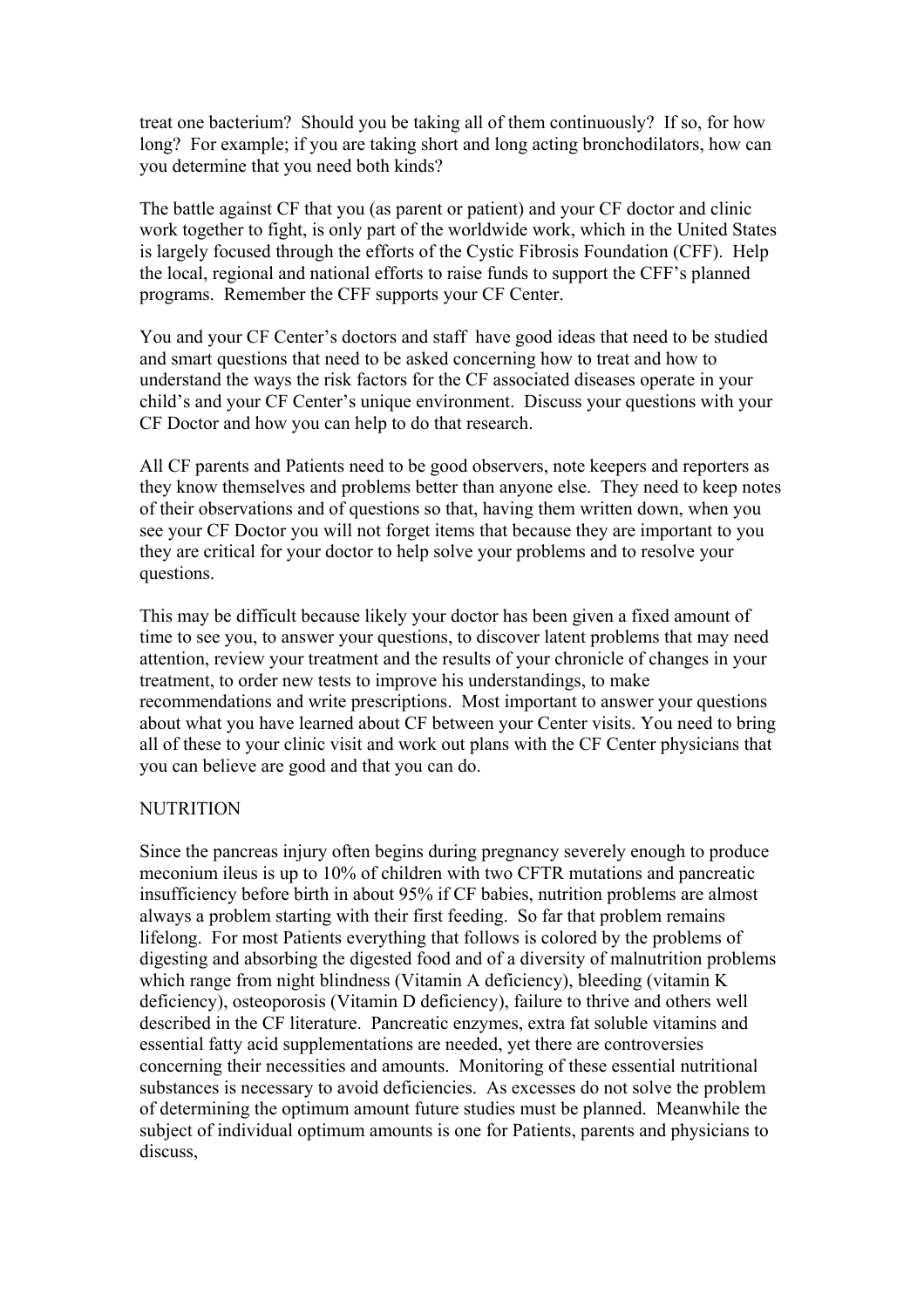Later digestive problems seen in some Patients include cirrhosis of the liver, gall stones, bowel obstruction, diarrhea, constipation, intussusception and gastroesophageal reflux. These CF associated digestive problems response to the treatments for these problems in Patients who do not have CF.

I worry about using supplements when Patients are underweight. My position against "supplements" is that in almost all usage the supplement becomes replacement. Tube feeding I see as an occasional necessity which should be avoided if possible. Both gastro-esophageal reflux and inadequate or poorly used pancreatic can be causes of poor appetite and malnutrition.

Perhaps the most successful approach to malnutrition is the decision of the patient to eat more. the success because: "I decided to eat more." Do not underestimate the power of a decision even though you don't know how to create the change in the patient's brain.

There is a relationship between diabetes and nutrition. Diabetes is a constant worry before and after diagnosis. Avoid all liquids with sugar or high fructose corn syrup and to be wary of foods that have a high glycemic index. Fruit juice with meals may be a reasonable exception to liquids with sugar, but eating the whole fruit will be better. Restriction of high glycemic foods may be difficult when a patient with CF needs to gain weight. A concerned endocrinologist, preferably one who has or would like to develop expertise in CF related diabetes, may be needed in planning the diet for gaining weight. My concern about diabetes is real for already over  $1/5<sup>th</sup>$  of our Patients have CF associated diabetes and almost another  $1/5<sup>th</sup>$  have borderline diabetes. Another reason to avoid all soft drinks is the phosphate in these drinks can bind calcium and so increase the risk of osteoporosis.

I avoid fixed ratio vitamin preparations for Patients with CF such as ADEK or ABDEK, I believe that CF Patients need larger amounts of beta carotene, vitamin E, vitamin D, vitamin K, vitamin C, essential fatty acids, omega-3, vitamin B12, folic acid, selenium, with perhaps more supplements to be discovered. I recommend the serum levels of vitamins A, E, and D be checked at least once a year. Beta carotene, the precursor of vitamin A, is my preferable source for vitamin A since the body produces the optimum concentration of vitamin A it needs any excess is a useful antioxidant. A dietician can help you study these needs.

You may find Roger J. Williams's book, *Biochemical Individuality*, interesting. I have adopted his philosophical approach to optimum dose and nutritional side as the wave to consider the nutritional approach for CF.

#### WEIGHT

I recommend that CF Patients try to maintain a weight 10% above average for age and height using the weight per height at age 18 as the index. The extra 10% should provide the muscles for good activity and body mass reserve in case of a serious infection.

Never-the-less and after years of constant efforts to gain weight gain some older Patients are having problems with obesity. This becomes a special problem because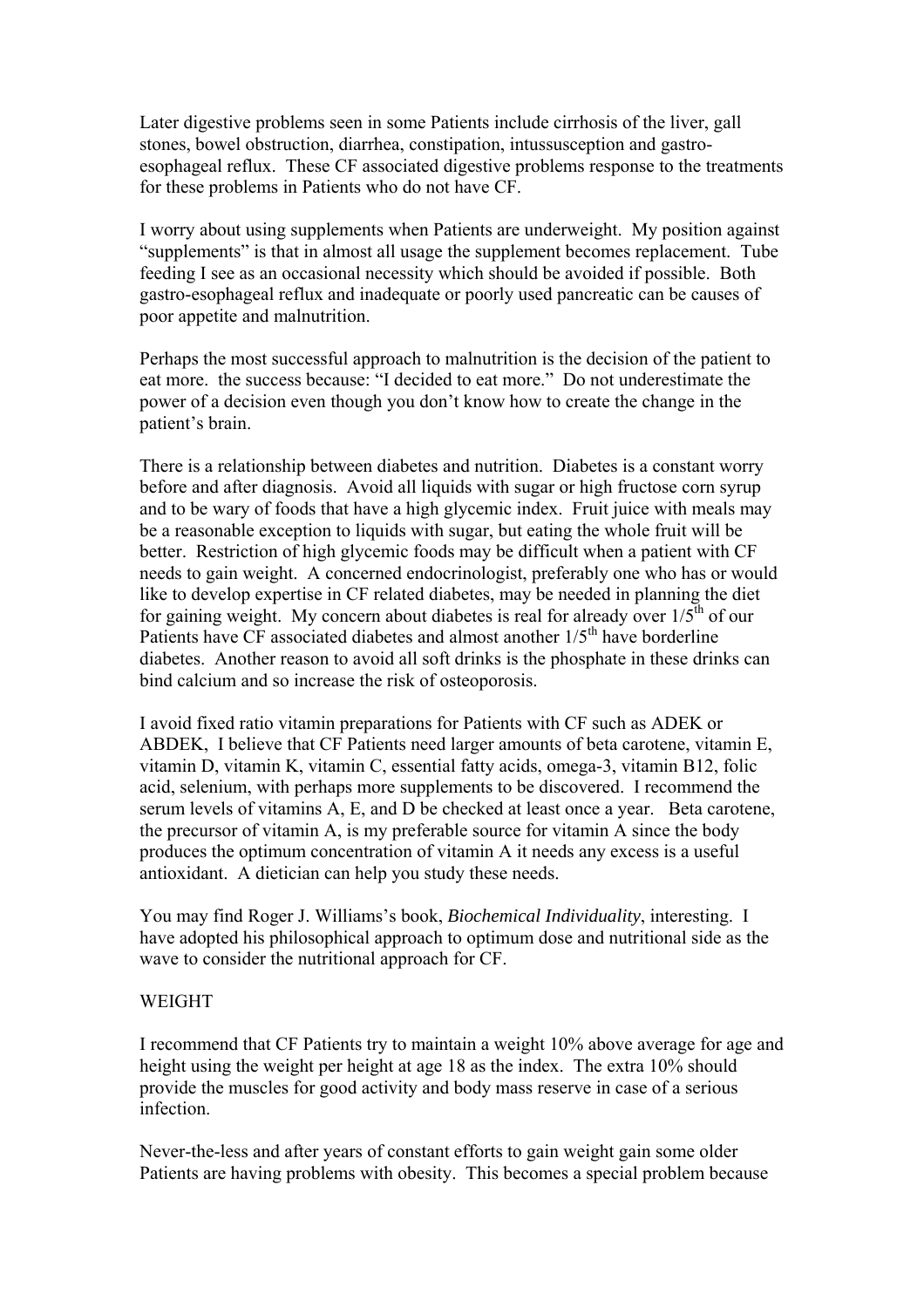CF predisposes to diabetes and so does obesity. This needs to be recognized before or during adolescence so that obesity does not become another CF associated disease.

# **EXERCISE**

Exercise, especially aerobic exercise, is strongly advised throughout all of the European CF Centers. I have observed that CF Patients can do very well in all forms of exercise and that their health improves in proportion to their enthusiasm for both aerobic and strength building exercises. I recommend these exercises with supervision. Several of Minnesota CF Patients have received college scholarships because of their athletic successes in high school. Running sports are very good for people with CF. I have one patient who has run eight marathons. Soccer, crosscountry racing and swimming are other good exercises in which CF Patients have excelled.

# ENZYMES

Nutrition should focus not only on calories but on water, quality of food and avoidance of sugar, high fructose corn syrup and high glycemic carbohydrates. Almost all food should be taken with enzymes. Even Patients who do not need enzymes for ordinary meals should take one or two capsules after eating a VERY large or VERY fatty meal to prevent acute pancreatitis.

For children, and even adults, who have normal stools and are not gaining weight an increase in the number of capsules with each meal will permit the patient's subconscious monitor to permit him/her to eat more because with more enzymes the stomach will not be distressed in any way, for example having no discomfort or pain after eating.

It is an unwarranted assumption that there is a formula for the amount of enzymes to be taken with a meal that is always right. The correct amount of enzymes is the amount that will digest the food eaten and will vary with both the amount and the composition of the food. My tests for determining the adequate amount of enzymes to digest the food eaten are:

- 1) there is no stomach pain after the meal,
- 2) the stools sink,
- 3) there is no oil floating on the water,
- 4) passed gas is minimal and
- 5) not unusually foul smelling.

These tests define that the enzymes taken are appropriate for digestion of the food eaten. The last test is: "Is growth or weight adequate?" i.e. is the patient's weight between 105 and 110 percent of expected weight for height. If that test is failed the slow increase in enzymes should be started and continued until ideal weight is achieved.

OTHER TREATMENTS OF RECENT INTEREST INCLUDE: GLUTATHIONE AND HYPERTONIC SALINE AEROSOLS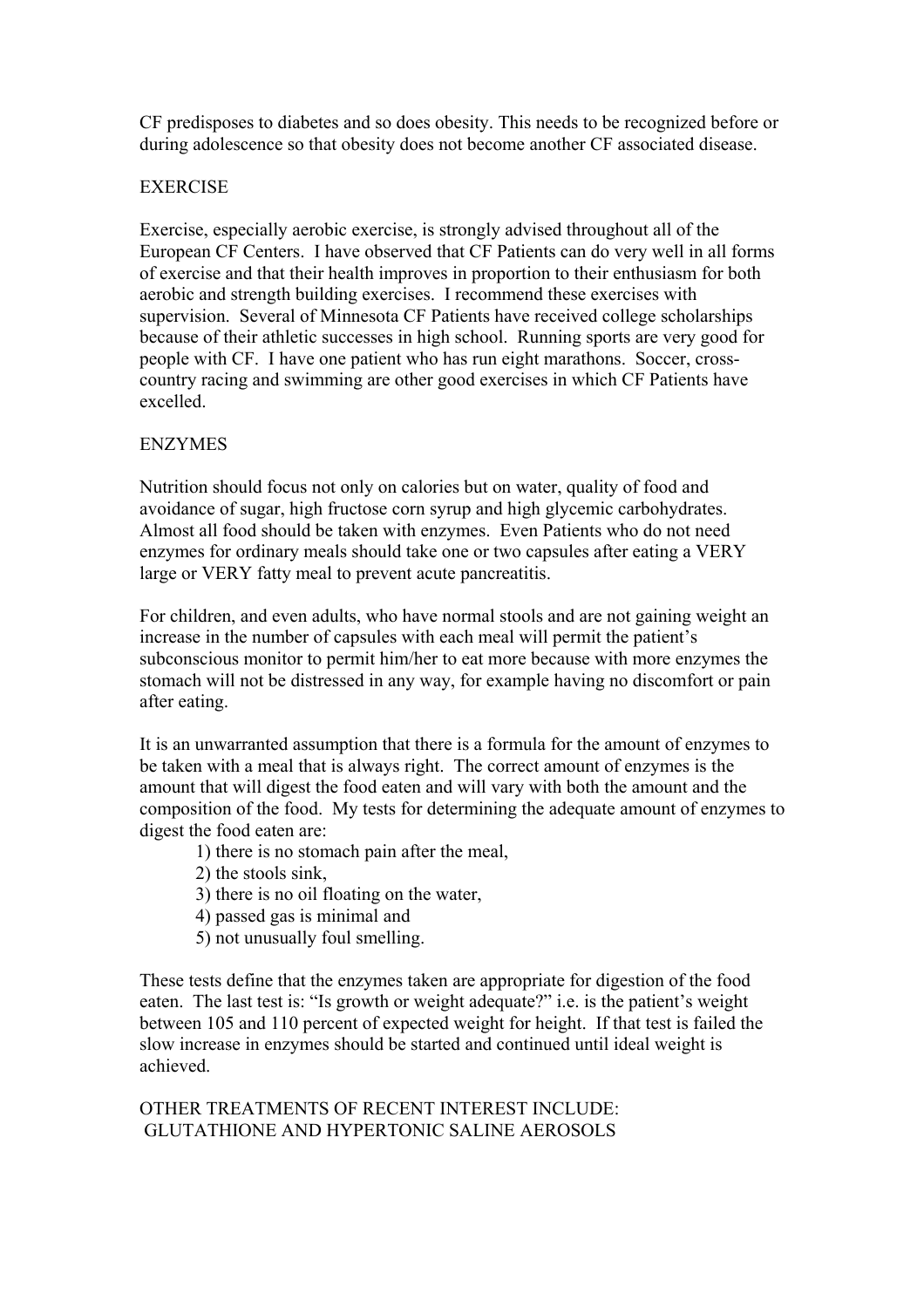Glutathione is a combination of three amino acids: cysteine, glycine and glutamic. Cysteine is the active amino acid in this molecule. NAC is a more stable form of cysteine because it has only an acetic acid group attached. NAC is more water soluble and is the most cost effective way to increase glutathione levels in the body. N-acetylcysteine is sourer than glutathione but NAC has more antioxidant power. I recommend oral or aerosol n-acetylcysteine over glutathione. I have used NAC for aerosols for many years and now I am recommending Patients to try the oral route. NAC capsules are available and remove the problem of sour taste although their may be a faint odor. The cysteine amino acid part to both molecules has antioxidant, antiinflammatory and mucolytic actions. Glutathione, as well as NAC, has been given by aerosol and oral routes.

Hypertonic saline increases the water in the peri-ciliary fluid. It does this my attracting water to reduce the hypertonic saline to normal saline concentration. This extra water floats the mucus high enough that the cilia can beat and move the mucus out of the lungs. This activity lasts until the hypertonic saline is diluted to normal. I do not know how long this will take. A balancing consideration is that our studies have showed that the regular used of HFCC can increase the water content of water in the sputum for at least 12 hours after the last treatment. While the published studies show the effectiveness of hypertonic saline aerosols I prefer the HFCC method since it couples the increase of water on the mucus membranes with the removal of that mucus.

#### END THOUGHTS

I believe that EVERY patient with CF has potential to improve lung function with improved airway clearance and with an optimistic approach to treatment, even those whose lung diseases have progressed to the point that they have been advised to consider a lung transplant. I have seen so many successful transplants that I support lung transplantation. However while there are many reasons for recommending a lung transplant, the only reason I favor is the desire is to improve the quality of life. When I recommend to Patients to consider the evaluation workup for lung transplant I advise these Patients to work as hard as possible to become so healthy that this option may be delayed both by themselves and by their physicians. I believe that many Patients considering lung transplantation have the potential to improve their lung function with improved HFCC airway clearance and a determined and optimistic approach to treatment.

I recommend that all Patients with CF work hard and go to college to get a degree, and use that same effort and diligence to continue to work and to expect that a normal career is possible as well as marriage with children and even grandchildren to enjoy. For males, the classic CF infertility need no longer prevent fatherhood and, if not desired, adoption is a wonderful alternative.

Every patient, or parent, should maintain a record of all clinical visits, lab work, x-ray reports, cultures, prescriptions and hospitalizations of the same quality as their CF Center Doctor's medical records. Such records can be critical when traveling when seeking care from a new doctor or new clinic.

#### MEANWHILE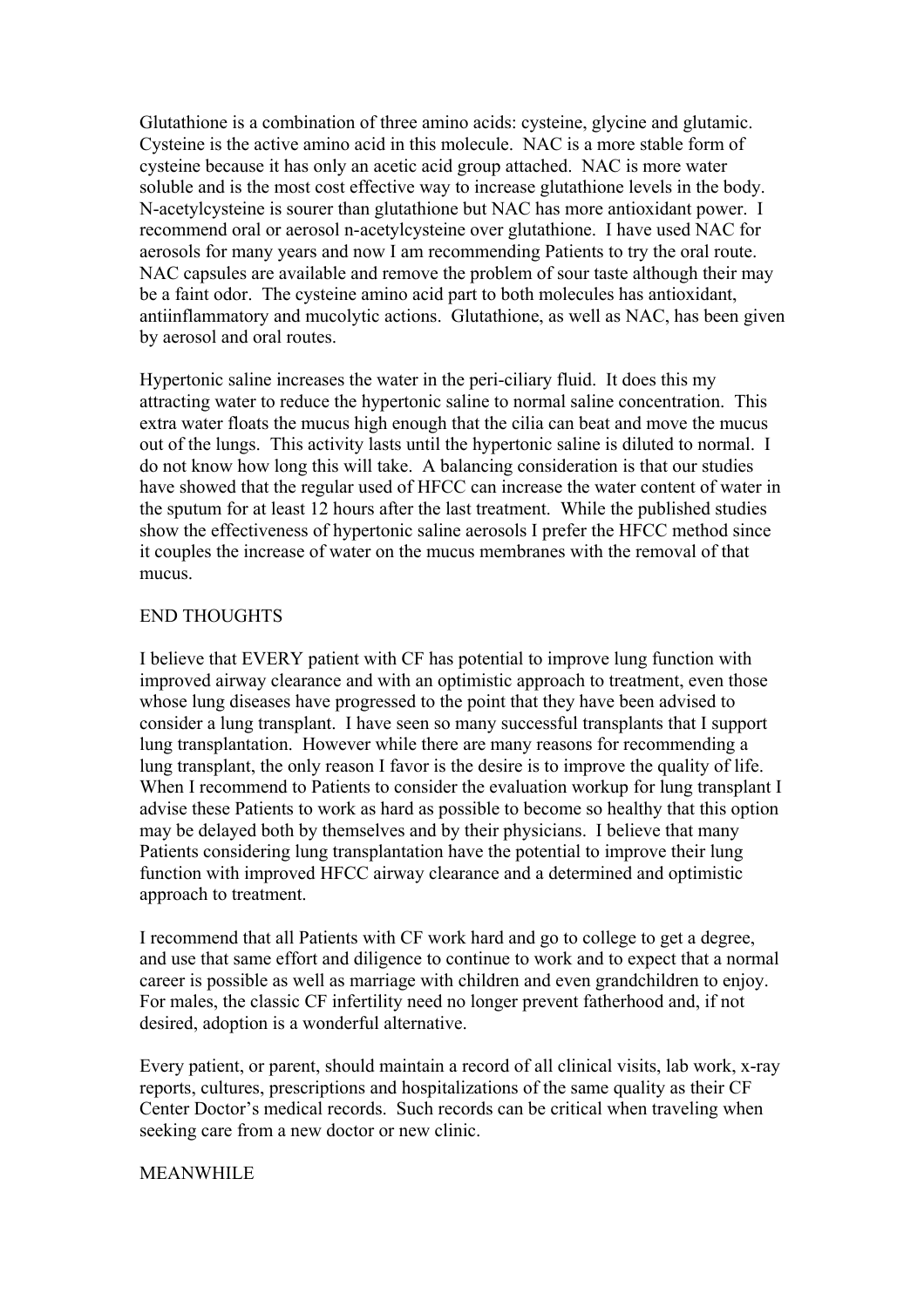Every parent/patient should maintain a record of all hospitalizations, clinical visits, lab work, x-ray reports, cultures and prescriptions of the same quality as your CF doctor's medical records. Such records will be useful in many ways.

#### GROWING OLD WITH CF

It is realistic to recommend that all Patients with CF should work hard and diligently to get a college degree. And after that, use the same effort and diligence to continue to work and to expect a normal career and along the way to marry and have children and even grandchildren to enjoy. For males, CF infertility need no longer prevent fatherhood and, if not possible, adoption is a wonderful alternative.

#### DEATH

Birth and death are the mile stone markers of our lives. In between there is survival accompanied by health and accomplishments. .

Death has always been linked with CF. From the early German song that a child that tastes of salt will die young to fund raising for a "cure". My early experience was being told by the doyenne pediatrician in Minnesota concerning babies with CF was "Warren, let them die. It's easier for everyone."

The other option was to fight the death of children with CF by finding the cause of each infant and child's death with over 400 autopsies. The result was that Minnesota became a Mecca of survival for children with CF. We organized and we were visited by CF doctors from around the world and that I was invited for a six week tour of the major cities in Australia to discuss cystic fibrosis. Our effort to create an international CF Database to use death as a marker of progress in survival collapsed when the CF Foundation removed it's financial support. But countries around the world picked up the concept and almost every country has its own or participates in a CF Registry Database.

Our Minnesota CF Patient Care Database has data from diagnosis to date and to death. I questioned this dataset to find for every patient in the dataset for the year 2005 by year of birth, age at July first and the age of death for those who died. Then to use the age of death as a marker with which to determine survival of our patients for the year 2005 I calculated a Kaplan-Meier survival curve.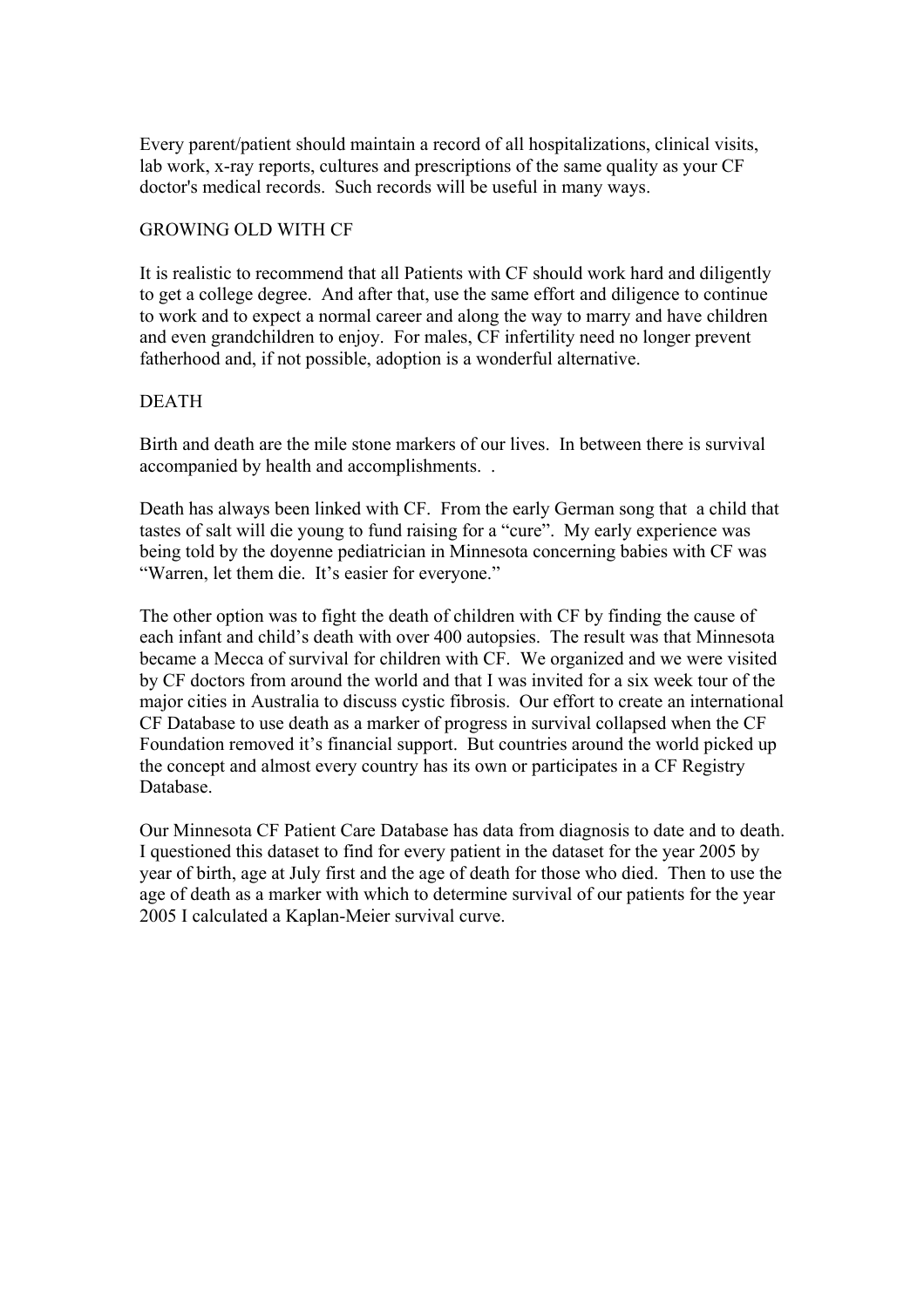Kaplan-Meier Snapshot of the Survival of 492 CF Patients at the Minnesota CF Center During 2005



Each patient is marked by a diamond. Until about 33 years of age the diamonds are so close together they seem to be a solid line. Only after about age 48 do the numbers of patients decrease so that all, except for two alive at age 58, are represented as separate diamonds. The last diamond is at age 67 and percent survived of 67. This is not a hard scientific graph but is conforms to the requirement of Kaplan-Meier life table graphing. If you will give me my assumptions this is a true picture of CF patient survival in the Minnesota CF Center for the year 2005.

However this picture is incomplete in that it does not show details of health for that 29 of these survivors have had lung transplantation, that some had been diagnosed in middle age with 'mild' CF mutations, and that about 20% are handicapped by diabetes or advanced lung diseases.

MY THOUGHTS ABOUT LIVING WITH CYSTIC FIBROSIS have focused on the means of survival and preservation of health with CF that I have found to be helpful. I have tried to minimize the worry of every patients and family with death by telling all about our project to study aging in patients with CF in which we found that the longest survival so far with CF has been 83 years.

They have been limited without the consideration of why 'death' of each individual is important to the eventual normal life of current and future patients diagnosed as having CF genes.

Death is a mile stone and had been looked at in various ways, I like John Donne's poem

> DEATH be not proud, though some have called thee Mighty and dreadfull, for, thou art not so,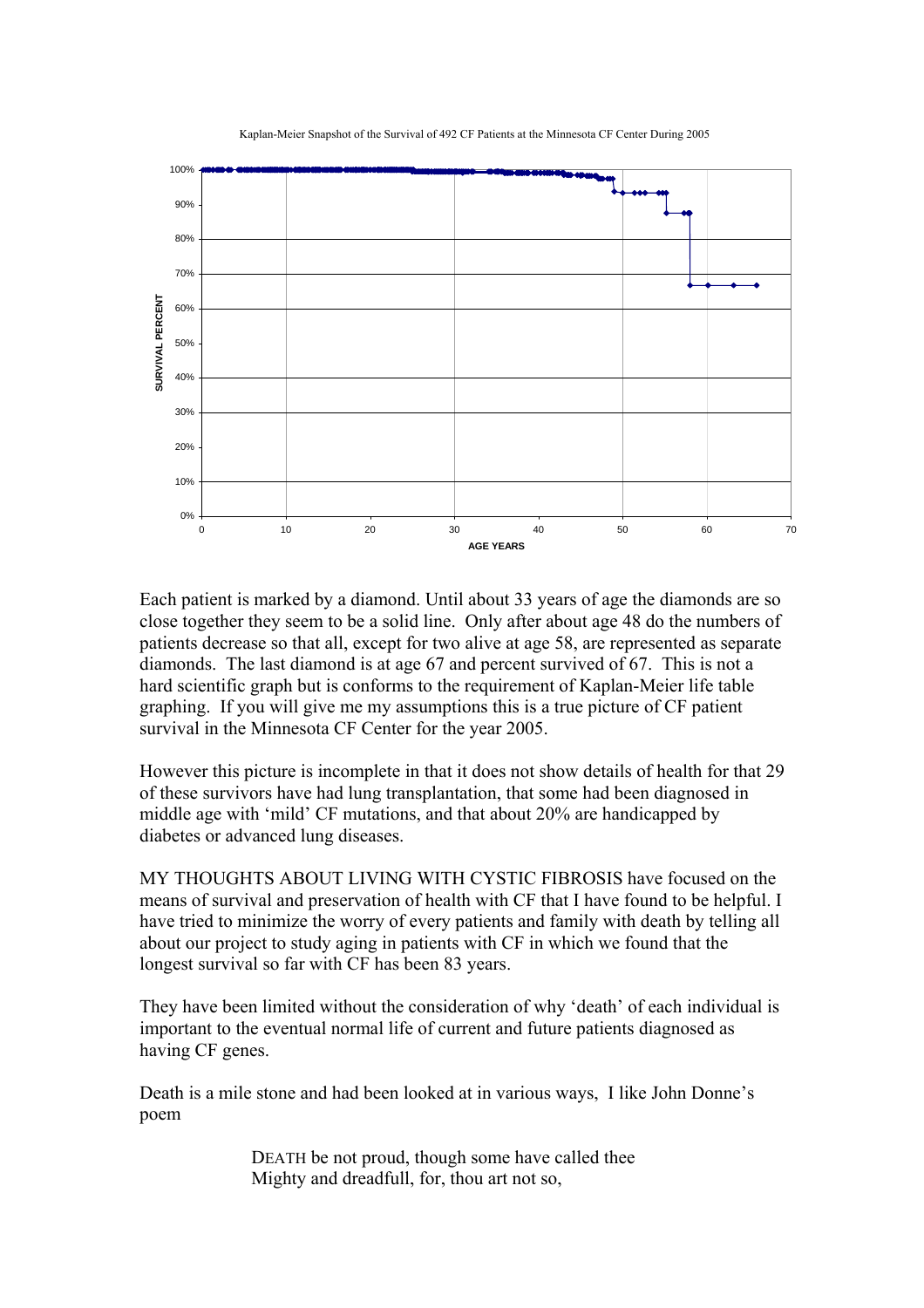For, those, whom thou think'st, thou dost overthrow, Die not, poore death, nor yet canst thou kill me. From rest and sleepe, which but thy pictures bee, Much pleasure, then from thee, much more must flow, And soonest our best men with thee doe goe, Rest of their bones, and soules deliverie Thou art slave to Fate, Chance, kings, and desperate men, And dost with poyson, warre, and sicknesse dwell, And poppie, or charmes can make us sleepe as well, And better then thy stroake; why swell'st thou then One short sleepe past, wee wake eternally, And death shall be no more; death, thou shalt die.

All of us are engaged in a battle to beat the risks that cause the CF related diseases and that battle will continue for years. Patients and families need to remember that and if death happens then to continue the fight with a request for an autopsy and for the CF doctor to attend the autopsy. Every patient and family for whom I have cared for has felt that need to make the last contribution to beating CF. In over half of these autopsies we found new problems that we had not anticipated.

Now with childhood deaths almost vanished we have unknown problems in CF patients who die in middle and old age. No doctor, not even the physician who has cared for a patient for 20 or 30 years, can know all about the problems of patient's health and causes of death and incomplete or even of missed diagnoses without an autopsy.

#### **HOPE**

Not all the tools of medicine are advices, prescriptions, manipulations or surgery. The medical tools most needed are compassion and hope. Compassion in the doctor and patient relationship is where hope can be born and nourished. In the absence of compassion and hope there exists for the patient only despair.

The above comments have focused on the intellectual background for development of hope:

- Good things about CF,
- CF is not a disease,
- The illnesses that hurt CF Patients are diseases that occur in Patients who do not have CF and these diseases can be treated,
- New medicines and equipment are being developed,
- Patients and parents can experiment with treatments to obtain optimum results,
- Patients and parents can partner with CF Doctors to fight the genetic CF diseases.

I see hope and despair as the extreme poles of a difficulty. Hope is the focus on a desired outcome; despair is the focus on an unwanted outcome.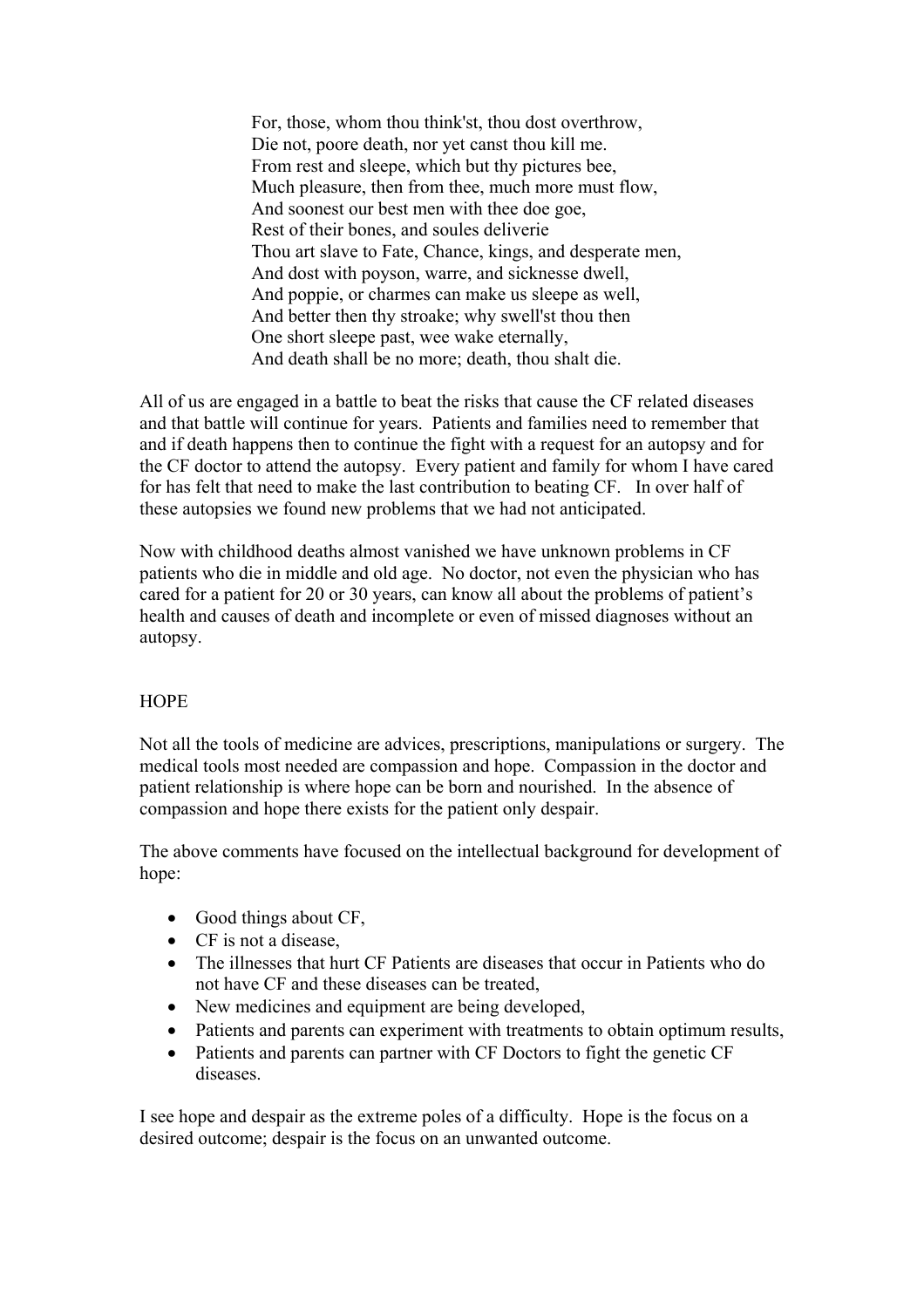The difficulty needs to be diagnosed and analyzed. Then options, all options, need to be identified and analyzed for such things as: cost, advantages, dangers and risks, how to apply, what may be accomplished, duration of benefit.

I've offered some of the ways I have analyzed CF and suggested approaches for my hope that most Patients with CF will, in my life time, achieve normal life expectancy.

I've offered some of the ways I have analyzed CF and suggested approaches for my hope that most Patients with CF will, in my life time, achieve normal life expectancy.

And yet I have concerns that many are dying prematurely and how to face death with hope. Beyond their faith I see another hope that may support both patient and family; the hope that they will have made a contribution through their fight against the CF acquired diseases from which they have suffered and the results of their autopsy to reveal still unknown answers to how better to fight their problems when such problems occur in other Patients with CF.

In the mean time I am working on high frequency body compression (HFBC) technology which applied both to the chest and the abdomen to oscillate all the abnormal functioning mucus membranes. I believe that all mucus membranes will have the same response to HFBC and so will change their cell membrane function so that their secretions will have normal water content. The triangle waveform oscillations are the most effective oscillatory form for producing this result. I believe that application of the triangle waveform oscillations to the mucus membranes in the pancreas, intestines, liver, and gallbladder soon after birth (or even during gestation) will allow these organs to grow without further obstruction and so to develop normal function during growth and then to normally throughout lives free of cystic fibrosis related diseases.

Whether my vision and hope for almost complete elimination of CF problems from the clinic and hospital will be the means for achieving this goal I am optimistic that that goal will be achieved because there are many other scientists and physicians who are also working with other approaches to achieve this.

We (Patients, families, husbands, wives, children, physicians, nurses, respiratory technicians, dieticians, secretaries, researchers, Foundations, and friends) can, working together, achieve this.

Practice hope. Promote hope. Never do anything that may take hope away from any patient or family.

### **SUMMARY**

Good health and long life with cystic fibrosis depends on regular preventive care and a bit of luck. Success with attaining regular preventive care depends on the faith the patient and family have in their knowledge of CF and in the abilities of their CF Caregiver, on their hope that their use of preventive care will reduce CF risk factors close to normal and so increase chances of staying well. In becoming skilled in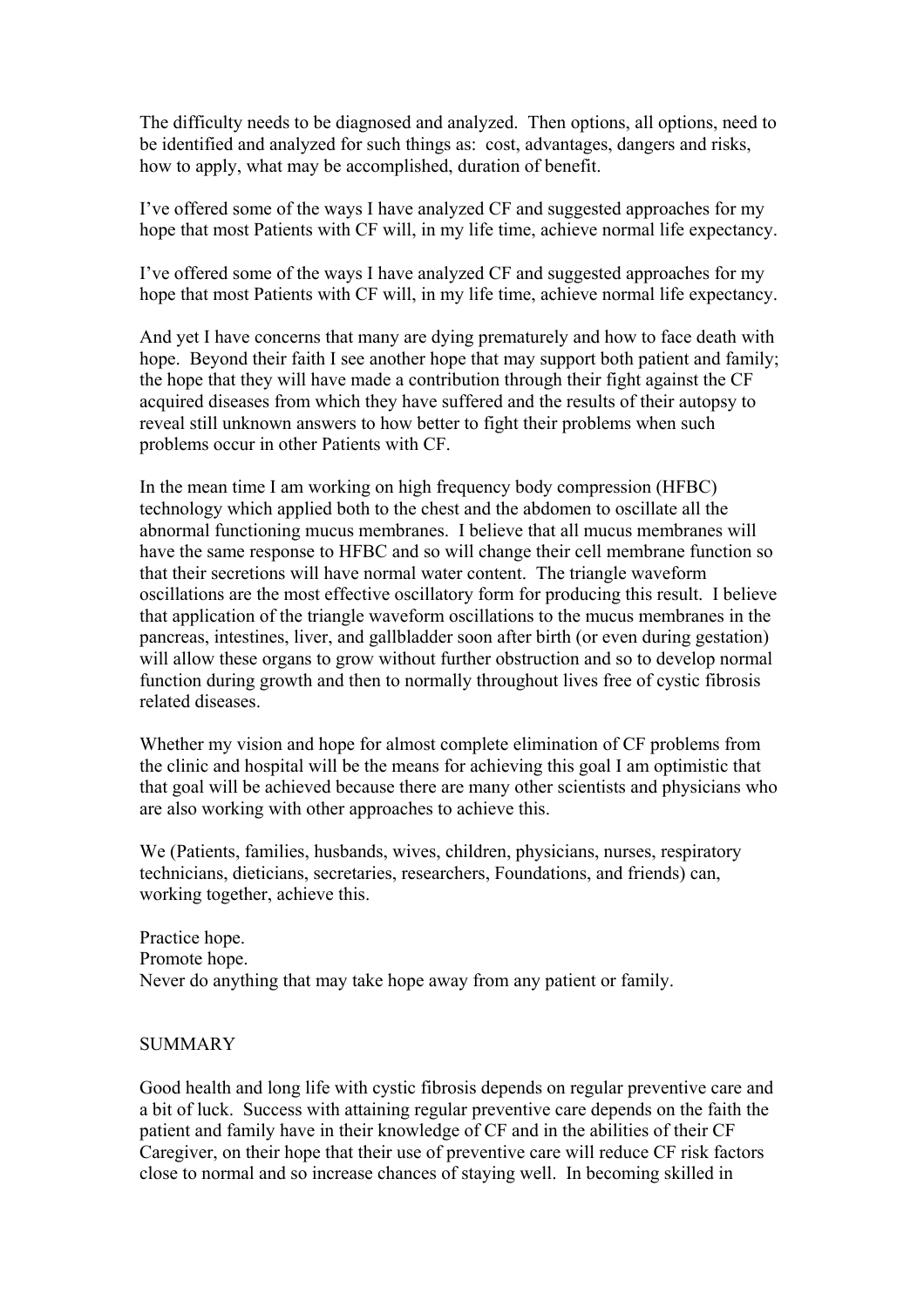coping they will be in control of both preventive treatments and in their otherwise normal life.

Because the future course of CF is often set when the diagnosis of CF is made itshould be treated as a medical care emergency. The misinformation that exists in the community about CF makes even the suggestion that a child might have CF an occasion for panic for parents of a sick child. This distress when the possibility of CF is suggested, explains in large part the hesitancy of physicians to discuss the possibility with a family until they are virtually certain the child will have a positive sweat test. Such hesitancy may delay diagnosis so the patient comes to the CF Center with preventable complications.

The shorter the interval between the suggestion of the possibility of CF and the elimination or the confirmation of the diagnosis, the better it is for the mental health of the family and the better the opportunity for the CF physician to confront the family of the new patient with the paradox: that CF, the greatest genetic killer in childhood, is not a disease, that CE is only a genetic condition which makes the catching of several diseases that occur because of the paucity of water in the secretions of exocrine glands (mucus secreting cells and glands plus the sweat glands), and that the risk of catching these CF associated diseases can be reduced to near the risk of patients who do not have two CF genetic mutations with daily preventive treatments. The result can be a normal life.

The first hours after the diagnosis should be used to form a bond, which will foster the ability of the patient and family to work with the child's CF Doctor to achieve a normal life. The first contact must leave the family with several concepts secure in their minds. That CF is inherited by two autosomal recessive genes and that CF is not their fault. That untreated CF retains the potential for early illness or death that CF has always had, but that preventive therapy changes the prognosis. The parents should understand the difference between genetic predisposition and acquired complications because in this genetic disorder it is the acquired complications that cause clinical illness and in the past has frequently lead to death. The family with a child with CF needs to understand that much research needs to be done, that much of the information in the literature is all old and that the best source of new information about pathology, physiology, treatment and expectations will come through their regular follow-up clinic visits at their CF center. Over the years all contacts with the patient should reinforce these concepts.

Since the development of any complication in CF is a haphazard process influenced by medical and parental and patient behavior, the approach to the use of preventive treatments and simultaneously to practice a normal daily life is the major determinant of outcome. In facing a future of preventive therapy, hope can provide the energy to sustain the continuation of therapy in times of discouragement, weariness and stress.

One of the great builders of hope is the continuity of care that exists in the CF Centers. The parents of the newly diagnosed child look at the teenager and hope that their child can be that healthy when the child reaches teenage. The teenagers look around and see patients in their twenties getting married and hoping that they will be as well when they graduate from college and look for a mate. Patients in their twenties seeinge patient in the forties who is physically active maintaining a full time job and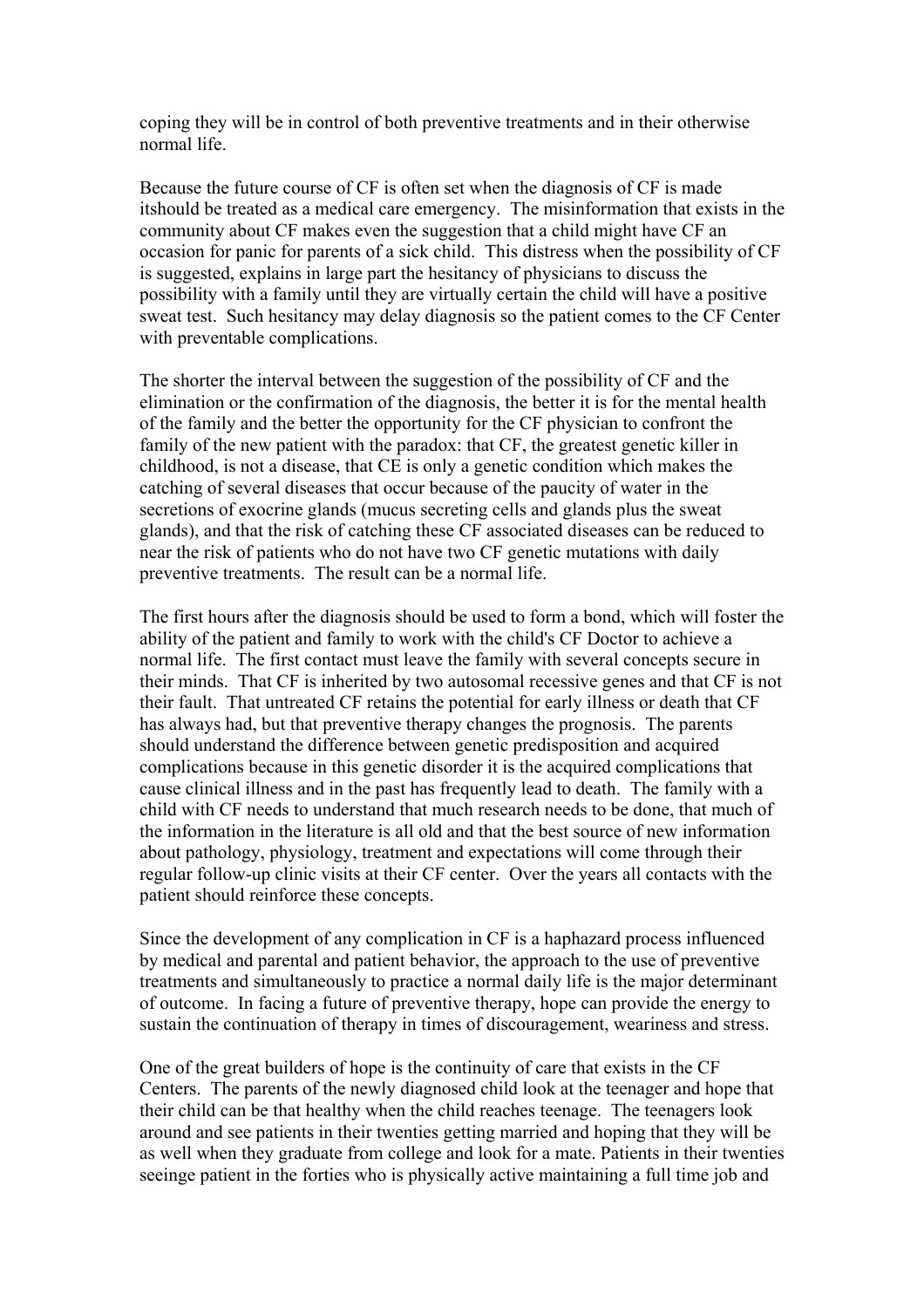hope to be that way when forty. Patients in their forties can see the patients retiring from their jobs and plan ahead for their days to collect social security. At all of stages the patients and their parents can look back and see what hope and help they are to younger patients and their families and be renewed in their own efforts to prevent CF complications and to live normal lives.

When the patients and families are in control of the preventive treatment they can be in control of making life and activities normal instead of letting CF control their lives. Patients, parents and CF Centers need a series of programs at all ages and with or without disease complications to develop skills to control their treatments and their lives so not have their lives controlled by CF complications or treatment.

First, behavior education incorporated into the initial training program for the families of newly diagnosed infants and young children concerning the physiology, pathology, pharmacology and techniques and goals of treatment. Second, a program of teaching coping skills using computerized teaching methods aimed at families of preschool and grade school children. Third, an annual Family Day to provide a forum for testing of social skills and sharing of accomplishments as well as problems. Fourth, a summer camp with other normal children to learn transition from parental care to self care for teenage patients. Fifth, how to integrate all aspects of CF of self care at home using the parents for supervision and back up to prepare for living in a dormitory with other college students who have their own health care problems who also need to adjust to the other social and psychological issues, i.e., dating, marriage, jobs. Sixth, additional interventions need to be implemented for patients who are handicapped by the acquired complications to develop self care and independent living skills.

The successful patient and family with CF are those who have faced CF recognizing that it is an inherited risk factor that can lead to early diseases and at the same time learn to compartmentalize the hours of the day so that the treatment of CF can be double tasked and intergraded with the normal activities of daily living, school, work, marriage etc. Patients are best able to accomplish this if they have a partnership with their CF caregiver in fighting CF together, as complete a knowledge as they can learn of all aspects of the CF gene mutations and the risk for CF related diseases, confidence in the efficacy of prescribed treatments and their personal ability to control the treatments to achieve the goals for their life. The knowledge and skill needed by the CF patient and family must be reviewed with every clinic visit and taught through problem oriented progression in sequence from diagnosis, throughout growth to adulthood and to old age. At every clinic visit the doctor sees a new patient and the patient sees a new doctor. Both bring new knowledge, problems and questions to share and to use together to fight and beat CF. Working together they can be successful.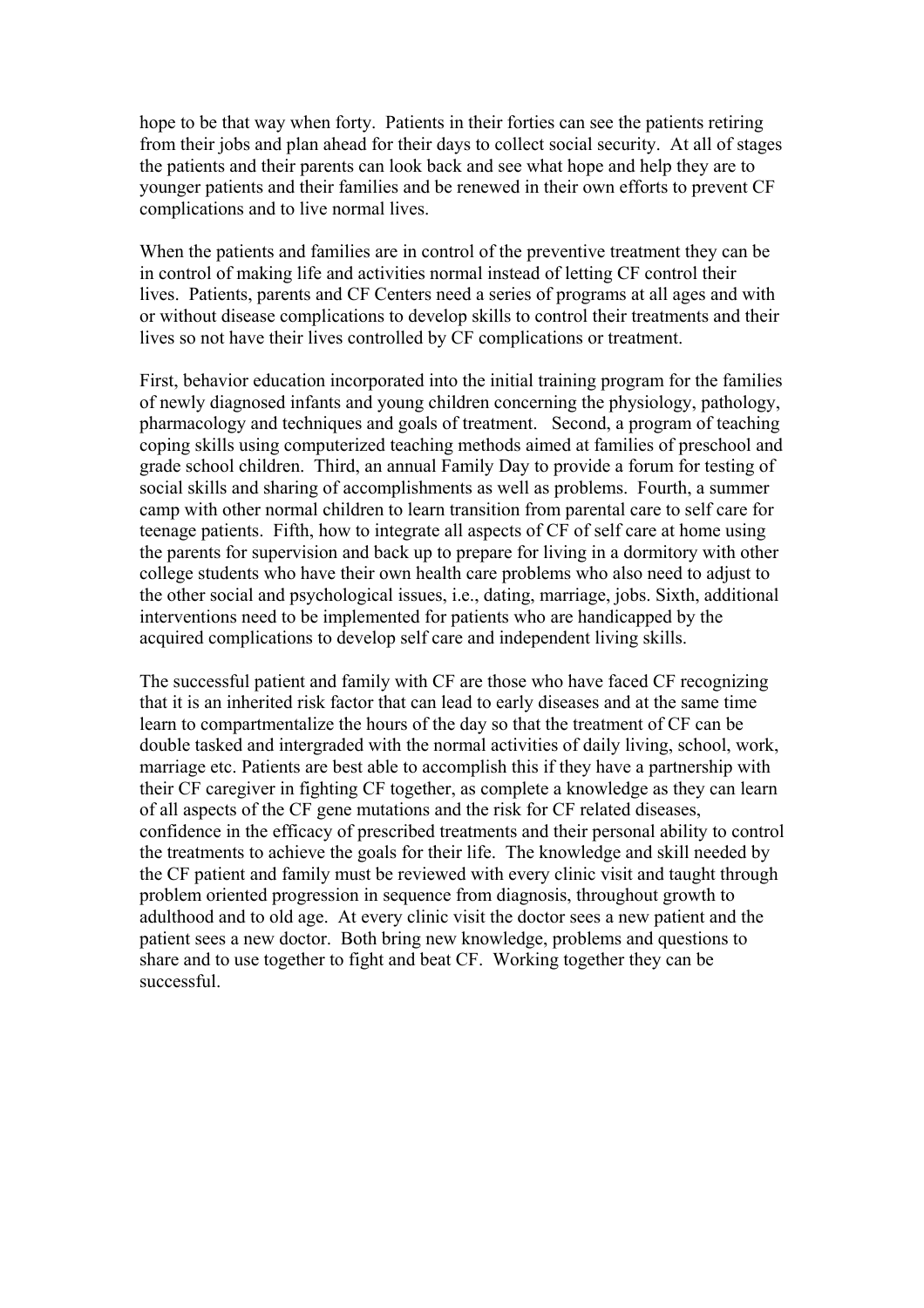# **The CF Gala, November 22, 2003,** version of **"GOOD THINGS ABOUT CF"**

(Adapted from a talk at the Annual Minnesota CF Education day, November 15, 2003)

After the amazing numbers of Patients, parents, friends and colleagues who came to the Gala for the awarding of the 'Angela Warner Friend of the Foundation Award' for lifetime accomplishments, I feel the need to tell you what I did not have time to say at the CF Gala. That there are "good" things about CF for Patients and families as well as for CF Caregivers and Researchers, and all of mankind. I want to tell you of good things I have seen over my 43 years of caring for children and adults with cystic fibrosis.

Rachael Kramlinger, a Minnesota CF Center patient, wrote about "Good Things" in a poster about CF she prepared for a school project. This is what she said that delighted and inspired me.

# **The Good Things About CF: CF isn't all about medicine and treatments, there are good things too.**

- 1. While I'm doing treatments, I get to watch TV. Which is about 45 min of TV.
- 2. You learn to take care of yourself by taking meds, doing treatments, time management, etc.
- 3. Sometimes, I get ice cream for breakfast,
- 4. French fries are healthier for me because of the salt and calories, than for people without CF.
- 5. I learned to care and have patience for other people with special needs because I'm in that position too.
- *6.* You meet a lot of nice people in the health profession*.*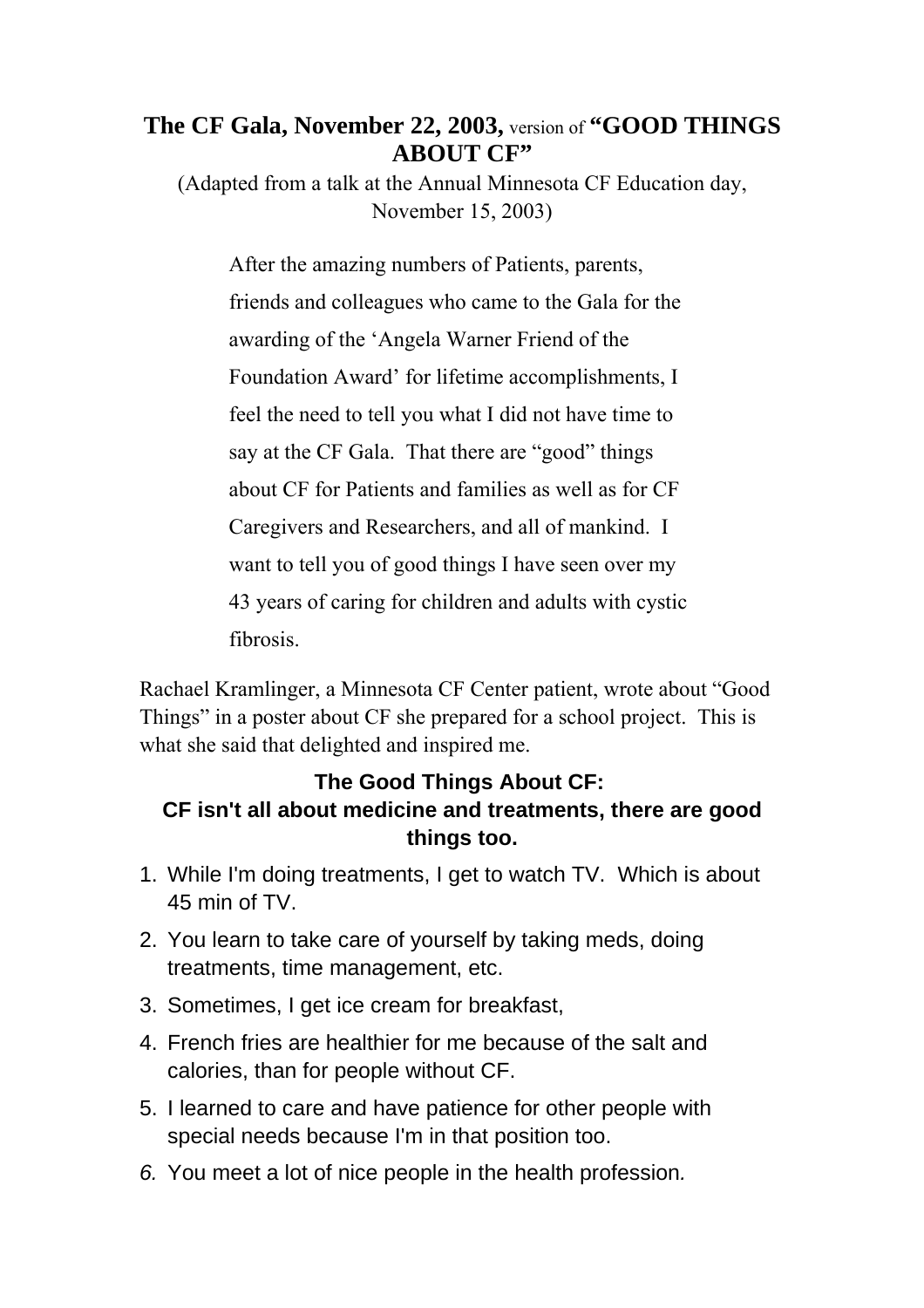Inspired by Rachael, I reviewed my experience with CF and came to the conclusion that all children with CF are from Lake Woebegon. They "are above average"; they are almost always above average in intelligence and when we first test their lung function they are almost always superior in lung function. They often use intelligence to do well in school, college, graduate school, and professional schools. However, they are also normal and sneak out of doing their vest treatments or skip taking some of their medicines and so lung injury and disease can develop and may progress to being, in part, irreversible.

My personal experience with good things about CF as a caregiver, researcher and teacher is that

# **CF IS A GREAT TEACHER AND SO ARE CF PATIENTS AND PARENTS.**

●CF, as a medical problem, has been a great teacher for parents, relatives, friends, nurses, doctors, therapists, and scientists. As CF has changed over the years CF has continued to surprise us with new understanding and teachings of great value. Consider the few years we have known CF.

# **1938-1960**

●Before 1950 CF was known as a rare and fatal gastrointestinal disease of infants and young children. In Medical Schools and teaching hospitals babies with CF filled a special place in the education of medical students and pediatricians. Interns and residents would comb the wards for rare diseases like CF to test visiting professors' skills and knowledge. As medical understanding of CF developed during the late 1950s CF became recognized as a common genetic disease, perhaps as common as 1 in 1000 live births, and with some survivors into childhood and a very rare patient surviving into the teenage years.

# **The 1960s**

●CF provided some real opportunities for CF and Genetic researchers. How could a fatal recessive genetic disease be so common; one child with CF in every 1000 births when almost all recessive genetic diseases occur in 1/10,000 to 1/30,000 births?

We learned three possibilities. First, families in the kindred in which CF occurred tended to have more children than the average family. Second, CF seemed to be more common in countries where, in medieval days,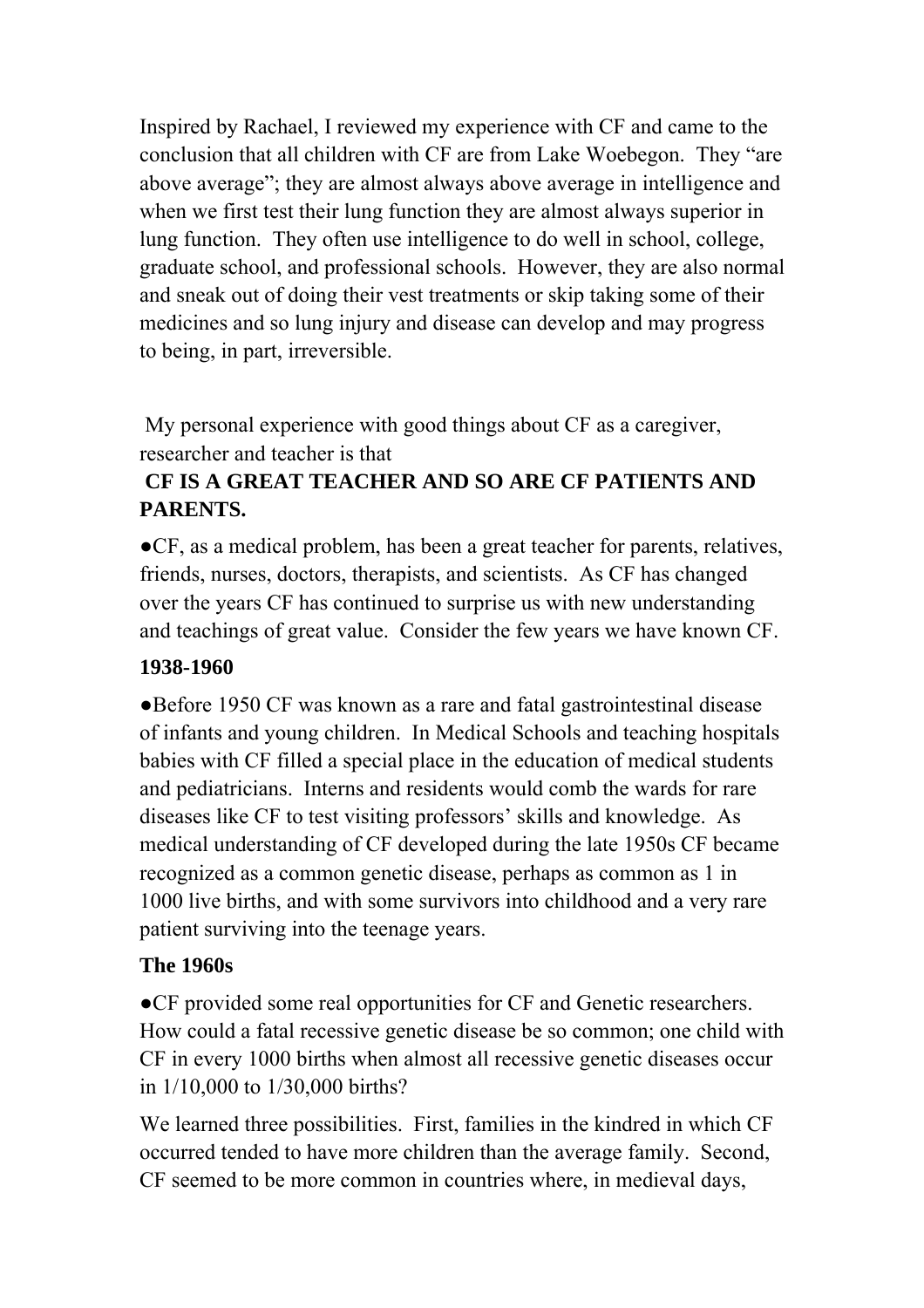seafaring was a way of life. The explanation was that the increased salt in sweat of CF gene carriers, removing excess salt from the body, improved survival of sailors who had to drink salty water on long trips at sea. Third, the good immune system associated with CF may have improved survival in people who caught some of the epidemic diseases that killed large fractions of the European population.

●But, aside from such interesting intellectual problems, the early 1960s were a grim time. In that time the average survival age was 2 years. A child who survived more than the average often had 14 or more hospitalizations, sometimes up to four a year, before dying from nutritional, liver or lung complications. In thinking about the `60s one has to look hard to discover any good thing about CF. I recalled the medical chart of a beautiful little girl I cared for and lost. I reviewed her chart to refresh my memories of the first days of the Minnesota CF Center and discovered again the dismay and pain parents and children suffered. I recalled the advice the lead Pediatrician practicing in Minneapolis gave me, "Warren, just let them die. It's easier for everyone."

I felt again the despair that led the CF Chapter to have special Christmas programs where CF children were showered with presents to distract them from their suffering. I relived my arguments with the CF Chapter opposing a special camp for CF Children. Our compromise: we arranged for the CF children to camp at Camp Courage, the camp for handicapped children. From that we learned the first good thing about CF from the CF Children. Despite having to sleep outdoors in camp tents turned into 'mist tents' they came back after seeing the handicaps other children had, saying, "I'm glad I have CF".

These CF Patients taught us the joy of taking advantage of the good times they had by radiating their joy when they felt well. Henrietta, my wife, helped me understand this from one of Gerald Hopkins' poems:

> *All things counter, original, spare, strange; Whatever is fickle, freckled (who knows how?) With swift, slow; sweet, sour; adazzle, dim; He fathers-forth whose beauty is past change: Praise him.*

We saw beautiful and brave children relishing each day despite discomforts of pain and breathlessness … and so they taught all who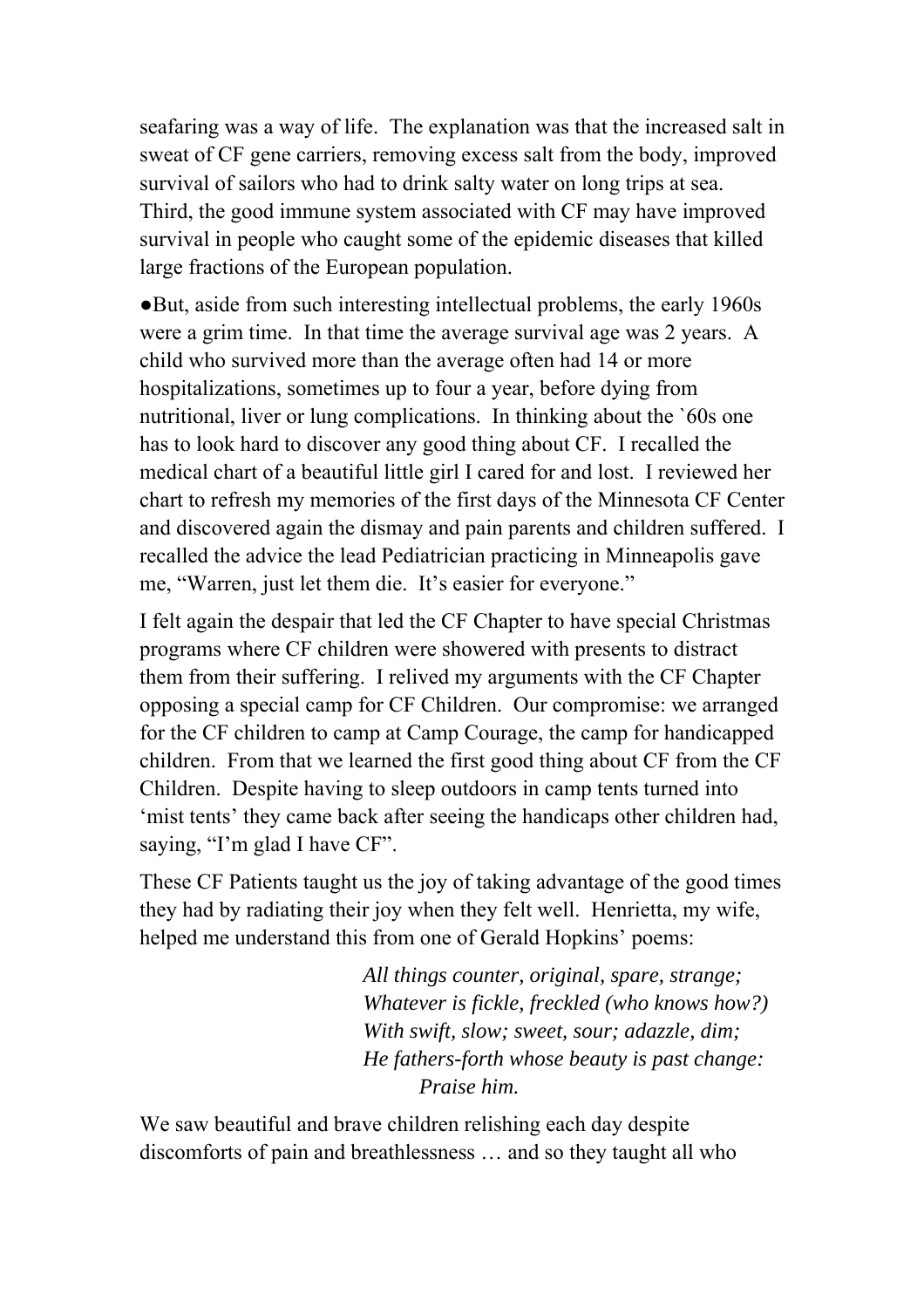cared for them, their families and others that death awaits us all and that we should, with Moses, number our days and apply our hearts to wisdom.

• We observed a CF paradox, that survival with this fatal gastrointestinal disease was mostly dependent on acquired pulmonary infections. So, CF taught us the need to be flexible and creative in our thinking.

The first Pediatric Pulmonologists were Pediatric Gastroenterologists who taught themselves, and then other Pediatricians, how to take care of and how to prevent or delay acute and chronic lung diseases in children. LeRoy Matthews, George Polgar, Will Waring and I organized a fouryear program of across the country meetings educating Pediatricians about the pulmonary problems of childhood. We lobbied successfully for the creation of ten Demonstration Centers for the treatment of Pediatric Lung Disease. These activities led to the creation of Pediatric Pulmonology as a specialty and of a new medical journal with the same name.

●CF also taught us that CF was caused by an autosomal (non-sex chromosome) gene.

●CF also taught the need for the many other Medical Specialists to help treat CF and CF-associated diseases; and that all these caregivers would have to work together as a team.

●The National Cystic Fibrosis Research Association spawned the CF Club and then the CF Center Directors Group. The NCFRA and the CF Club permitted the Minnesota CF Center to create the CF Patient Database.

●As CF children survived and some new Patients were diagnosed in grade school or high school, CF taught us that it is not as a disease but only an inherited condition that creates high risks for catching the CFassociated diseases that sickened and killed so many children and adolescents.

Richard Pogue and I showed this from analysis of information in the CF Patient Database, which we had developed in Minnesota. That observation confirmed the theory that the best treatments of CF children would be preventive treatments to prevent those acquired illnesses. A remarkable new concept since physicians were taught that treatments are for acquired diseases, except for immunizations.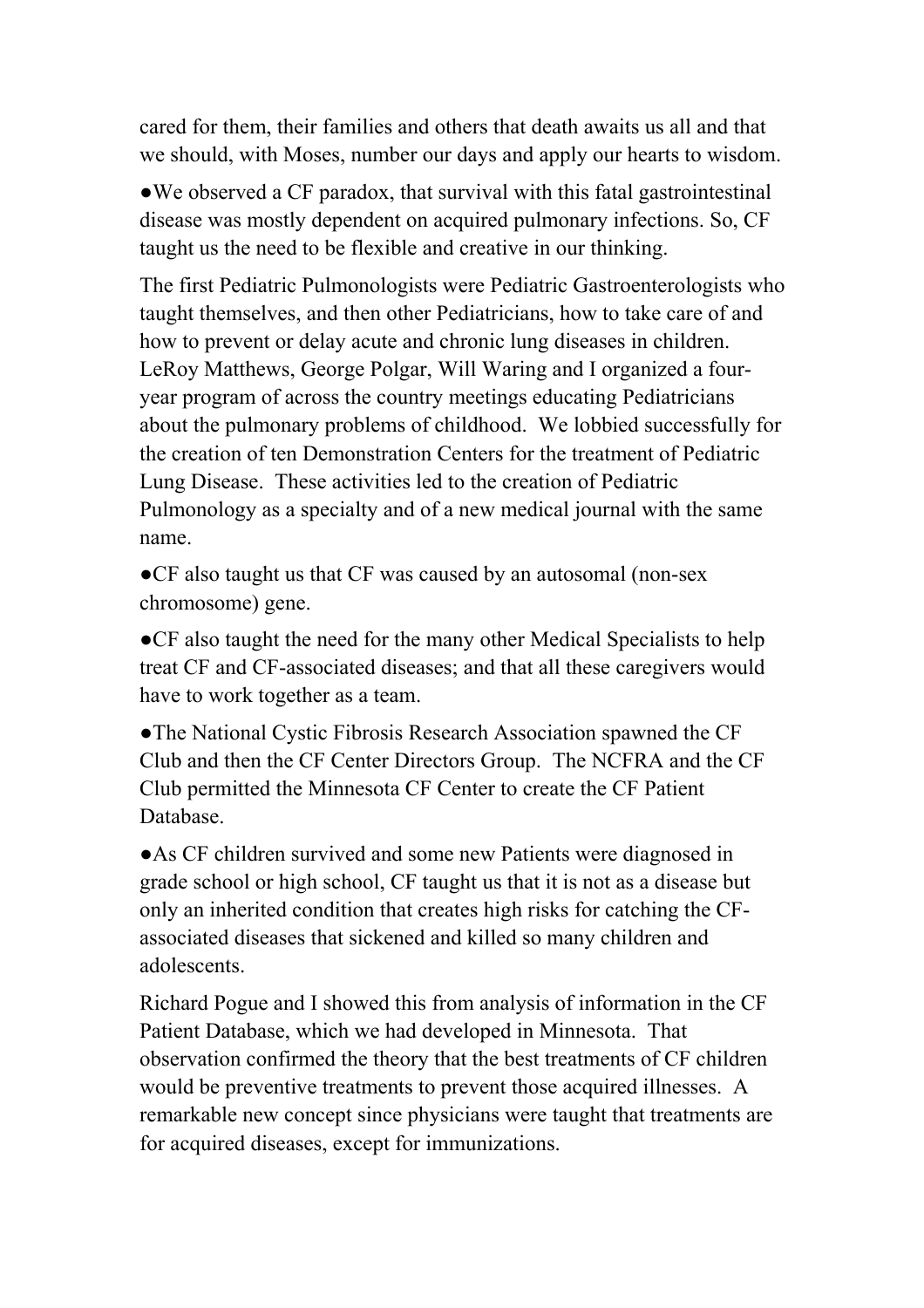●Patience was something we observed in Patients and families: Patience, hope and forgiveness from both Patients and parents for the slowness of our caregiver's program and the strong disagreements and fights between CF therapy approaches. It was a hard lesson for the CF Center Directors to learn a second time within a decade. But we did! The Medical Advisory Group of the CF Foundation accepted my suggestion to create a Cystic Fibrosis Cooperative Treatment Committee, which I led for eight years, to organize groups of CF Centers to work together to solve medical problems that required more Patients than existed in any one center. This has evolved into the CF Foundation's Therapeutic Development Network.

# **The 1970s**

●The increasing numbers of teenagers in each CF Center and visible numbers of young adults with CF nationwide became our next teachers. They looked at death and experimented, with impatience and courage, to develop plans for living despite their expected short survival. Some worked to beat their own plans. Others burnt their candles from both ends so, "Oh!" parents and "Oh!" CF caregivers they shone a "lovely light".

They taught us both impatience and courage. They looked at death and experimented with individual and different plans. They personally showed us how they could count their days and how they would plan to use those days. They taught the need of a plan, the need for dedication to the goal of the plan, of independence and determination. They may not always have shown wisdom … but how many teenagers do? They also taught us, when all else is gone, the powers of trust, faith and above all hope.

●The `70s were a real turmoil for CF progress with individual reports of a few adults with CF. Along with these reports came the first papers from data in the CF Patient Database that soon, if not right then, physicians in Internal Medicine needed to become part of each CF Center. The first internist trained to be a CF physician was John Hadden, MD, who learned his skills at the Minnesota CF Center. He later moved to The Sloan-Kettering Foundation in New York City and eventually left Academic research for medical business research. A new thought 20 years too soon.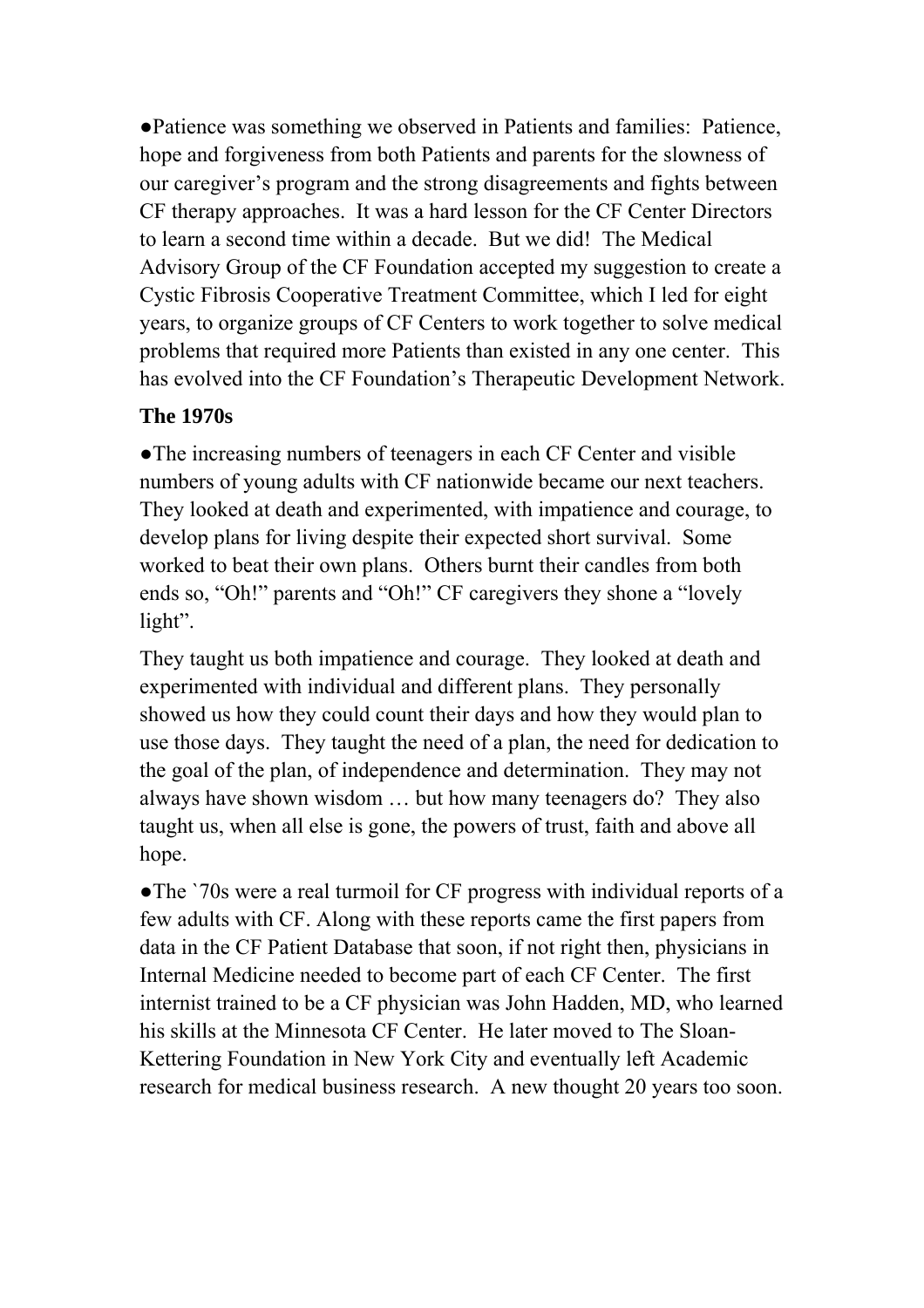# **Since the 1980s**

●This decade brought Bob Beall to the Cystic Fibrosis Foundation with a new vision that the CF Chapter should direct fund raising exclusively to the CFF so that the money could be used to attract new researchers to solve the problems of CF and to attract new funds from government, industry and other foundations. He is succeeding beautifully. Under his leadership we have seen the number of researchers and dollars from other sources increase 100 fold. The CF caregiver meetings have increased from one-day meetings of less than 100 to 5 day meetings of thousands.

●Along with Bob Beall, CF has taught us that the Patients, the families and the basic scientists and the CF Foundation were, with the CF caregivers, the full extension and composition of what we began to call the CF team. Now that CF TEAM is a worldwide team with North Americans and the Europeans attending each other's annual CF conferences.

●This collaboration led the way to one of the greatest gifts we have had from CF: the working together to identify the CFTR gene. This, the first gene of any disease to be identified, was accomplished in 1988. Two other wonderful discoveries followed: the first that the CFTR gene can have many mutations and that each mutation carries a different risk of catching CF-associated diseases. Since then the genes causing many other diseases have been found, also with many gene mutations but not as many as occur in the CF gene. Another next direct result of the CF gene discovery has been that other genes exist, some of which can worsen and some of which can diminish the risks caused by each CFTR mutation.

●In the `80s the CF families taught us that medical research could be sponsored in two kinds of ways and in two kinds of locations. I will tell of only two of the four possible examples of ways that CF Patients and families have shown us how to help both local CF Centers and the national CF Foundation's research projects.

LOCAL CF RESEARCH: At our Minnesota CF Centers there was great interest in developing a better way to perform airway clearance. Our vest project was funded entirely by donations from CF families. Umberto Marzotto (Venice, Italy) funded the development of one vest for his daughter Annalisa. Her brother Matteo Marzotto and her husband Riccardo Boatto, both who flew from Italy to attend the CF Gala, helped in designing the early models. The success of the vest for Annalisa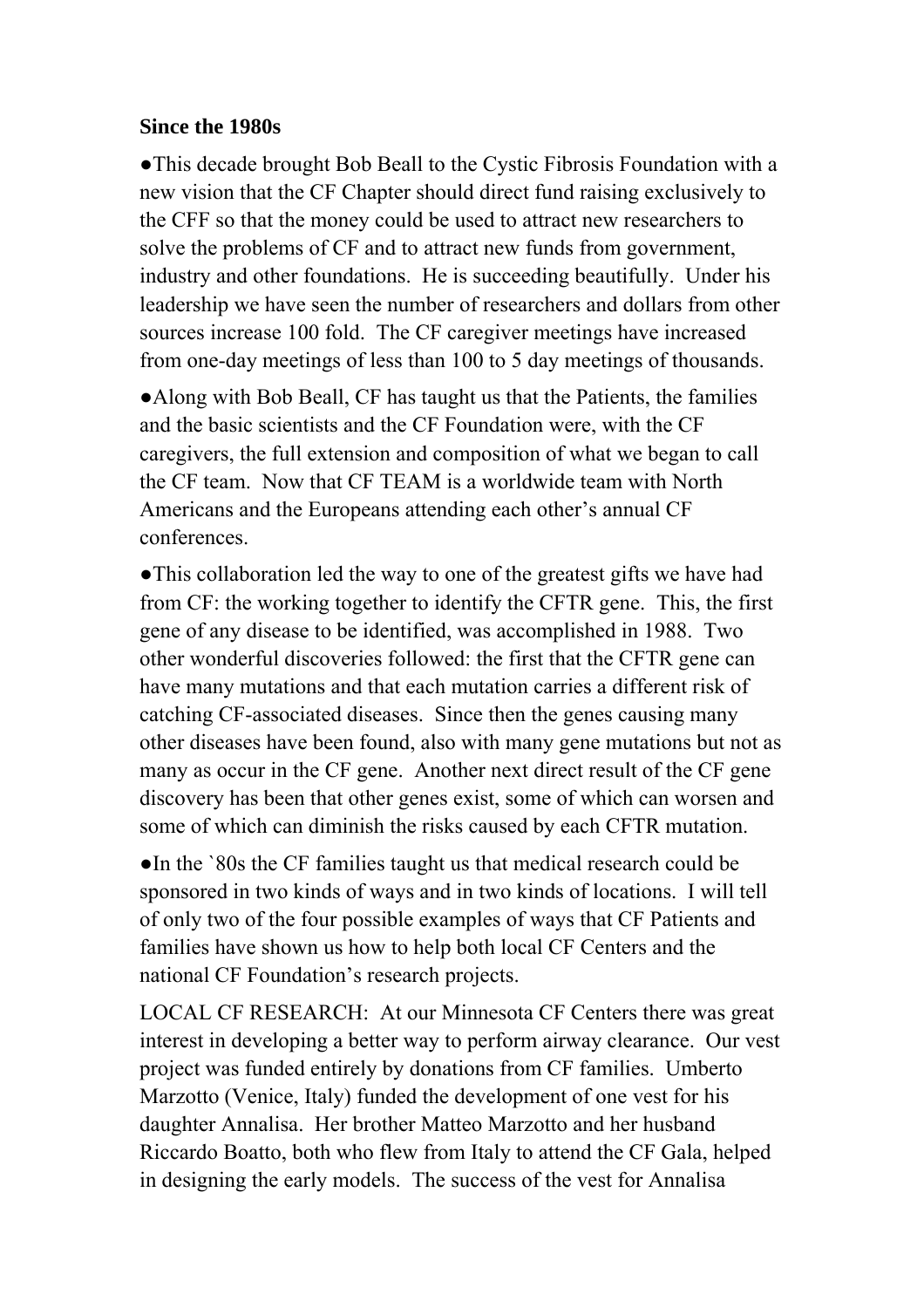inspired personal donations from friends, families and relatives of other CF Patients, which enabled us to build the 16 machines used for the first two-year study of this better way to clean the airways. There is no better example of how the combined gifts of CF families can create the possibility for a new idea, too new and too small for CF Foundation or Federal NIH grants, to become a reality. Now over 20,000 Patients with CF are routinely using this Minnesota invention that came from small gifts from families who had little to spare. The high frequency chest compression vest is a gift from Minnesota CF families to the world.

●CF FOUNDATION RESEARCH: I have already mentioned the discovery of the CF gene but I did not mention the almost 100 Minnesota CF families who donated blood and family histories and so provided one of the largest single blocks of family blood and data that went into the CFTR gene discovery. All this CF community effort was done with only the hope that someday some help might come. This discovery was possible only because CF Patients, parents, families and friends gave time, energy and money to the CF Foundation for the big research projects and the recruitment of other foundations, the NIH and many pharmaceutical and other industries to support and undertake expensive projects that develop from seed projects in the CF Centers.

●A very important contribution of the `90s was that pediatric and internal medicine specialists began to talk to and work with each other and to collaborate with other medical specialists to treat and to strive for a cure for CF. That Minnesota has been in the forefront this kind of continuity of effort is an important reason why the U of M Center is one of the largest and possibly the world's best CF Center.

●Another local gift to the center from you, CF Patients and families, has been your willingness to help us learn through participation in research projects and through, after death, autopsies. In my experience you have never turned down these opportunities. Such faith in our Center's efforts to control and to search for a cure for CF have been as important as your personal contributions of money to help CF research move to higher and broader knowledge about CF as a condition with increased risks of catching diseases and of the CF-associated diseases as the problems that kill.

●The gift of a cure for these problems will continue to be become closer because of your selfless aid in these three ways.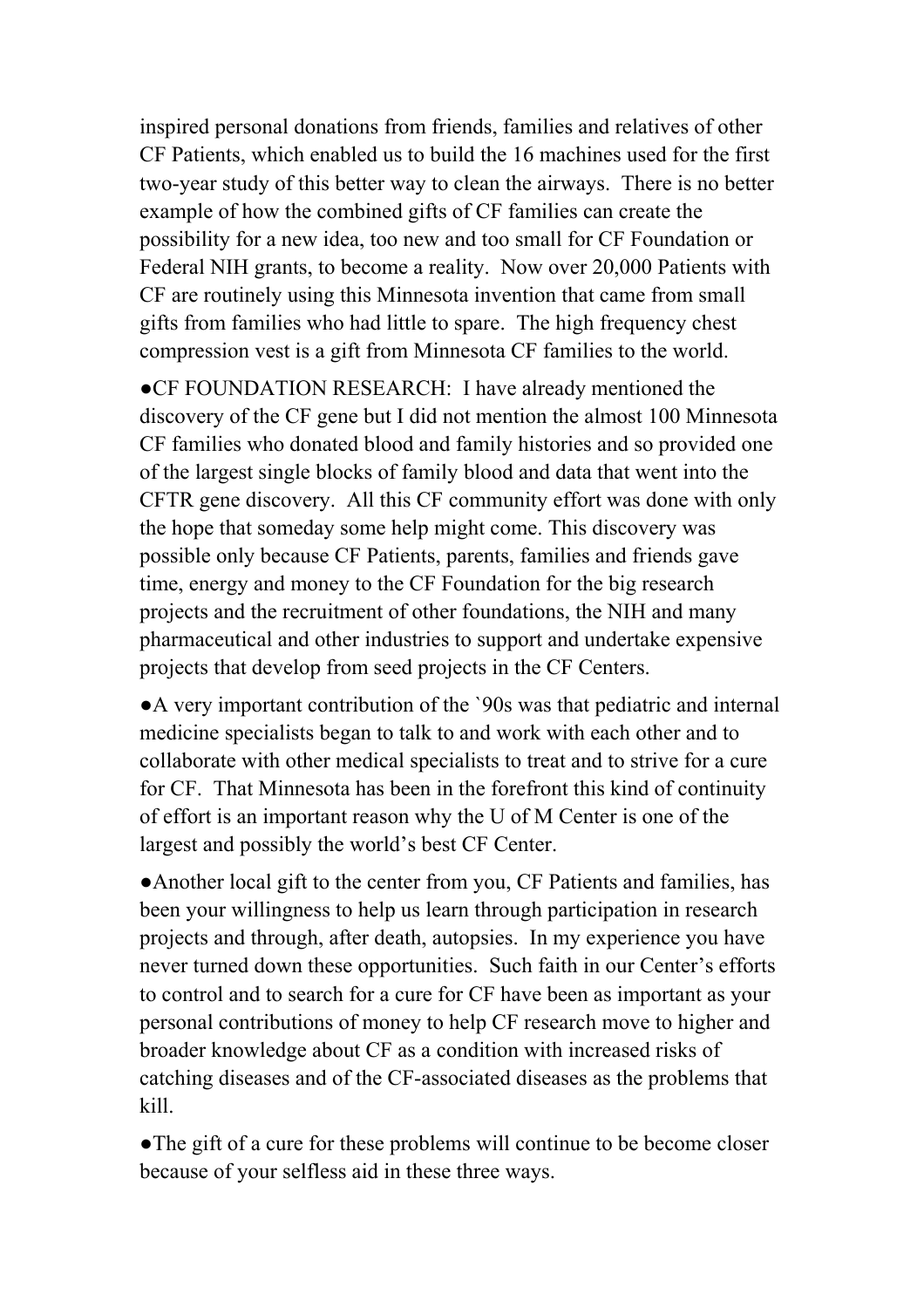●Another good thing is the courage of CF Patients and families that inspires everyone who works with them.

● Fr. Gregory Tolaas represented this courage and vision most clearly. He died this year at age 47, which coincidently is the life table survival for CF Patients at the Minnesota CF Center. In no other way has Greg ever been average. Doug Grow in his December 15, 2002 Star-Tribune column quotes Greg, "I have no fear of death, … I have increasing knowledge --- I guess you call that faith --- that death is a word that only defines what happens to the body. But what it is, is a transition to the bigger, the lovelier, a sense of communion with those who have come before. We're more infinite than finite." Greg was committed to the end; we mourn our loss; and we gain strength for our continuing work to appreciate the good things about CF even as we are more resolved to solve the problems of CF

●Just as you and other CF Patients and families are in this fight to find better treatments and finally a cure for CF, so the CF Center staff is clearly committed in this to end. Consider their dedication and the number who have dedicated much of their academic life to that end. Karen Reigstad and Evelyn McKee started to work with me in the CF clinic, 34 and 28 years ago. Now they work in the CF Center office daily answering CF patient and physicians calls, and calling back on many of the calls. They come to work early and stay overtime (unpaid) and answer every phone call and when necessary find one of the CF Center Doctors for consultation.

Therapists and Technicians who have served CF Patients for similar times include Ione Brown, Manager of the CF Pulmonary Laboratory and Sweat Testing; Kathy Schissel, Dietician, 27 years; Mary Jo McCracken, who developed the CF Education Day which has been copied around the country and the world, 24 years; Ann Hazelwood Respiratory Therapist, 21 years; Mary Jo Link and Susan Buffie, Clinic Nurses, 34 years. Bonnie Holme who supports everyone in the CF Center Staff in their work to help you has been doing this for 15 years. Jackie Zirbes, Nurse Practitioner and coordinator for lung transplantation, for 11 years.

And there have been two who have spent their entire University careers working towards the cure of CF: Leland Hansen, who among other things worked with me to develop the vest therapy for 39 years, and Sue Severson who supervised research projects for 20 years.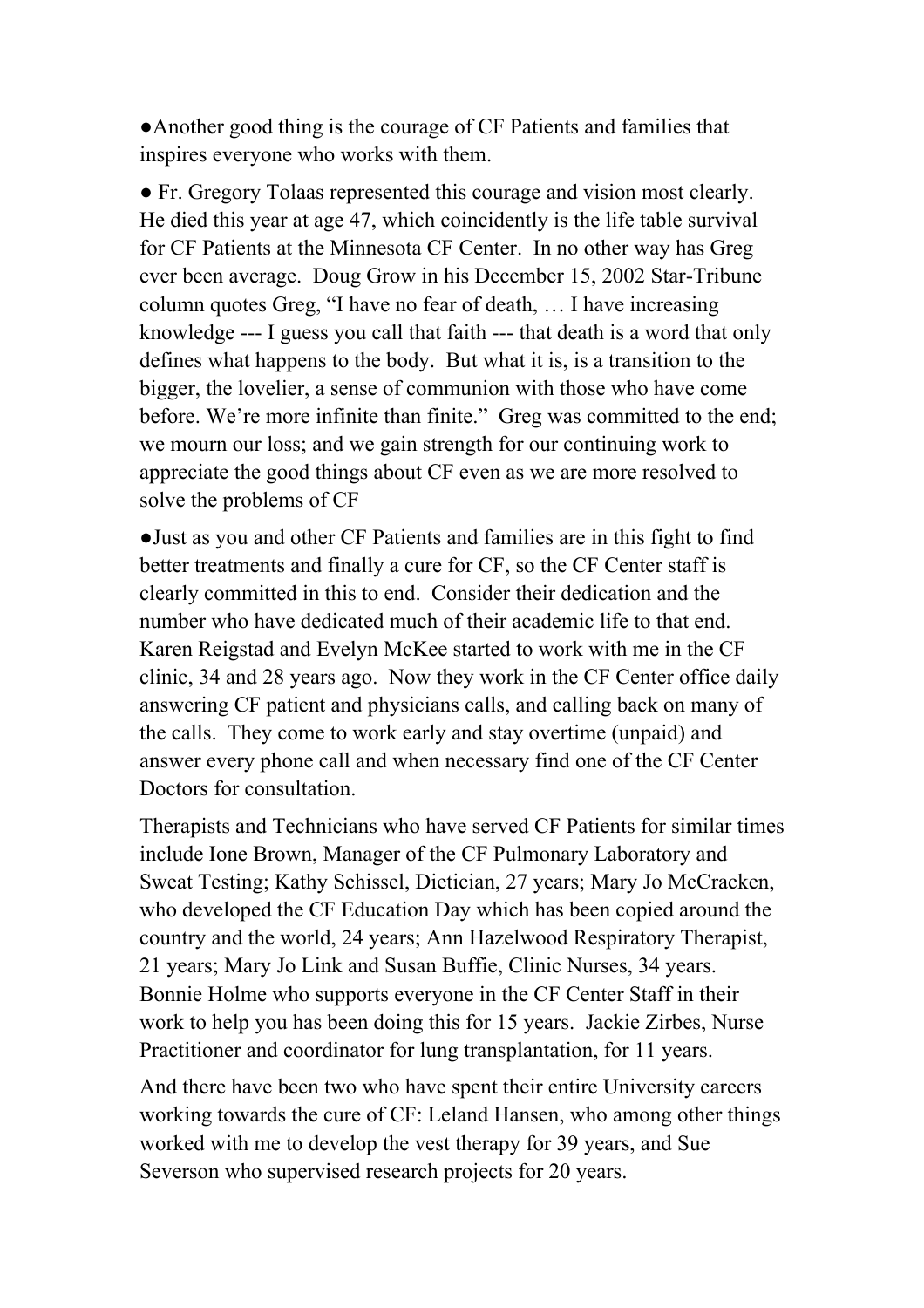Physicians too have spent long times working with CF Patients: Drs. Warren Regelmann for 27, Sara Jane Schwarzenberg (Gastroenterology) for 25, Toni Moran (Endocrinology and Diabetes) for 12, Frank Rimell (ENT) for 15, and Preston Williams (Obstetrics) for 28 years.

●A new era for the CF Center started four years ago when Dr. Carlos Milla, who had worked with me for six years before, became my successor as CF Center Director. Carlos Milla, with wonderful energy has taken on the administration of the CF Center and is leading the CF Center team to national and international recognition.

Since then many new faces have appeared in the CF Center roster. The minds behind these faces are equally dedicated to the 'good things about CF' that you, CF Patients and CF families, have been teaching us. The Internal Medicine group includes: Dr. Jordan Dunitz, Director of the Center's adult program assisted by Dr. Joanne Billings and Dr. Bob Kempainen and Nurse Sandy McAllister. Other newcomers include Dr. James Phillips, Pediatrics; Gretchen Kirvida, Social Worker; Brooke Noren, coordinator for clinical research projects, Teresa Kleinschmidt, Clinical Psychologist and Family Therapist and Josh Olson whose vital secretarial service supports the health care of all CF Center Patients.

At the end of this review of good things about CF, I thank the CF Patients and their families for the inspiration that they, their lives and efforts, have given to me over these 42 years.

●And special thanks to:

Lee Hansen, whose wonderful visions of what might be, has been the key to the many developments that have been made in Minnesota: three new kinds of sweat tests, the stereo-stethoscope, several novel analytical tests for vitamins, and three generations of waveform devices for high frequency chest compression VESTS. Also to Kathy, his wife, who must have had many a questioning thought about the crazy things that Warwick thinks of.

Annalisa Marzotto, her husband Ricardo Boatto, her brother Matteo and her father Umberto. Annalisa, who was the beneficiary of Umberto's funding the development of her vest, along with Ricardo and Matteo made many critical observations and suggestions that made our efforts to develop the vest successful. After Annalisa's death Umberto donated \$1,000,000 to the Medical Foundation to create a Chair in Annalisa's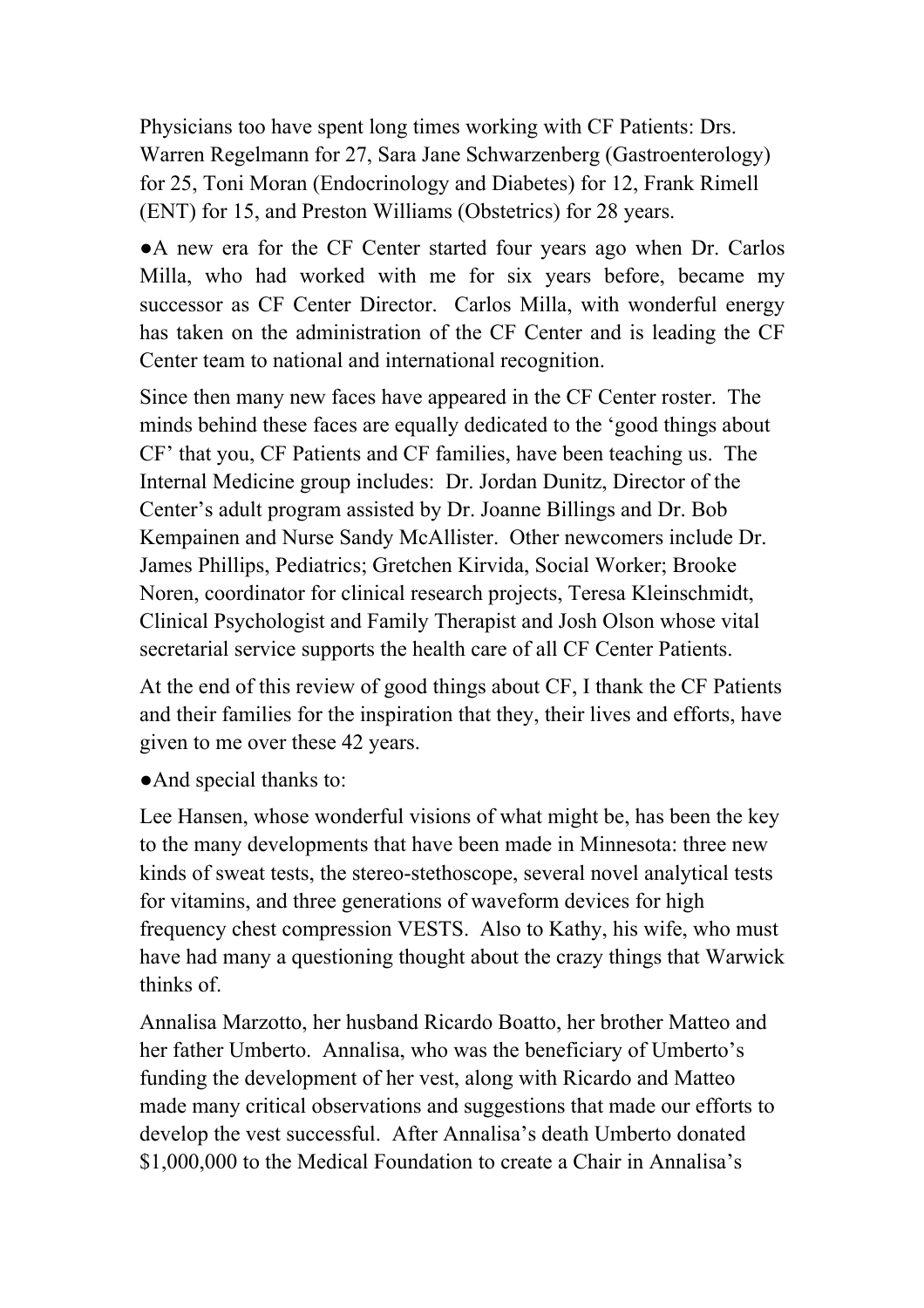name to support my research directed towards care of CF Patients. Ricardo and Matteo flew from Italy to Minnesota to celebrate this award with me.

And the women who made it possible for me to do my work with CF deserve immense thanks. My wife Henrietta and our daughters, Marion, who flew here from Washington DC, and Anne, who flew here from Germany have been forgiving when I have spent their time to be at the University Hospital caring for CF Patients who then might have more time with their families.

A special thanks to Bob Beall who spends days and weeks (adding up to months) away from his family so that CF Patients around the world will be able to spend more time with their families.

Finally, to the Volunteers, the staffs of the Minnesota CF Chapter and the Minnesota CF Center, to all who came to the 2003 Breath of Life Gala in support of the 'Angela Warner Friend of the Foundation Award for Lifetime Achievement', especially to families and Patients who have made great financial sacrifices to come, a special **THANK YOU!**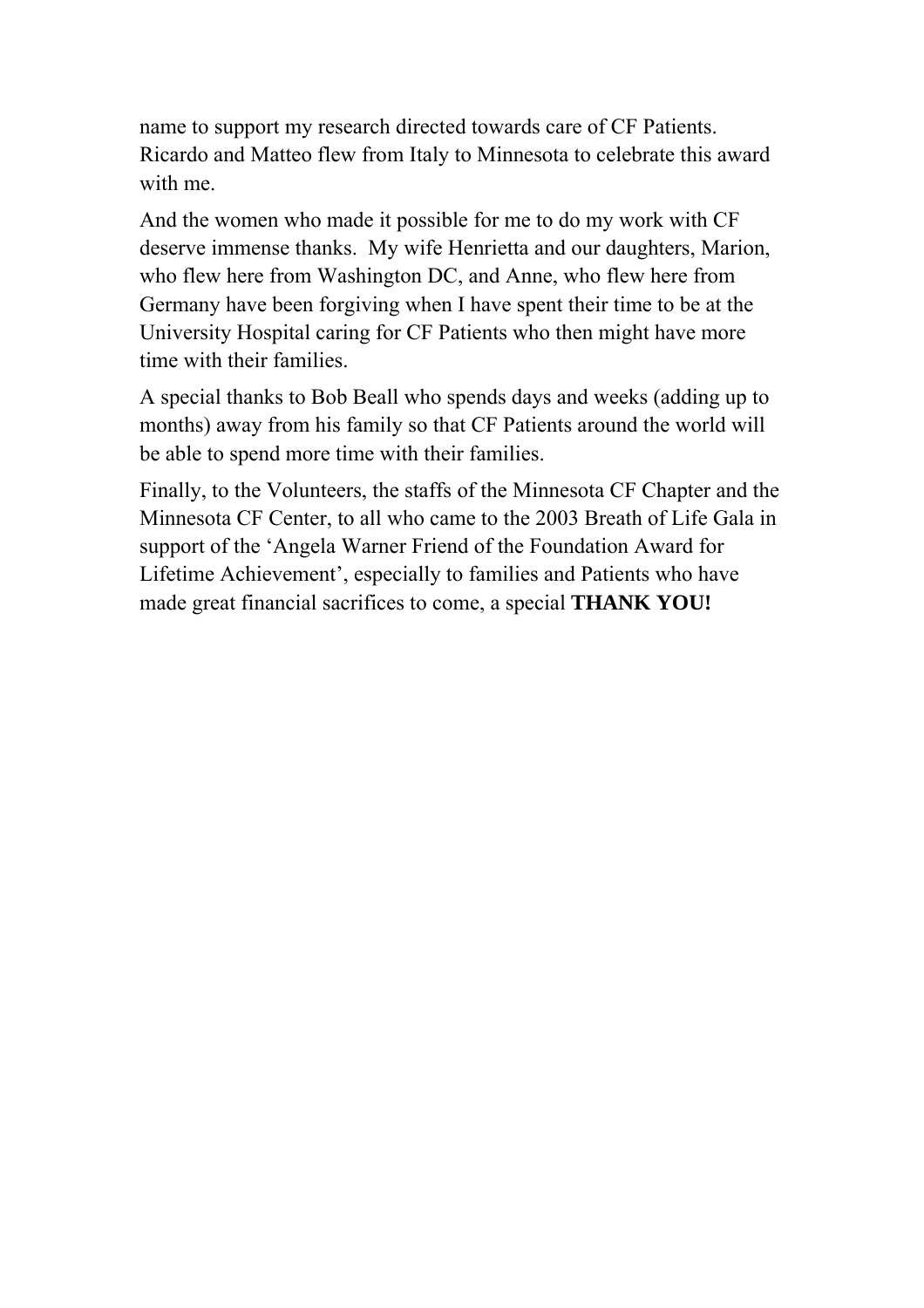As time continues, I will carry on seeing Patients and doing research in four areas.

- 1) Repairing the CF gene mutations.
	- a. We have organized a team of researchers from two Universities to a practical way to repair each kind CFTR mutation in the nuclei of enough of the cells of the so that the tissues and organs in a CF patient's body will have the equivalent function of a CFTR gene mutation carrier, i.e., will be as healthy as any other normal person.
	- b. Working with a team of U of M researchers from the Vet School, Med School and College of Agriculture to create a pig with the  $\Delta$  F508 mutation so that we may:
		- a. Treat pigs with CF to learn better ways to treat humans with CF
		- b. Use the technology in to repair the CFTR mutation in the pig's cells and pave the way to repair the CF mutations in our CF Patients.
	- c. Developing a simple and fast sweat test the may make newborn diagnosis of CF a reality so the repair of each CF baby's gene mutations can be done before significant CF associated diseases are acquired.
- 2) Studying high frequency chest compression (HFCC) with graduate students:
	- a. Evaluating a new waveform device that may come to market at an affordable price.
	- b. Studying three waveforms usable for HFCC so that all may clean the airways more effectively with the long term goal that the lung infections can be removed effectively with the hope that damaged airways can recover normal function.
- 3) Creating a worldwide study of aging in CF Patients. We are certain that Geriatric CF will be a future specialty and that it is time to add this specialty to our CF Center program. In our 2002 preliminary survey of 12 countries we have found 1865 adults ages 40 and older: eight in the 70s and one age 82.
- 4) Completing the development of two new pulmonary function tests that will be
	- a. The first to make home monitoring of lung function easy, exact and inexpensive.